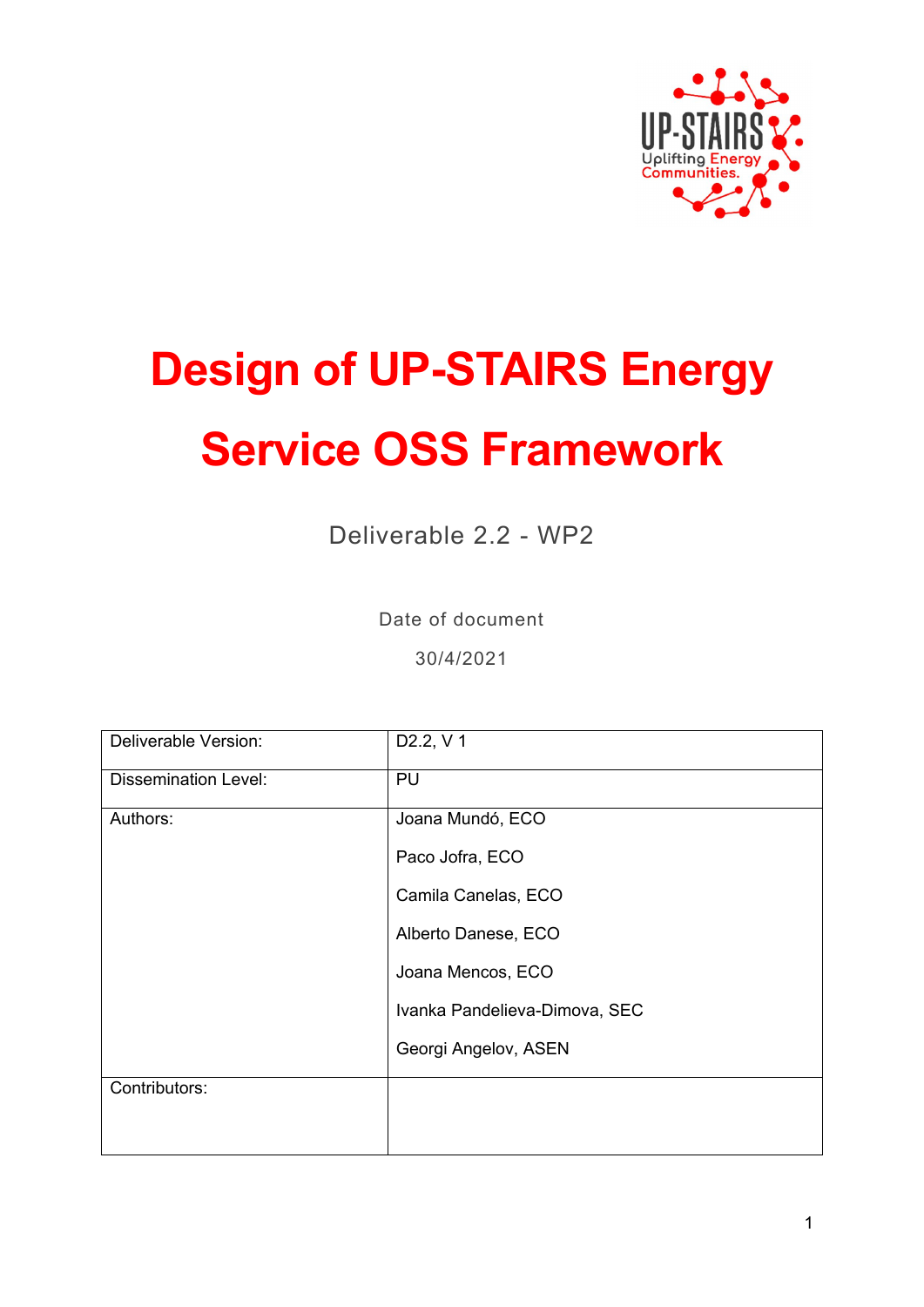

### **Table of contents**

| 1. |     |    |                                                                                             |     |
|----|-----|----|---------------------------------------------------------------------------------------------|-----|
| 2. |     |    |                                                                                             |     |
| 3. |     |    |                                                                                             |     |
| 4. |     |    |                                                                                             |     |
|    | 4.1 |    |                                                                                             |     |
|    | 4.2 |    | Brainstorming on each UP-STAIRS' pilot initial ideas for the OSS8                           |     |
|    |     | a) |                                                                                             |     |
|    |     | b) |                                                                                             |     |
|    |     | c) |                                                                                             |     |
|    | 4.3 |    | Qualitative research and exchange with the UPSTAIRS' partners 10                            |     |
|    |     |    |                                                                                             |     |
|    | 4.4 |    |                                                                                             |     |
|    |     |    |                                                                                             |     |
|    |     |    |                                                                                             |     |
|    |     |    |                                                                                             |     |
|    |     |    |                                                                                             |     |
|    | 4.5 |    |                                                                                             |     |
|    |     |    |                                                                                             |     |
|    | 4.6 |    |                                                                                             |     |
| 5. |     |    |                                                                                             |     |
| 6. |     |    | Conclusions                                                                                 | .38 |
|    |     |    |                                                                                             |     |
|    |     |    |                                                                                             |     |
|    |     |    | Annex 2 – Overview of the Business Model Canvas results during the first focus group        |     |
|    |     |    | Annex 3 – Internal Rules for the Organization of Administrative Services of Citizens within |     |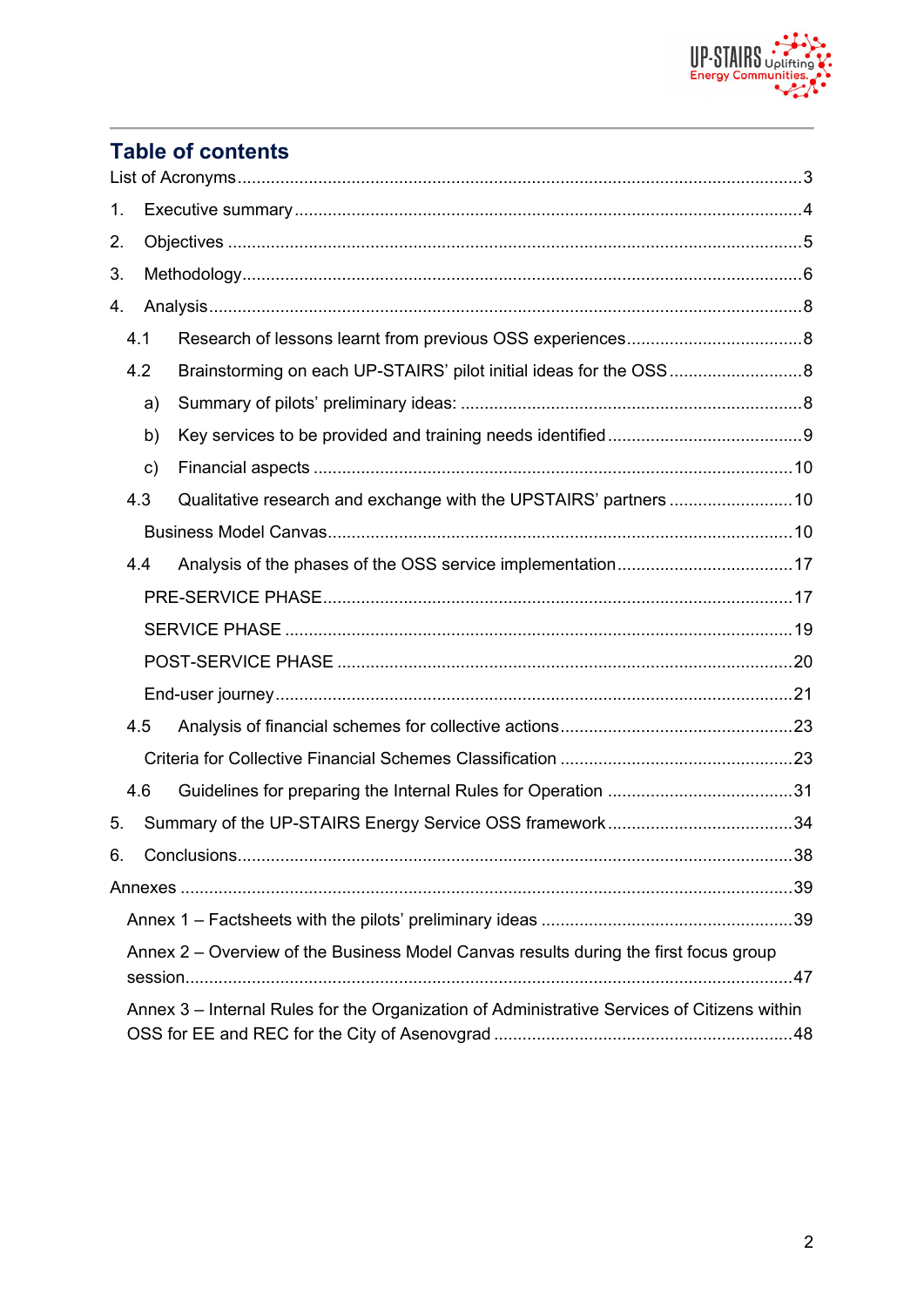

# **List of Acronyms**

- CEC Citizen Energy Communities
- EE Energy Efficiency
- EPC Energy Performance Contracting
- ESCo Energy Service Companies
- GA Grant Agreement
- IC Implementation Champions
- LEC Local Energy Communities
- MFB Multifamily buildings
- OSS One-Stop-Shop
- PV Photovoltaics
- RE Renewable Energies
- REC Renewable Energy Communities
- SEC Sustainable Energy Communities
- SFB Single family buildings
- BMF Business Model Framework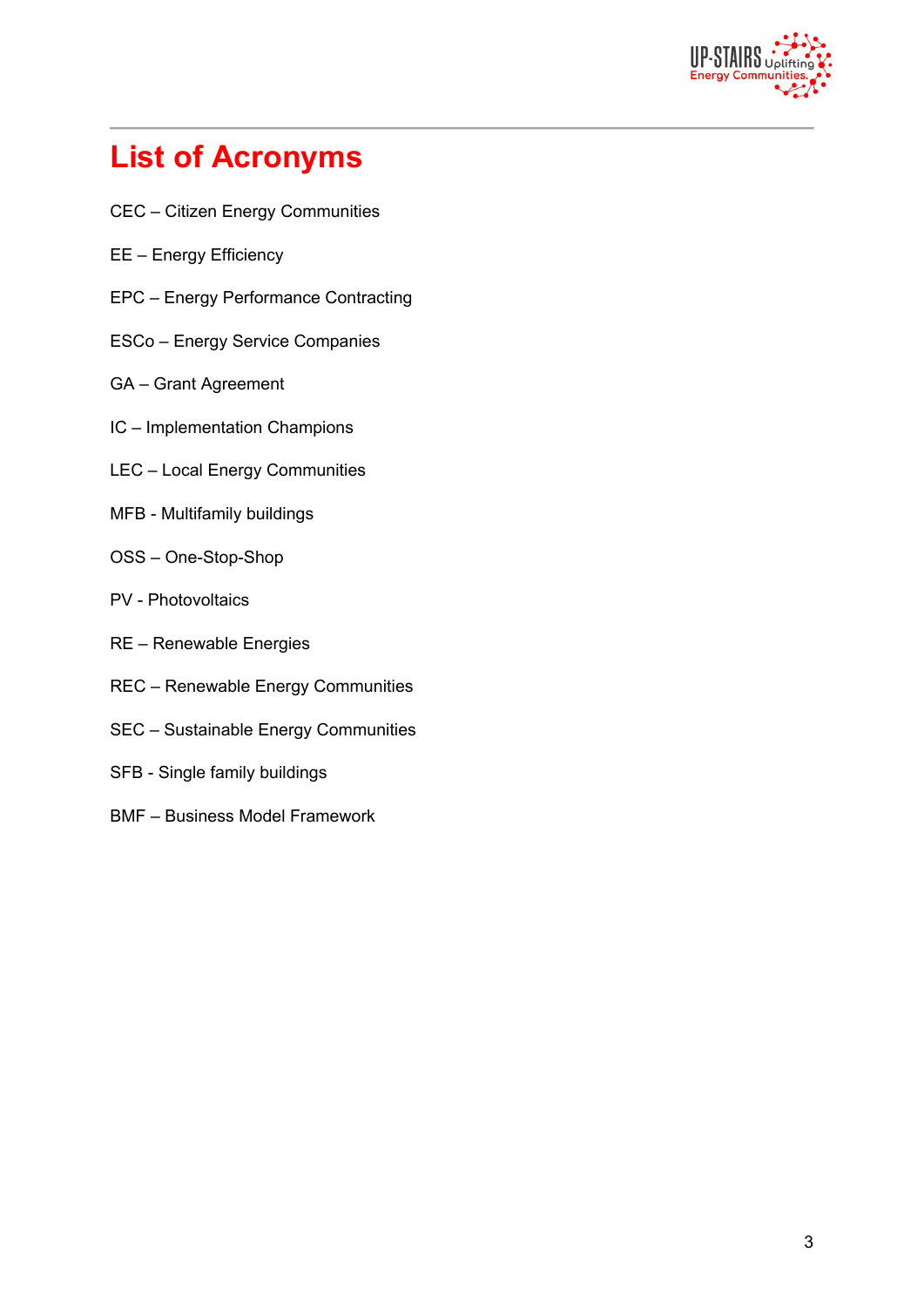

# **1. Executive summary**

This report has been developed in the framework of the H2020 project UP-STAIRS, within the WP2 on the Development of UP-STAIRS framework and methodology for collective action.

The main objective of this report is to define a common and standardized baseline for the implementation of One-Stop-Shops (OSS) to support collective actions on sustainable energy and facilitate its replication across other European countries. This involves the design of several elements for the operation of the service, the different aspects that need to be considered when implementing a service to support and accompany collective actions, which is crucial to success.

This design has been based on the main outputs from the research carried out previously, and that have been presented in the Deliverable 2.1. During this research, the main factors constituting 25 OSS research projects at EU level and 18 OSS business cases have been studied and many conclusions drawn based on the lessons learnt from these previous experiences.

Furthermore, several sessions or focus groups have been held with the partners in order to collectively develop the Business Model Canvas, the specific services structure, and the enduser journey for the UP-STAIRS OSS, considering common aspects in all the future pilots, and thus identifying potential commonalities to be considered for the setup of an OSS to support collective actions in any European country.

More research has been carried out also for the definition of other key aspects like the financing schemes to support collective actions and the governance and mediation processes for providing support to citizens.

After this process, the final OSS Framework has been outlined, and this common framework will be used as a basis for the development of the Deliverable 2.3 where it will be adapted to the local contexts in each pilot region.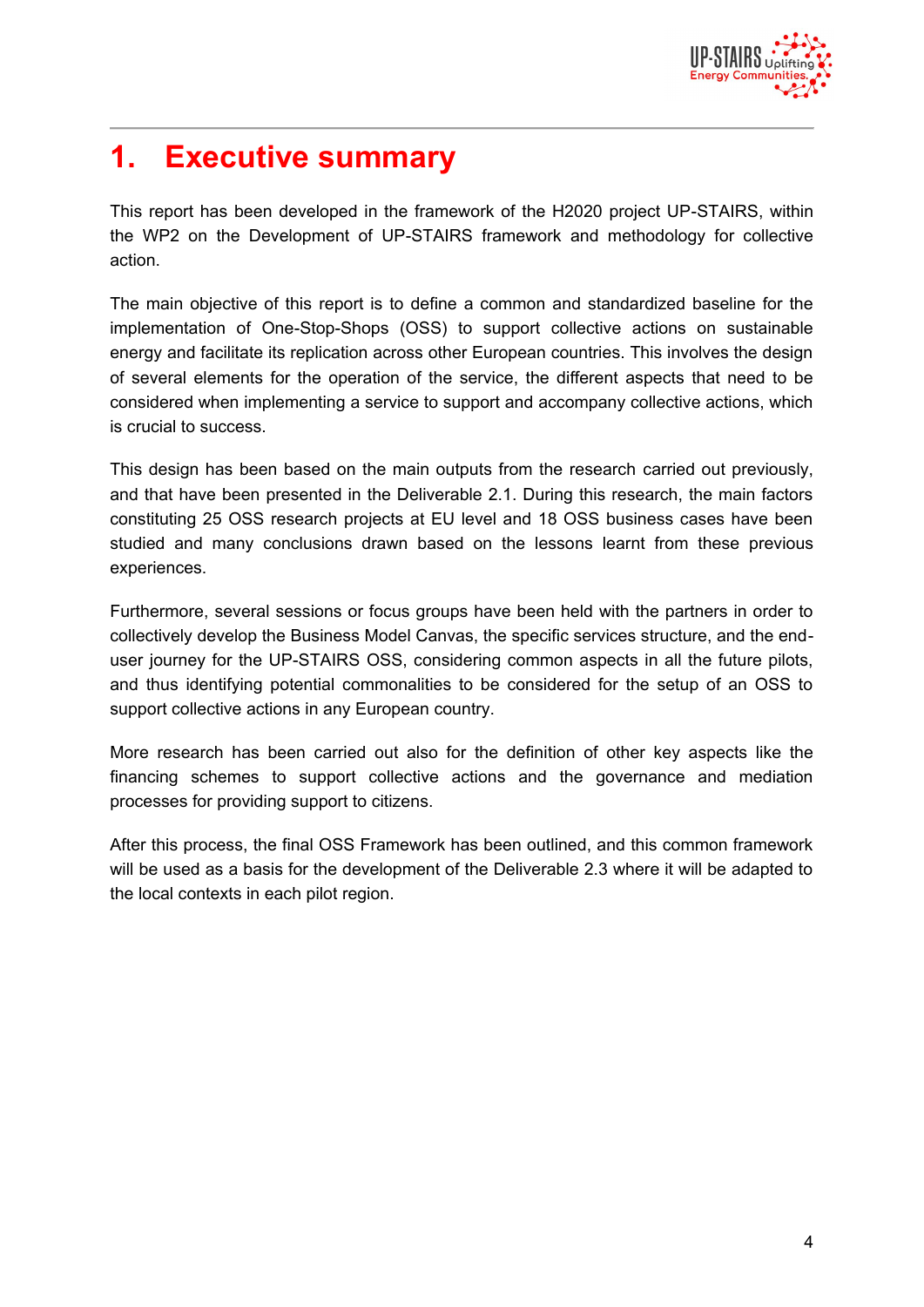

# **2. Objectives**

The aim of this document is to develop a Standardised Energy Service OSS Framework and related processes for collective actions in Sustainable Energy Communities (SEC). A flexible set of Business and Financial Models for collective actions is also studied and described, and the rules for Governance and Mediation Processes defined.

The OSS Framework has considered the different profiles of end-users to be tackled in different pilots and the design of the specific value proposition for them. This aspect has to be better tailored case by case depending on each regional or local context.

The process of design also involves the identification of training and resources' needs for the setup of the OSS, in order to develop a training package for the Implementation Champions and the upskilling of the delivery organisations' staff.

The main features considered in the design of the framework are related to:

- The **scope of the OSS service**: considering the geographical outreach of the service, the profiles of targeted citizens and the capabilities of the pilot local authorities.
- The **network of stakeholders** needed to put in place the service (both internal in the delivery organisation and external, like service providers)
- The **structure**: the needs of the service to be actually implemented, namely the need of front offices or online platforms, the creation of synergies with existing services, the resources available within the delivery organisation, the staff, among others.
- The **activities** organised by the OSS **and the services provided**: this involves a specific value proposition for the end-users (the support services offered), tailored for each pilot involved in the project and also other activities implemented to reach the target groups and keep them engaged in the process.

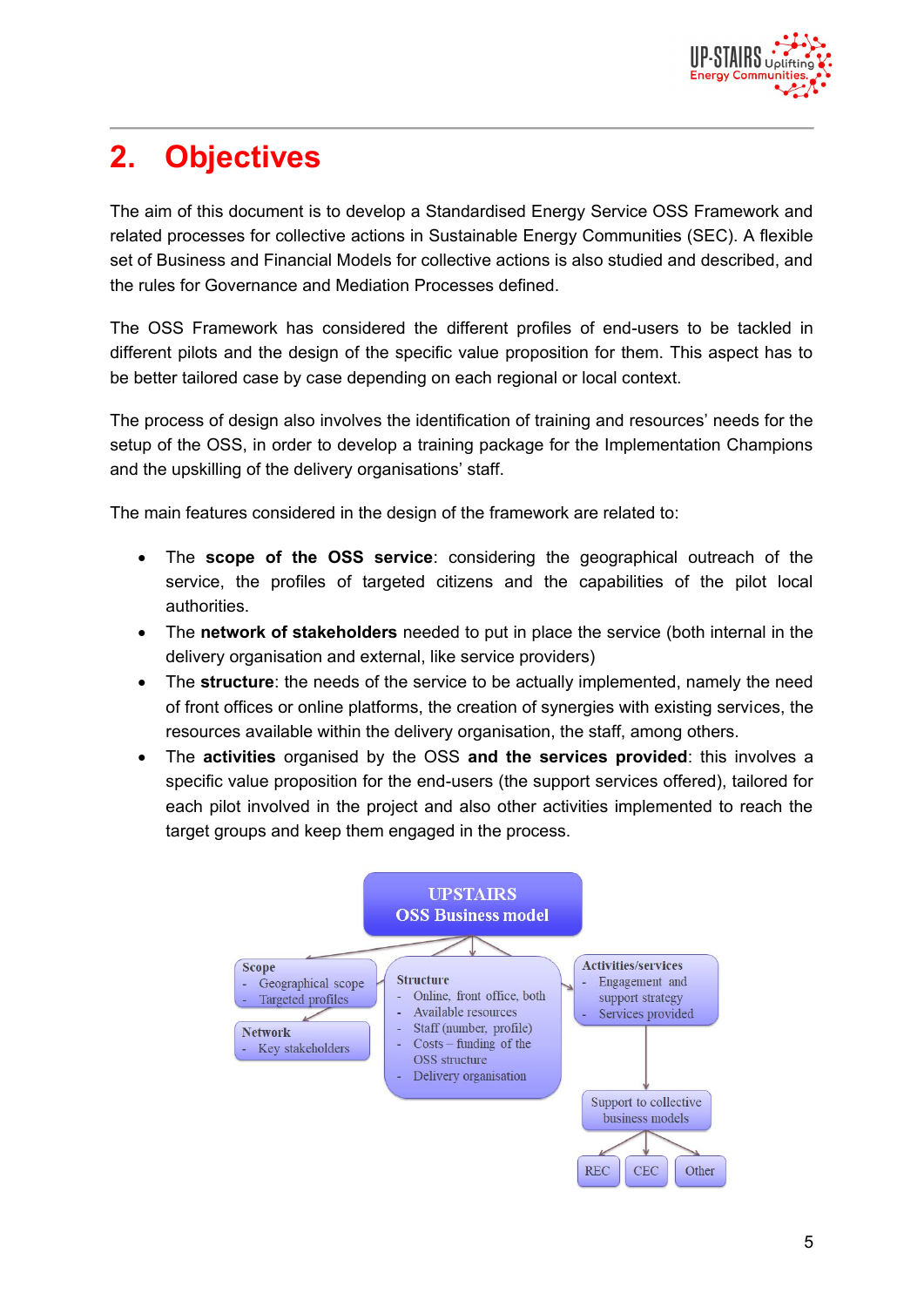

# **3. Methodology**

The methodology used for the design of the OSS framework consists of a mix of desk research and qualitative research using focus groups and peer-to-peer feedback from the pilots participating in the UP-STAIRS project. Especially the inputs from the public authorities participating in the project and their views related to the actual implementation of the service according to their previous expertise, their knowledge of the regional context, and their available resources and staff have been used to build a common framework that can be adapted to other public administrations of different size and countries.

**PHASE 1 – Research of lessons learnt from previous OSS experiences**: a first step has been to analyse and compare the lessons learnt and success factors from previous OSS implemented throughout Europe. Desk research and interviews have been carried out to collect the relevant information from the selected initiatives. The outputs of this research have been gathered in the Deliverable 2.1.

**PHASE 2 – Brainstorming on each UP-STAIRS' pilot ideas for the OSS:** a factsheet has been elaborated and distributed among the partners implementing the pilots in order to collect the first thoughts on how they pictured the OSS in their region. The main goal was to identify how aligned are they, as well as typical barriers or needs of an UPSTAIRS authority.

**PHASE 3 - Qualitative research and exchange with the UPSTAIRS' partners**: from the previous brainstorming, common aspects have been outlined. The idea was to start from the local views of the partners and identify from them the common aspects that should be considered in any OSS, so starting from very different local contexts to outline how a standardised European OSS for supporting collective actions would be.

After that, two online sessions have been held with all the partners in order to outline the main common aspects to be considered in the design of the OSS framework and encourage discussion between the different pilots in picturing the needs and potential of the OSS to be implemented. The sessions were focused on two key aspects for the conceptual and operational design of the OSS:

- Session 1 this session had a focus group approach using online software for encouraging participants' contributions (Mural). It was centred on the design of the **Business Model Canvas** of a standardised OSS, building on the needs of the potential end-users for the definition of a common value proposition.
- Session 2 the session two was focused on presenting each pilot partners' insights on how their OSS would be, considering an operational scheme based on the **Preservice phase** (what is needed to set up the OSS), the **Service phase** (which specific services and activities will be offered) and the **Post-service phase** (postservice activities, evaluation, integration of the feedback in the improvement cycle).

Using those inputs, a first approach of the **End-used Journey Canvas** has been outlined.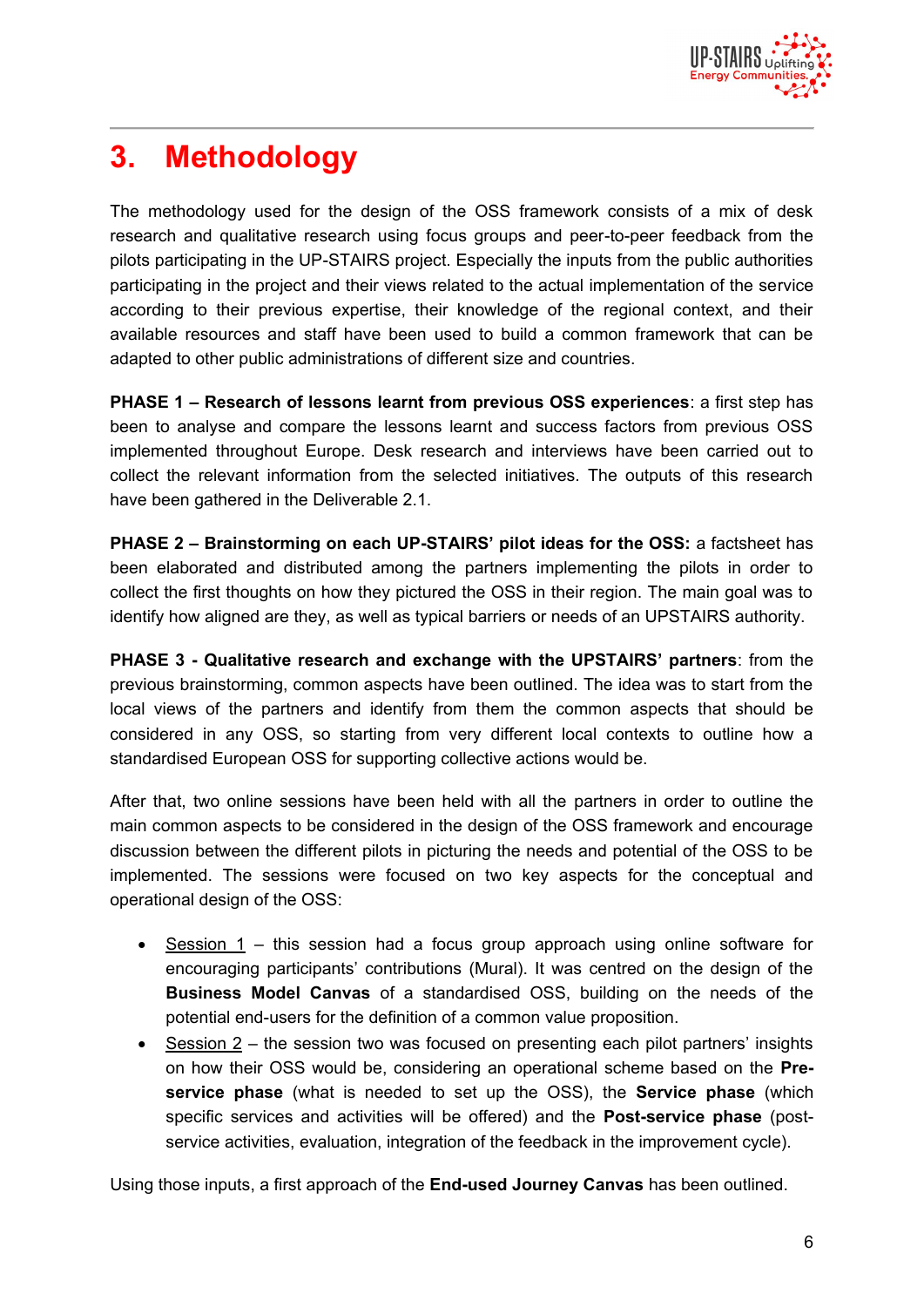

**PHASE 4 – Analysis of financial schemes for collective actions:** considering previous OSS initiatives identified in the Deliverable 2.1, related financial schemes have been analysed. Also, other schemes for collective actions identified by partners have been studied and the main potential financial schemes have been developed according to different criteria:

- Targeted buildings' occupation type and ownership
- Available public funding
- Risk distribution among the different parties
- Level of ambition of the targeted energy savings
- Available financial instruments

**PHASE 5 – Analysis and development of the Governance and Mediation processes:** the supporting and advice scheme to be put in place have been developed, considering the need of codes of conduct, the rules and guidance to interact with citizens, standards for providing the support and accompaniment to the end-users, and provisions to deal with complex situations like specific requests, conflicts, etc. The role of the Implementation Champions and the UP-STAIRS authority is also better defined.

**PHASE 6 –Peer review and validation by partners:** finally, the resulting OSS framework has been peer-reviewed by all partners in order to contribute with more insights and to validate the final scheme.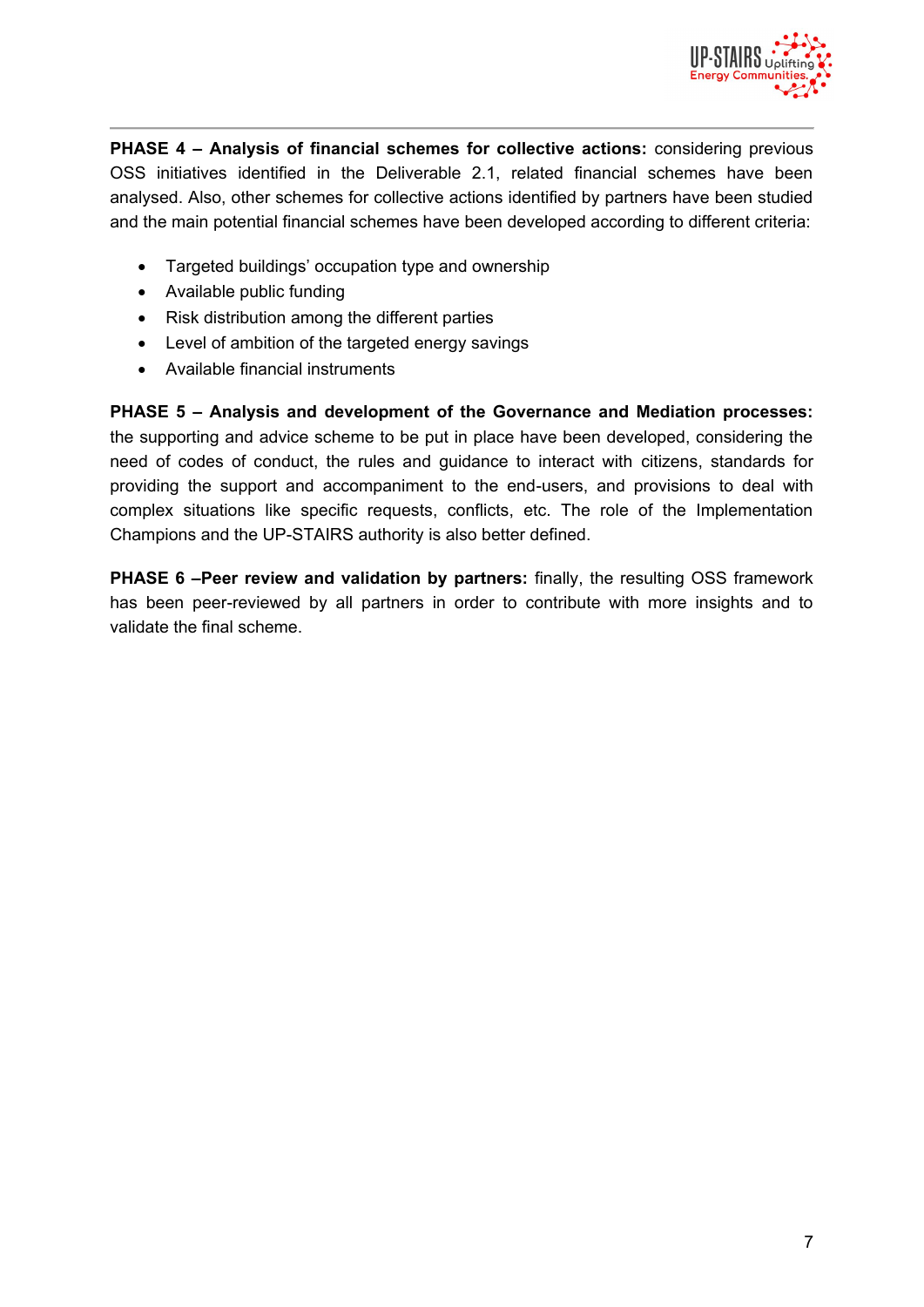

# **4. Analysis**

# 4.1 Research of lessons learnt from previous OSS experiences

The information collected within the research of lessons learnt from previous OSS experiences is detailed in the Deliverable 2.1.

In general, the most valued aspect in the researched OSS related to the selling points is the ability of OSS to **collect all necessary knowledge and expertise in one place and provide it as a single block to the end-users**. This includes collaboration among energy advisers, technical experts, financial experts, financial institutions, mortgage institutions, ESCOs/TPF, etc. The exact mix of services/stakeholders involved in the OSS depends on the concrete specifics and therefore is tailor-made to each OSS case.

In general, as the main delivery organisations being public authorities and other off-market agents, these OSS are also seen as **a neutral information point for the end-users** to be advised on energy refurbishment.

Enabling factors found in the research are the following:

- The ability to centralize all the necessary knowledge and partners.
- They cover larger territories and thus benefit from economy of scale;
- They cover both single and multi-family residential buildings; and
- Have partnerships with financing institutions and/or incorporate a funding vehicle.

# 4.2 Brainstorming on each UP-STAIRS' pilot initial ideas for the OSS

The detailed information provided by the 5 UP-STAIRS pilots is included in Annex 1 of this report. The main outputs have been summarised in the following table:

| Country       | IE            | <b>BG</b>            | ES                                  | AT                       | <b>DE</b>                                   |
|---------------|---------------|----------------------|-------------------------------------|--------------------------|---------------------------------------------|
| <b>Scope</b>  | 0,21M<br>Cork | 0,067M<br>Asenovgrad | 3,2M Barcelona<br>Metropolitan Area | 1,5M<br>Upper<br>Austria | $0,005 -$<br>0,49M<br>Brunnthal -<br>Region |
| <b>Target</b> | SFB+MFB       | <b>MFB</b>           | SFB+MFB+SMEs                        | <b>REC</b>               | SFB+MFB                                     |

#### a) Summary of pilots' preliminary ideas: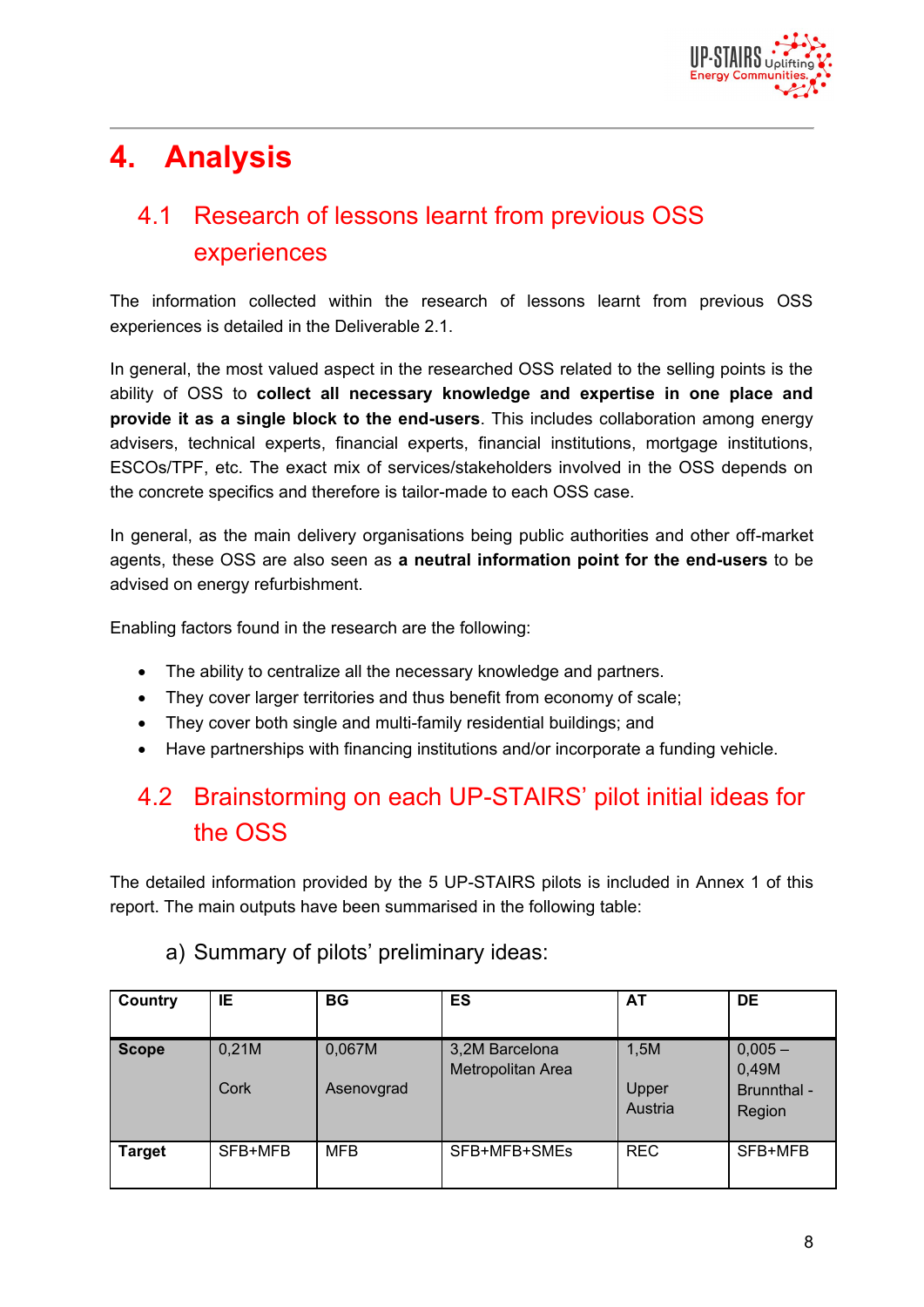

| <b>Delivery</b><br>org. | <b>City Council</b><br>/local energy<br>agencies | Asenovgrad<br>municipality | Office of Energy<br><b>Transition AMB</b>     | <b>ESV</b>                        | Local energy<br>agency |
|-------------------------|--------------------------------------------------|----------------------------|-----------------------------------------------|-----------------------------------|------------------------|
| <b>Structure</b>        | Mainly<br>online                                 | Mainly online              | Online + front offices<br>from municipalities | Online +<br>offices $+$<br>onsite | Mainly<br>online       |
| <b>Key topics</b>       | EE+RE                                            | EE+RE                      | Shared PV + EE                                | <b>RE</b>                         | $RE +$<br>storage      |

The five pilots present different characteristics at different levels: geographical scope, urban and rural profile, different operational approaches to assist the end-users, different targets, different key topics, and different experiences and knowledge background. This variety makes it more difficult to design a very detailed OSS common framework, but it enriches the final output making it adaptable and flexible to different kinds of contexts.

### b) Key services to be provided and training needs identified

At the same time, a first identification of the specific services to be provided through the OSS, and whether they involve training needs of the staff involved in the delivery of the service has been carried out. Common aspects identified are the following:

| <b>Services</b>                                 | <b>Training needs?</b> |
|-------------------------------------------------|------------------------|
| <b>Organizational support</b>                   | In some cases          |
| <b>Legal advice</b>                             | Yes                    |
| <b>Information management</b>                   | In some cases          |
| <b>Technical advice</b>                         | In some cases          |
| <b>Financing</b>                                | Yes                    |
| Management of providers and operational support | In some cases          |
| <b>Communication, marketing</b>                 | Yes                    |
| Aggregation                                     | Yes                    |

#### **VALUE CHAIN**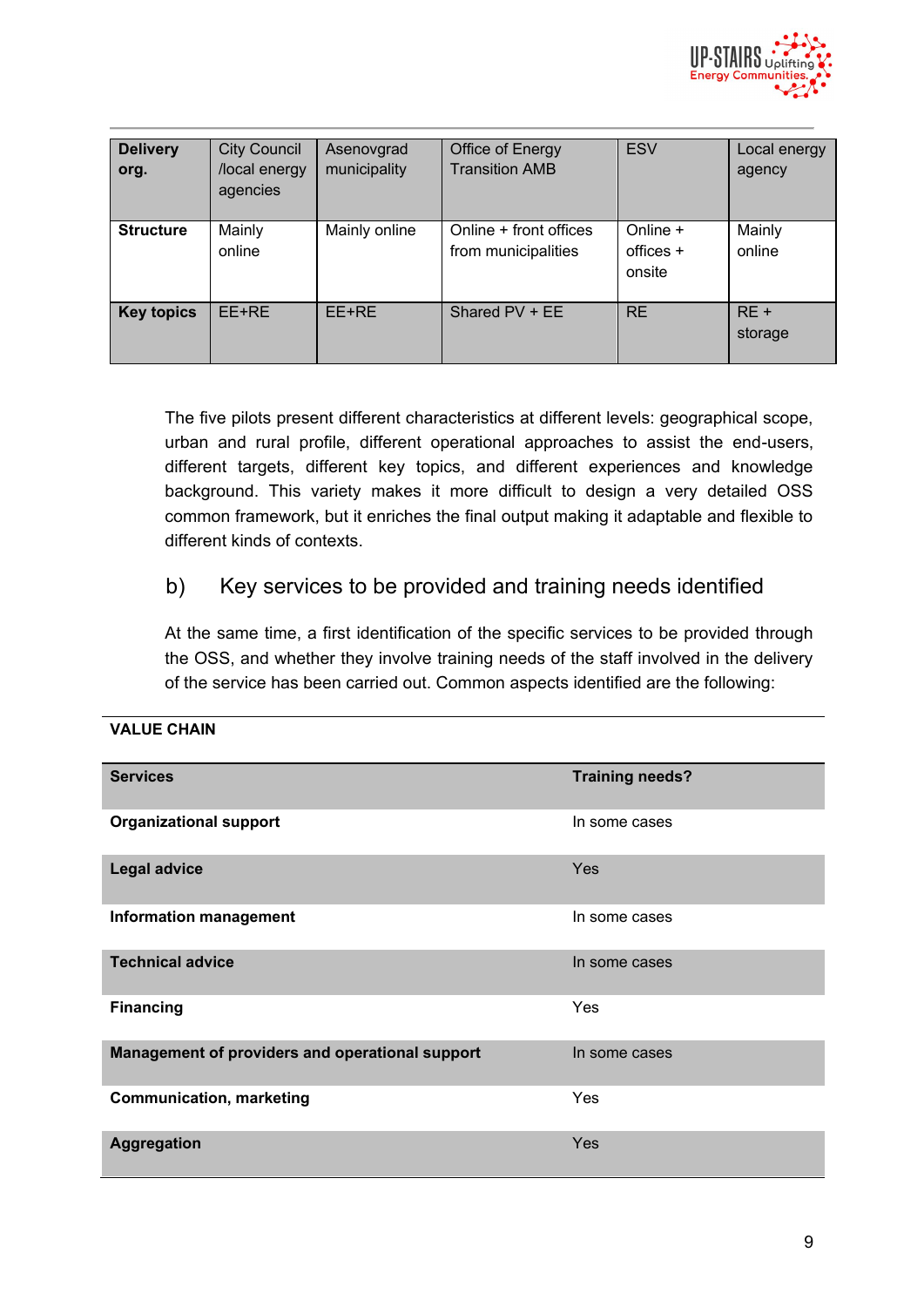

Other training needs for the operation of the OSS are:

- Customer relationship management
- OSS infrastructure setup

This first assessment of training needs will be the basis for the design of the training program to be implemented in each pilot.

c) Financial aspects

A first attempt to identify funding possibilities for the OSS has been carried out. Regarding the **Operational costs for the delivery of the OSS services**, the initial ideas of the pilots are to use the H2020 funding to cover the operational costs during the project, and after try to integrate it in the delivery organisations' internal budgets. External support from government organisations, not for profit organisations and industry leaders.

Regarding the Financial support schemes for the end-users, the pilot partners do not have own instruments (e.g., dedicated loans, etc.) but most of them have partnerships with local or regional financial institutions that will be approached in order to tackle the financial support services to be facilitated to the end-users through the OSS.

All these common aspects have been shared with the participants during the first session/focus group in order to trigger discussions and ideas on the common Business Model Canvas for the UPSTAIRS OSS.

# 4.3 Qualitative research and exchange with the UPSTAIRS' partners

#### Business Model Canvas

The first group session for the OSS design has been centred in the collaborative definition of the Business Model Canvas for the OSS.

The Business Model Canvas is a strategic management template used for developing new business models. It offers a visual chart with elements describing a new service value proposition, infrastructure, end-users, and finances, helping the service' promoters to align their activities with the actual needs by illustrating potential trade-offs. The traditional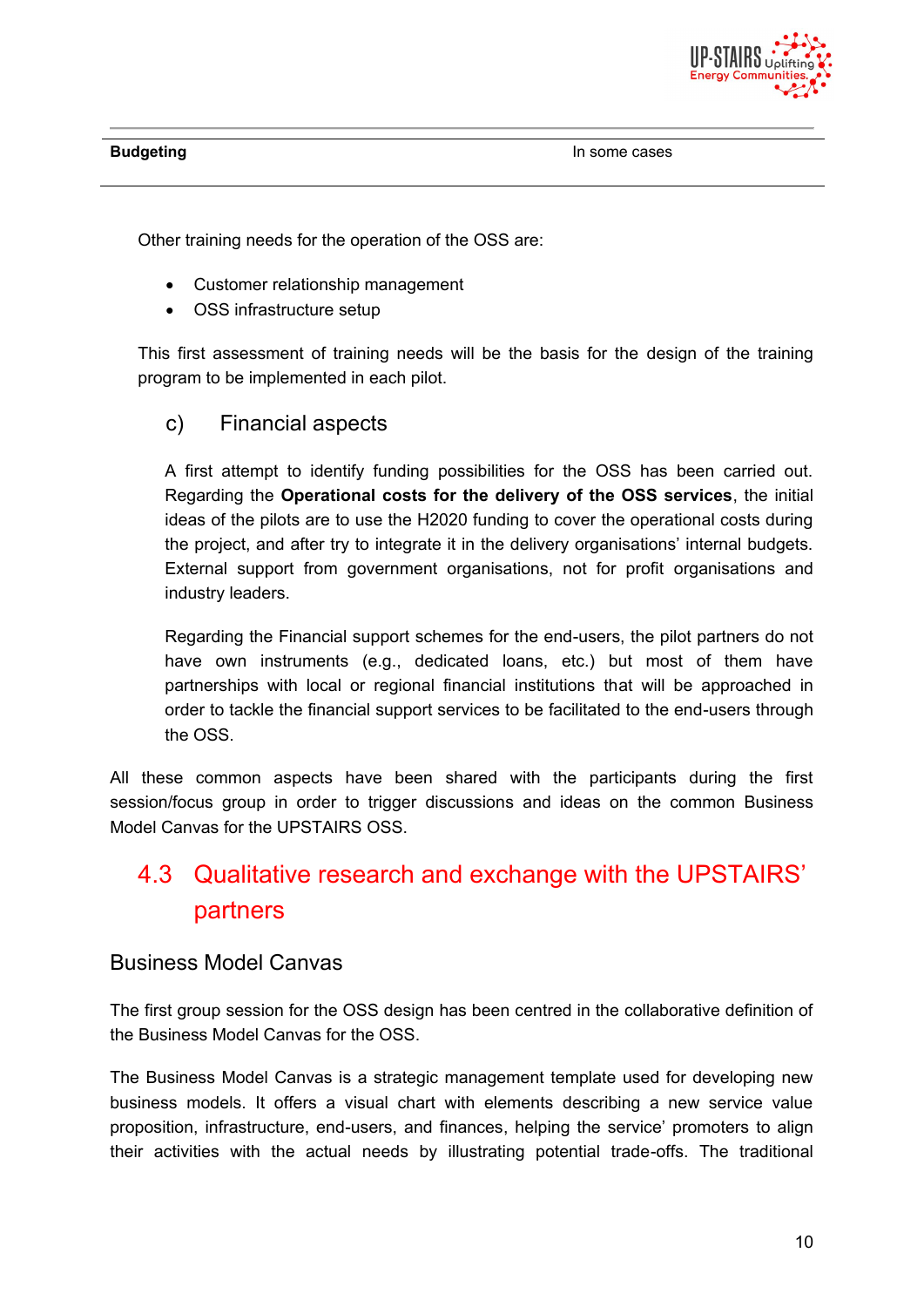

Business Model Canvas has been adapted to the particularities of the UP-STAIRS OSS as follows:



**Four main blocks** of information are presented with different subtopics:

**1. End-users:** this block helps define who the target groups are and their specific needs and communication channels. During the focus group, the partners are asked to provide inputs on the following aspects:

- End user segments: identify which end-users will be targeted. Segmentation based on their different needs and attributes.
- Channels: definition of which channels can be used to reach each end-user segment. These can be own channels from the delivery organisation or from collaborators and multipliers.
- Current barriers: current barriers encountered by end-users to engage in collective actions and/or RES/EE.

**2. Structure:** this block deals with the ideas related to the resources and activities delivered through the OSS:

- Key Activities: ideas and common agreement on the most important activities to be implemented.
- Key Resources: define the resources that are necessary to create value for the enduser, needed to sustain and support the OSS. These could be human, financial, physical and intellectual.
- Partner Network: relationships needed to deliver the core activities.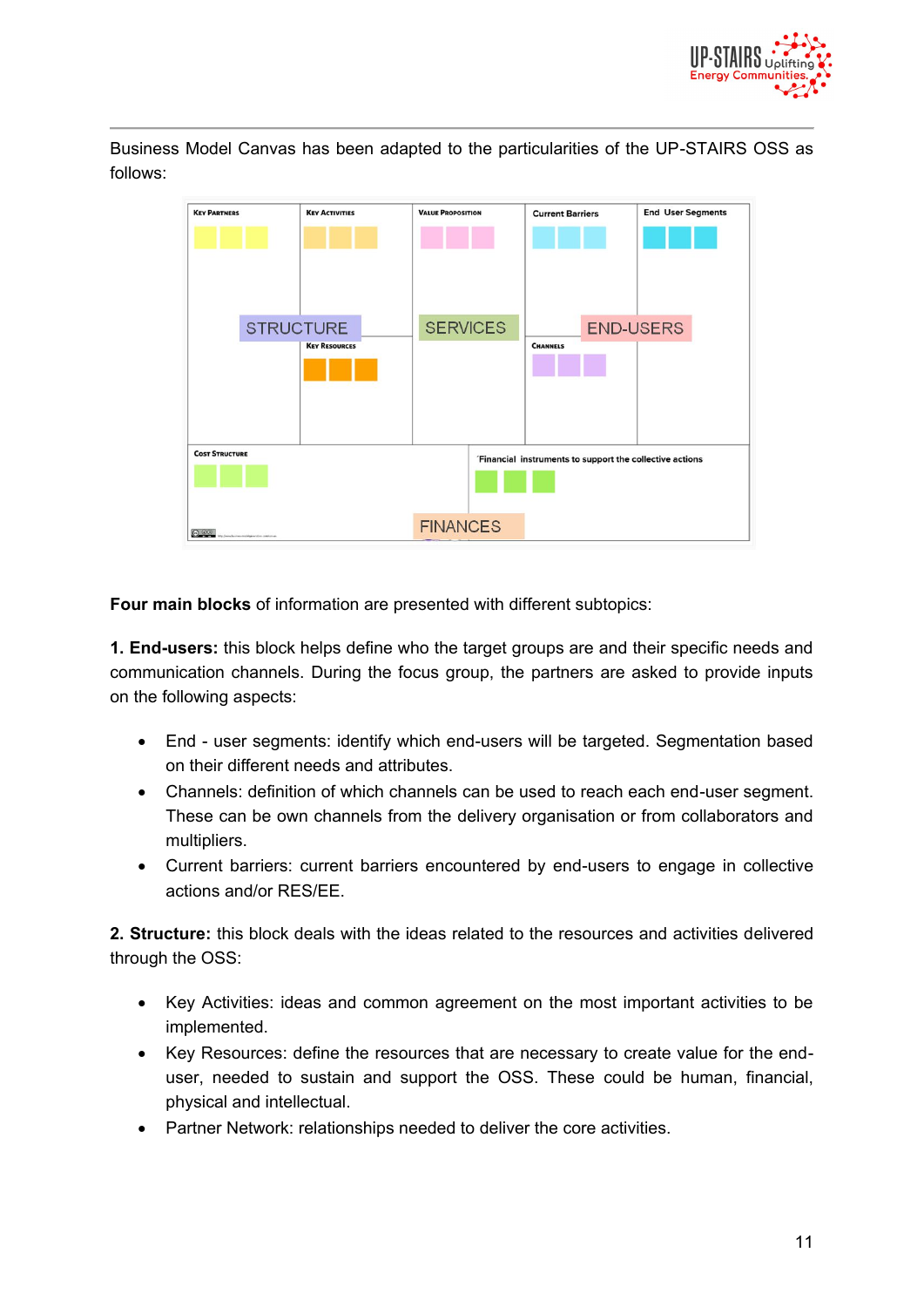

**3. Services:** building from the ideas provided in the previous blocks, a brainstorming has been conducted to define the value proposition of the OSS, so the collection of services/products offered to meet the needs of the end-users. Partners are asked to consider newness, performance, customization, "getting the job done", cost reduction, risk reduction, accessibility, and convenience/usability.

**4. Finances:** the last block is related to the finance aspects of the OSS, considering 2 levels:

- The costs needed for the operation of the service (so potential financial needs from the delivery organizations)
- The costs related to the implementation- of the collective actions (so the potential financial needs of the end-users when implementing a collective action)

An overview of the results of this session is provided in Annex 2. The analysis of the qualitative information collected during this session is provided below considering each of the four blocks analysed:

#### *End user analysis*

The focus of this block is to identify the end-user segments and the channels to reach them, as well as examine which barriers or limitations the users might experience.

As a first analysis, the end-users' segments contributions by partners focused on residential households, and many highlighted the vulnerable ones. Equally important, there are a few contributions regarding end-users with high level of environmental awareness such as already built civil society, cooperatives and many other forms of organization.

> $\triangleright$  This approach would tackle already sensitive citizens, which could act as ambassadors for engaging new individuals within a collective project, but also considering that the vulnerable ones cannot be left behind.

To reach these end users, many channels were proposed: on the digital side, from the conventional social media platforms to more innovative forms such as platforms aimed to young people. Complementary to this, other channels more focused on activities and events were mentioned such as workshops, promotional actions, international events and direct advisory sessions. All these were presented as a direct way to reach specific users. Focusing on the local aspects, it was highlighted the importance on the already existing communities and networks as early adopters or promoters. These aspects will be better detailed within the later elaboration of the Collective Community Engagement Strategies (Task 2.7) for each pilot. Within these strategies, prototype profiles of citizens to be targeted will be drawn and the specific messages, channels, activities, events and networks to reach them will be detailed.

> $\triangleright$  However, as a first conclusion, a common strategy could be to reach early adopters and existing initiatives as promoters for reaching out other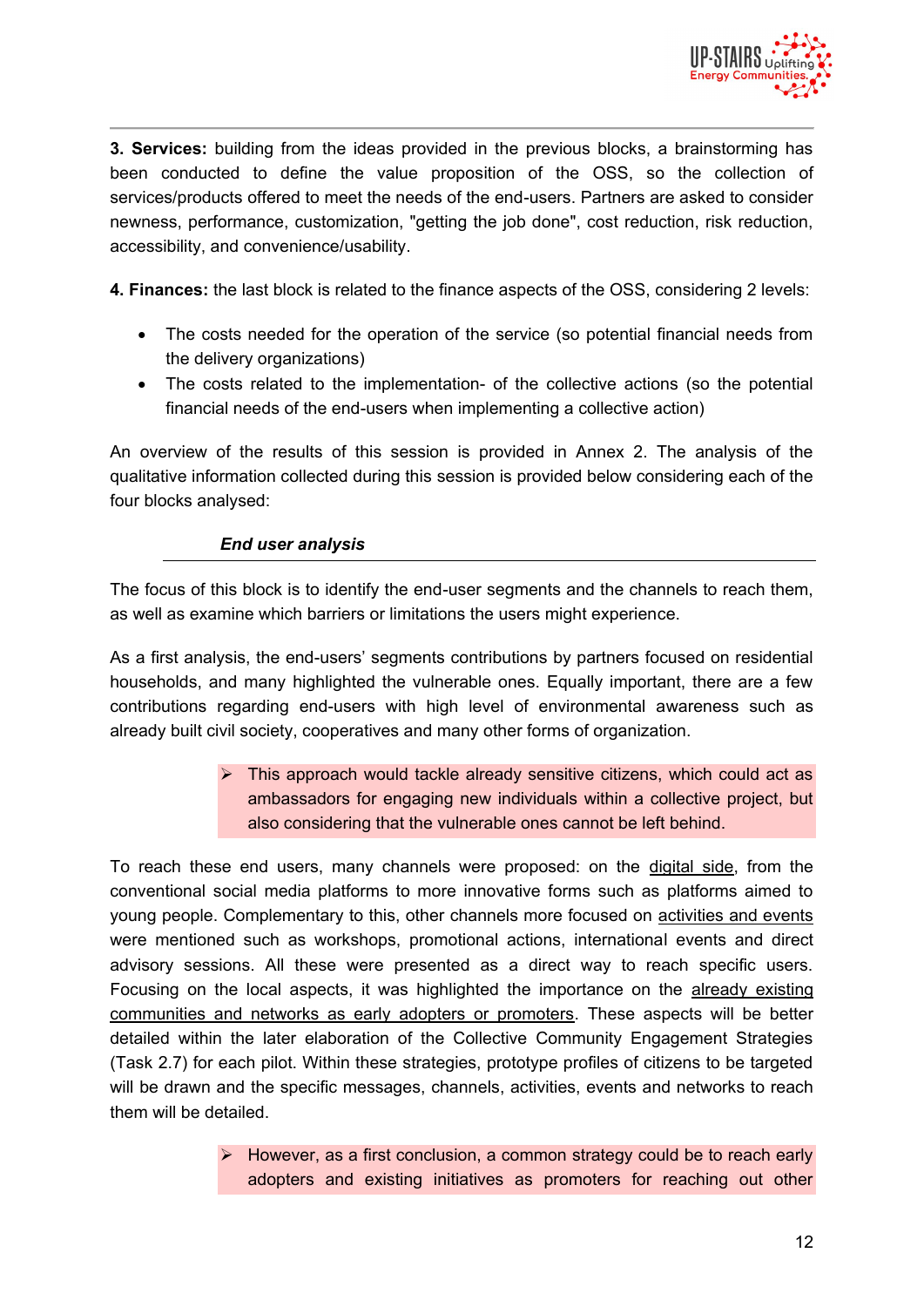

profiles. This could also be linked with the role of the Implementation Champion, engaging some of those early adopters as promoters of the collective actions, but this potential will be further analysed during the development of the Collective Community Engagement Strategies (Task 2.7).

Equally important are the current barriers that are facing SEC nowadays. Firstly at a legislative level, with restrained and limited regulatory framework and the need to transpose EU directives in order to define and clarify key aspects. Secondly, the lack of financial resources, now aggravated due to the pandemic crisis. Thirdly, the lack of awareness and the lack of information, which are linked to the inability to access knowledge due to its technicalities. Finally, the lack of human resources and support by the public authorities which lead the users into an ocean of unintelligible information. Another point is the difficulty and the slow pace of promoting social transformation and how complex the bureaucratic process can be. Citizen empowerment and engagement is not an easy task and even more difficult on the energy sector due to the complexity of the market and regulation. The energy sector has been traditionally owned and managed by public administrations and big energy companies, so there is a lack of awareness among citizens on their own possibilities and the opportunities that the energy transition is bringing to small actors to be an active part of the energy system.

> The identification of all these gaps sets up the appropriate ground for ensuring the usefulness and the demand of the OSS, the OSS covering the existing gaps and integrating the support to the end-user at all these levels. However, considering the lack of information and awareness, an intensive campaign at the beginning and during the implementation to promote the OSS and the potential of collective actions is needed to ensure a continued demand and use of the services. Specific budget and resources need to be related to these promotional activities in order to reach the expected impacts.

Summing up, the first approach to the end user analysis for the UPSTAIRS OSS common framework would be:

- **Main end-user profiles** considered by partners on the Business Models Canvas activity performed are:
	- o Multifamily buildings
	- o Single-family buildings
	- o Vulnerable households
	- o Young people
	- o Civil society organizations (neighbourhood associations, cultural organizations, school family organizations…) and energy communities?
	- o Early adopters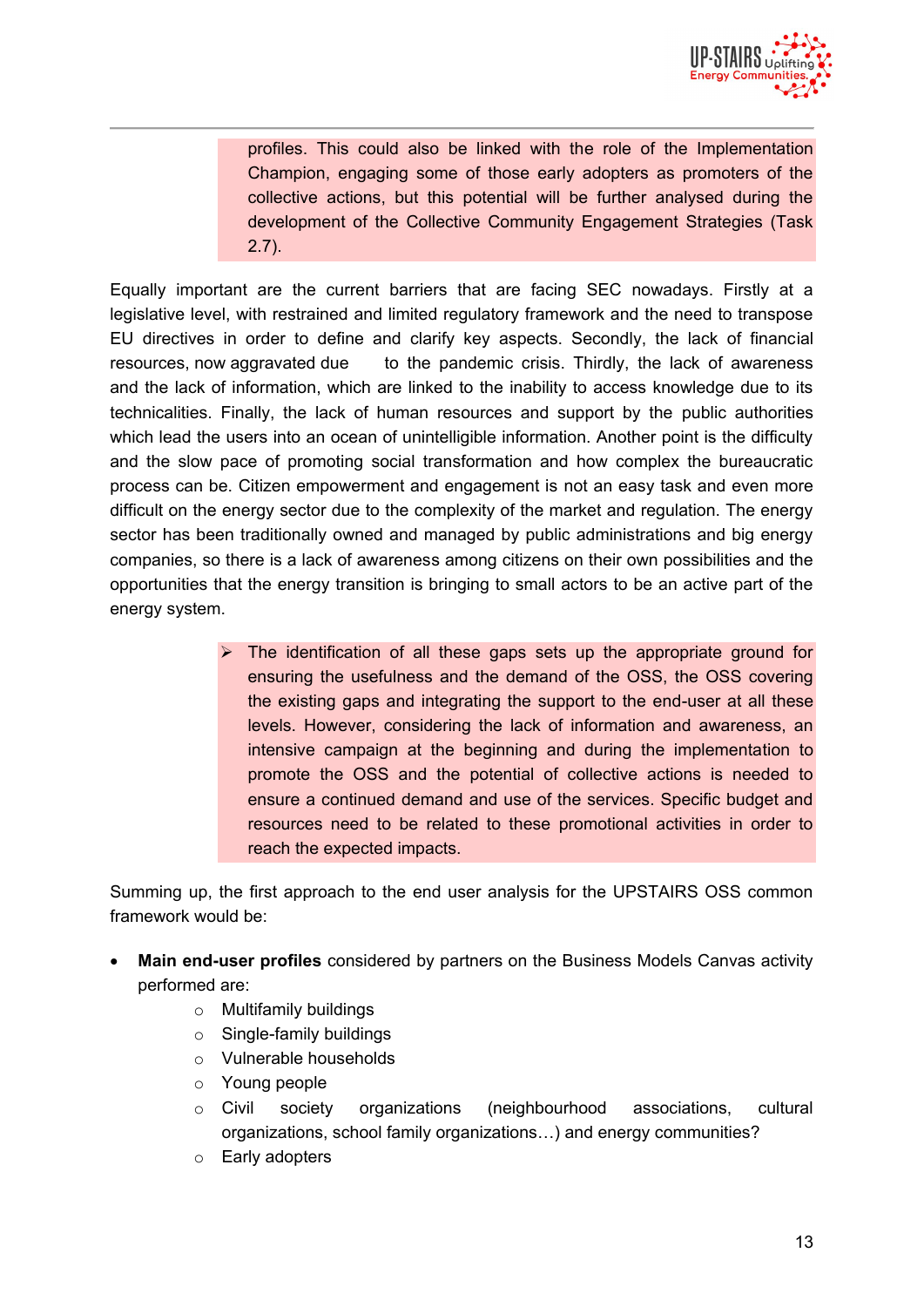

A more exhaustive analysis is needed in terms of socioeconomic profiling in order to better tailor the engagement strategies for the target groups. This will be further detailed during the elaboration of the Collective Community Engagement Strategies (Task 2.7).

- **Main barriers and existing gaps** to be considered for the OSS design are:
	- $\circ$  Lack of information and awareness of the benefits of a low carbon household and sustainable energy
	- o Lack of technical knowledge
	- o Complex regulatory framework
	- o Lack or limited access to financial resources

These gaps match perfectly with the previously detailed OSS services that had already been considered by the pilot partners.

- **Main communication channels** with them:
	- o Online communication channels (website, social networks)
	- o Direct postal mailings
	- o Specific events
	- o Direct advisory sessions targeting them
	- o Traditional media (newspaper, radio, TV channels)
	- o Already existing communities

These aspects and the key messages will also be further detailed in the Collective Community Engagement Strategies (Task 2.7).

#### **An initial end-user analysis of the UPSTAIRS OSS common framework would be:**

- The UPSTAIRS OSS could target very different profiles of end-users, both at socioeconomic level and at buildings' level, and then could be adapted to the needs in different contexts.
- The UPSTAIRS OSS could use differentiated strategies to tackle two average profiles of end-user:
	- o Early adopters and sensitized citizens: a strategy to recruit them as multipliers/ambassadors for reaching out other citizen profiles (including vulnerable ones).
	- o Other citizens not yet involved in energy transition that would be tackled through the OSS communication, the early adopters, and the Implementation Champions.
- $\triangleright$  The market gap for the implementation of an OSS to support citizens in collective actions is similar in all the contexts, thus the need and the demand for an integrated support service are justified in all the cases. However, a strong promotion strategy is needed to reach the end-users and generate traffic to the OSS.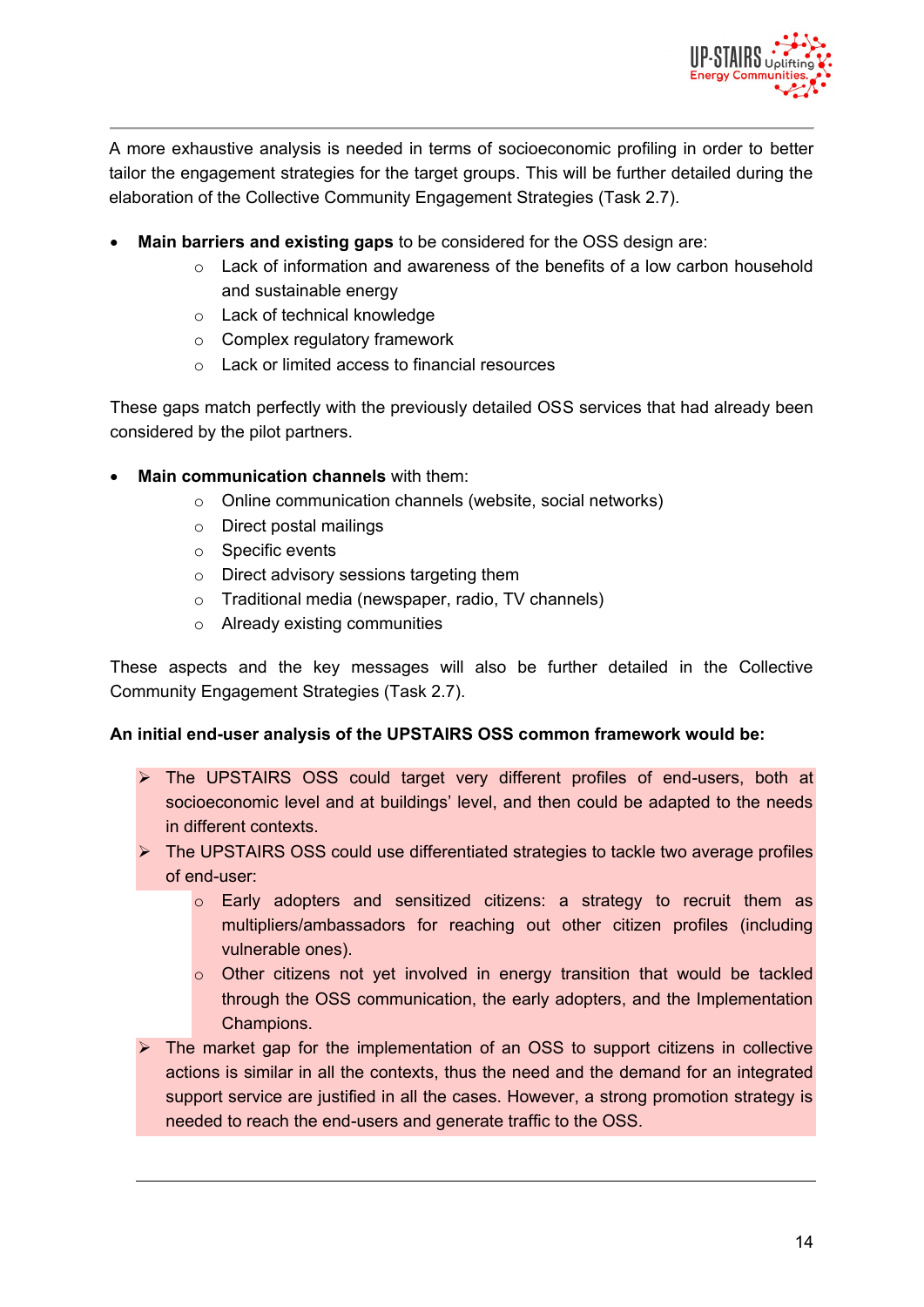

#### *Structure Analysis*

The main key activity input is reaching out to communities and citizens and providing support for them to engage in collective actions. This support can be a consultancy service on technical, financial and legal aspects or it can be capacity, knowledge and awareness building. Training of Implementation Champions is also considered, with a "train the trainer" approach. On a more general aspect, some of the activities proposed were energy efficiency advising and retrofitting promotion. Another essential point that was brought up was the need for arbitration in multi-family buildings as this can many times be a bottleneck for collective actions.

In order for the service to provide and promote all the activities mentioned, it is very important to consider the partners needed. From the public administration, the inputs mentioned the municipalities and regional governments. These governments can help harmonize the services between municipalities and provide general frameworks. Another important partner from the public administration, are the different departments and offices with which synergies can be established, such as housing, social services or economic development offices.

Also, there needs to be established a network of service providers, installers, suppliers, contractors, mediators and especially financing institutions in order to be able to offer interesting financing schemes.

Partners are important but they work with the resources available, linked to the barriers, most contributions regarding resources were related to technical, financial and especially legal knowledge. Subsequently, some inputs relate to training resources and learning hubs.

It is also clear that digitalization tools and the digitalization of the OSS service will be of paramount importance. However, some pilots pointed at the need of regional on-site offices.

#### **Therefore, the analysis of the common structures for the UPSTAIRS OSS framework would be:**

- The activities of the UPSTAIRS OSS should include both consultancy services and capacity building at the delivery organization and at the community levels.
- $\triangleright$  Key stakeholders need to be reached out and synergies built with them, from the public administration at different levels and departments, and with key market actors.
- ▶ Resources needed are mostly based on building knowledge on several aspects for providing the support on collective actions (technical, financial and legal).
- $\triangleright$  The access of the end-users to the OSS can be physical (with one or several front offices, or the staff going to specific on-site visits), but digitalization tools and the digitalization of the OSS services is seen as necessary in all cases.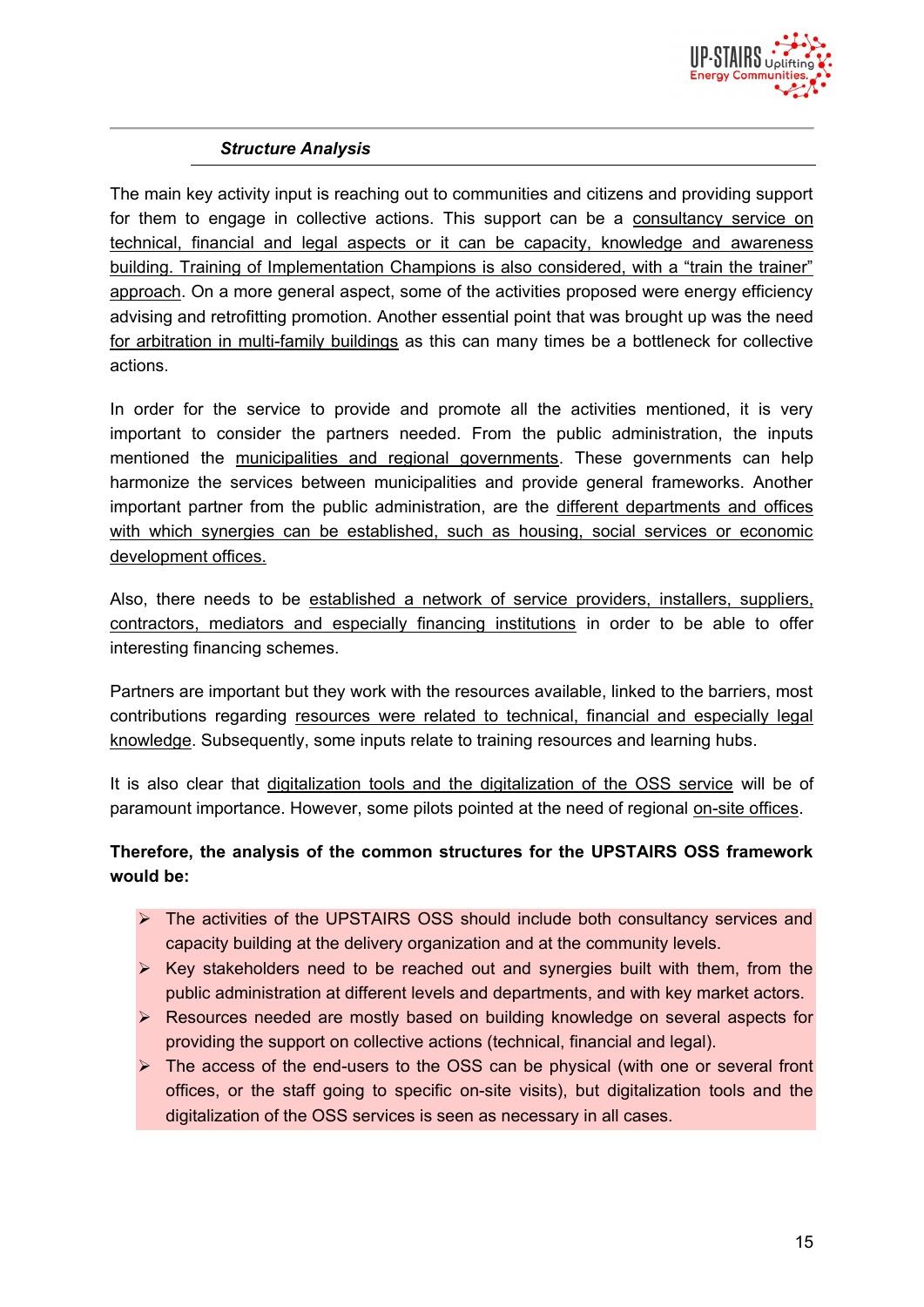

#### *Services / Value proposition*

The central value proposition, as already identified in the research done previously, is to provide all elements for collective actions in one place, while tailoring packages and consultancy for every action and in line with the users' financial capacity, always keeping in mind the cost-optimal solutions. The service would present and promote new viable and alternative financing schemes and will assist in grants application, this way the projects will make sure many more actions are being developed.

On the social side, the service can help citizens networking in order to promote and build new LEC, and it can also be a neutral mediator to manage conflicts which might slow or stop the process.

On the technical side, the service would advise but also define previously approved contractors while keeping neutrality and impartiality and therefore making the process more reliable and economically viable.

#### **Therefore, the analysis of the common value proposition for the UPSTAIRS OSS framework would be:**

- > To provide all the elements of a collective action in one place, tailoring the support and resources to the individual cases.
- $\triangleright$  Present, promote and facilitate financial schemes to implement the collective actions, especially adapting the language in a user-friendly way.
- $\triangleright$  Aggregate and help citizens networking to build new LECs.
- $\triangleright$  Act as a neutral mediator for LECs conflict management.
- $\triangleright$  Coordinate with providers and define quality standards for the external contractors.

#### *Financial instruments*

The contributions to this block focused mainly on the financial support schemes addressed for the end users and not so much on the operational costs to deliver the OSS services. This will be tackled in more detail in later stages of the project when defining the sustainability strategies to continue with the OSS service beyond the project lifetime.

Some of the financial instruments mentioned are public funding, soft loans or tax incentives. Additionally, local ESCOs and revolving funds are also seen as a great tool to promote collective action. Collective buying schemes are also considered, as it lowers the cost of the service but also creates a collective in which users can support each other. Another alternative financing scheme might be crowdlending or equity crowdfunding, there are some experiences at local and European level, this tool can be especially useful to break some financial barriers and let everyone push forward a LEC.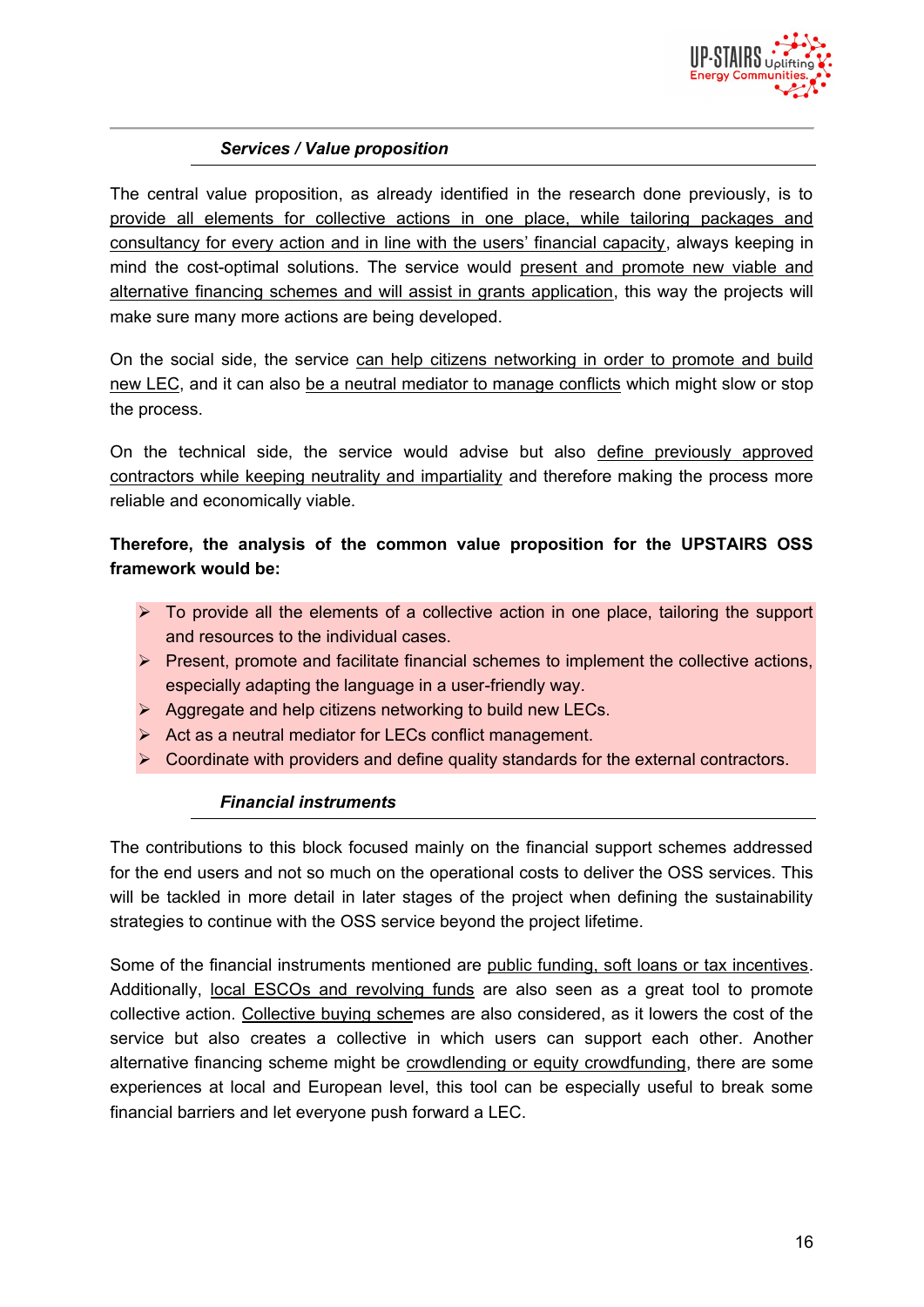

All in all, the service needs to give all the tools and support for the collective to be able to apply for grants or develop other financing options, including also an economic analysis and budgeting of different solutions.

#### **The common financial aspects for the UPTAIRS OSS would then be:**

- $\triangleright$  To support in the economic analysis and budgeting of the different solutions.
- $\triangleright$  To provide integrated advice to the end-users, considering a mix of available options at the pilot region.
- $\triangleright$  To facilitate information and access to public funding, soft loans and tax incentives.
- > To collaborate with local ESCOs, revolving funds, crowdlending or equity crowdfunding, and other specific financial instruments available in each pilot.
- $\triangleright$  To foster other collective strategies to optimize costs, like collective buying schemes to achieve economies of scale.
- $\triangleright$  To support in accessing all these financial resources through the accompaniment in the administrative and bureaucratic process.

# 4.4 Analysis of the phases of the OSS service implementation

The different steps for the deployment of the UPSTAIRS OSS have been structured in the following phases:



### **PRE-SERVICE PHASE**

This phase is necessary to prepare and adapt the OSS business model to the regional or local context, namely tailoring the specific market needs and opportunities, the resources available in the region, building the staff capacities of the delivery organization and finally, defining the different ways to promote the OSS services.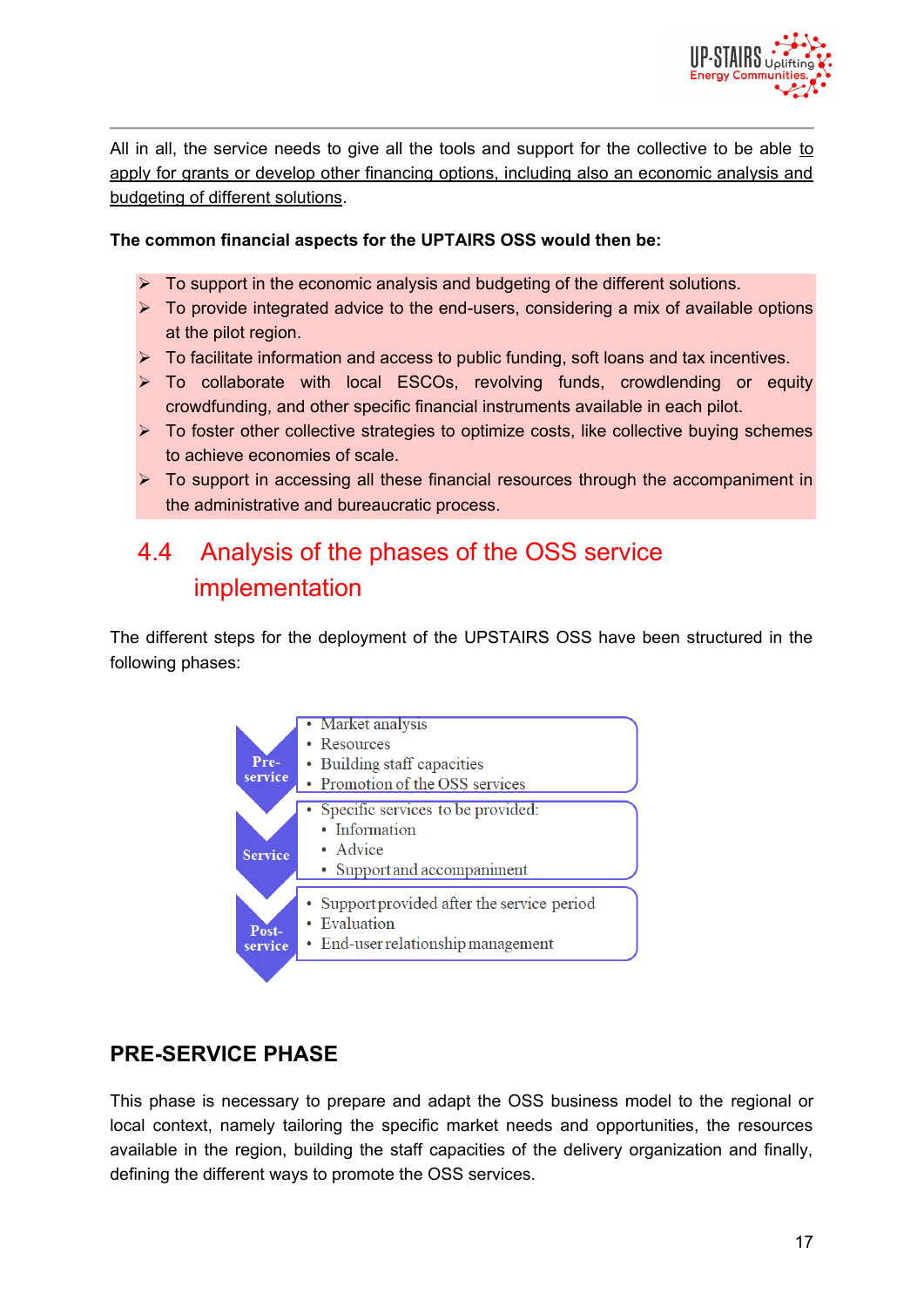

- **a) Market analysis:** a first step is to identify the market gaps that the OSS could fulfil. Within this analysis, several aspects have to be considered:
	- $\circ$  Maturity of the energy efficiency and renewable energies' market in the region (both at demand and provider side).
	- $\circ$  Local providers in the region, operation capacities and their quality standards.
	- $\circ$  Consolidation of the demand of the EE and RE services in the region, segmented by different end-user profiles in order to identify the targets that would need more support.
	- $\circ$  Other OSS or support services that already target citizenship in the region and could overlap or collaborate with.
	- $\triangleright$  This analysis provides a picture of which can be the opportunities in the region to fulfil market gaps and thus offer an attractive service to citizens. Also, it should narrow down the scope of end-users targeted and the services to be provided through the OSS.
- **b) Resources:** internal and external resources available in the region, like the specific budget to be dedicated to the OSS services, the infrastructure (e.g. physical offices available for setting up front offices, marketing and communication resources available, etc.), as well as other resources that might be available in the region, provided by third parties, but that could build synergies with the OSS (e.g. financial institutions willing to closely collaborate in facilitating access to funds).
	- $\triangleright$  This analysis helps tailoring the defined services to the existing resources and designing an OSS that is adapted to the resources available in the region.
- **c) Staff capacities**: once the market analysis is done and the resources available clear, the different services to be provided to the citizens are already defined. Considering these, and the staff that will be involved in the OSS service within the delivery organization, the training needs of this staff have to be identified and a training program carried out to upgrade the skills and knowledge from the staff involved in the OSS.
	- $\triangleright$  This step is key to adapt the OSS to the market needs and to successfully deliver the services with quality standards.
- **d) Promotion of the OSS service:** once the OSS is designed and the resources and staff are ready, the last step for the pre-service phase is to promote the OSS among the target groups. For this, a marketing and/or engagement strategy for reaching the segmented target groups is needed. Specific messages and materials have to be produced for each target group, and the specific channels and multipliers to reach them identified. A dedicated budget needs to be foreseen for that in order to ensure the impact of the promotional campaigns.
	- $\triangleright$  This step has to be implemented at the launching of the OSS but also during the OSS implementation, in order to ensure new end-users are reached and the current ones are engaged throughout all the process.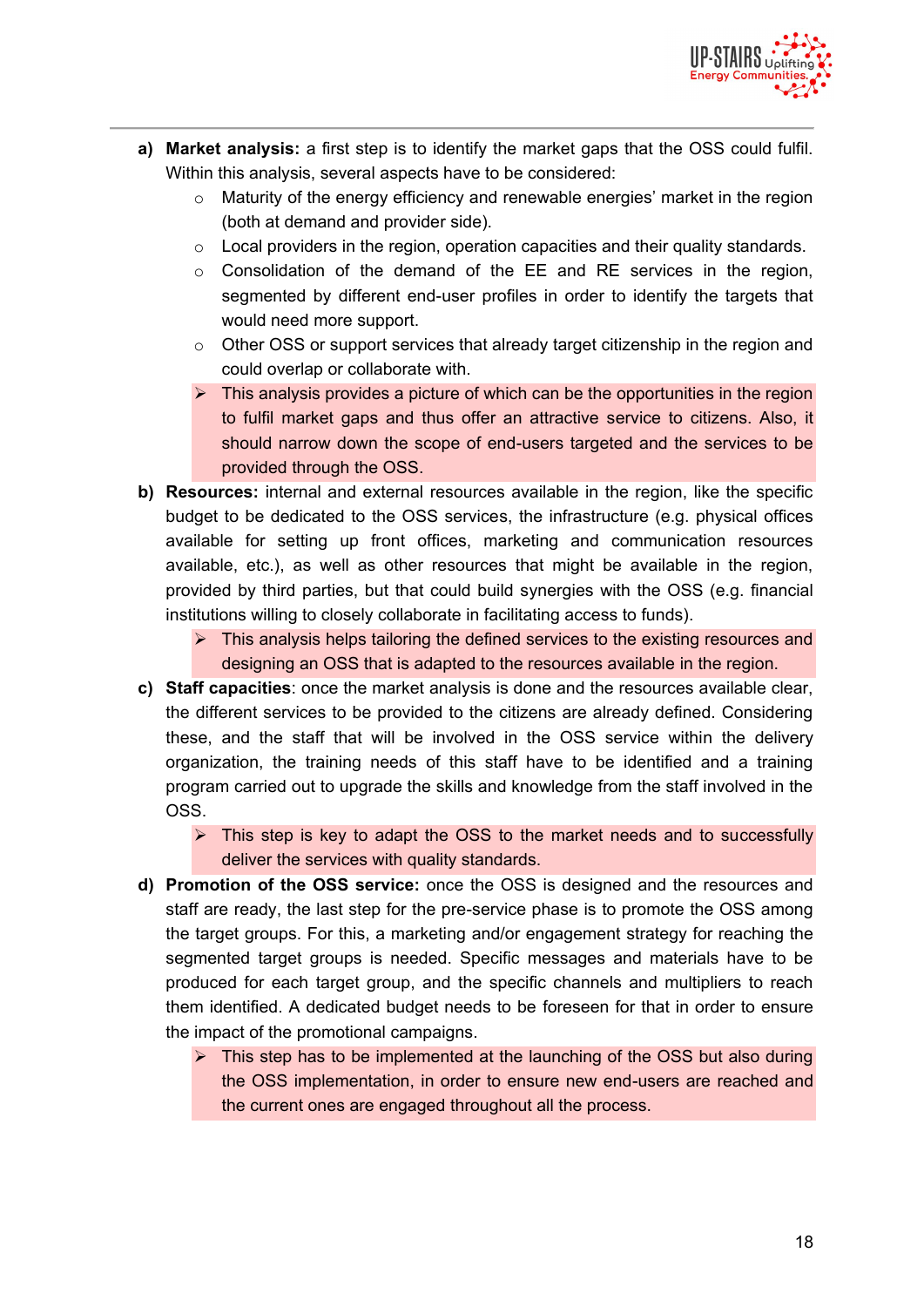

### **SERVICE PHASE**

The different types of services to be provided (tailored value proposition) as part of the integrated service can vary depending on the regional context, but they can be classified in the following categories:

- **a) Organizational advice and support:** considering one of the UPSTAIRS OSS added values is the facilitation of collective actions, several services to support citizens in organizing around collective actions or energy communities can be provided. For example:
	- $\circ$  Support materials and advice to set up a legal entity to carry out the collective action.
	- $\circ$  Support/intermediation for putting non-organized citizens in contact to launch a collective action (at local, regional of multifamily building level).
	- $\circ$  Aggregation of similar individual projects, to take advantage of economies of scale.
	- o Interlocution with providers for negotiating collective prices/tariffs
- **b) Legal advice and support:** legal aspects are usually one of the barriers encountered by citizens when trying to engage in a sustainable energy project. Also, the legal aspects related specifically to energy communities and collective actions is still being shaped in many of the European countries, so legal advice is seen as a facilitator for fostering energy communities. Each OSS has to analyse if they have the internal capacities to provide this advice or if they need to partner with an external agent. The scope of this legal advice can also vary a lot: general information, provision of standardized templates for legal documents, individual/group advice.
- **c) Financial advice and support:** financial aspects are also a common barrier for pursuing sustainable energy projects in general and collective ones in particular. The OSS can provide a range of services depending on the available resources and capacities, for example:
	- $\circ$  Negotiate specific conditions with financial institutions to facilitate the access to financial products to the end-users of the OSS.
	- o Develop specific financial instruments (e.g. loans) if the resources are available in the delivery organization.
	- $\circ$  Identify the best financial instruments for different types of projects to provide tailored advice.
	- $\circ$  Carry out economic analysis for the projects fostered through the OSS, including several variables to facilitate decision making (payback times, return of investment, etc.).
	- o Certify economic analysis to facilitate/standardize the access to third party finance.
	- o Budgeting with providers, comparison from a neutral point of view.
- **d) Information and technical advice:** on the technical side, the OSS can provide neutral information for the end-users to better decide on the type of project or the type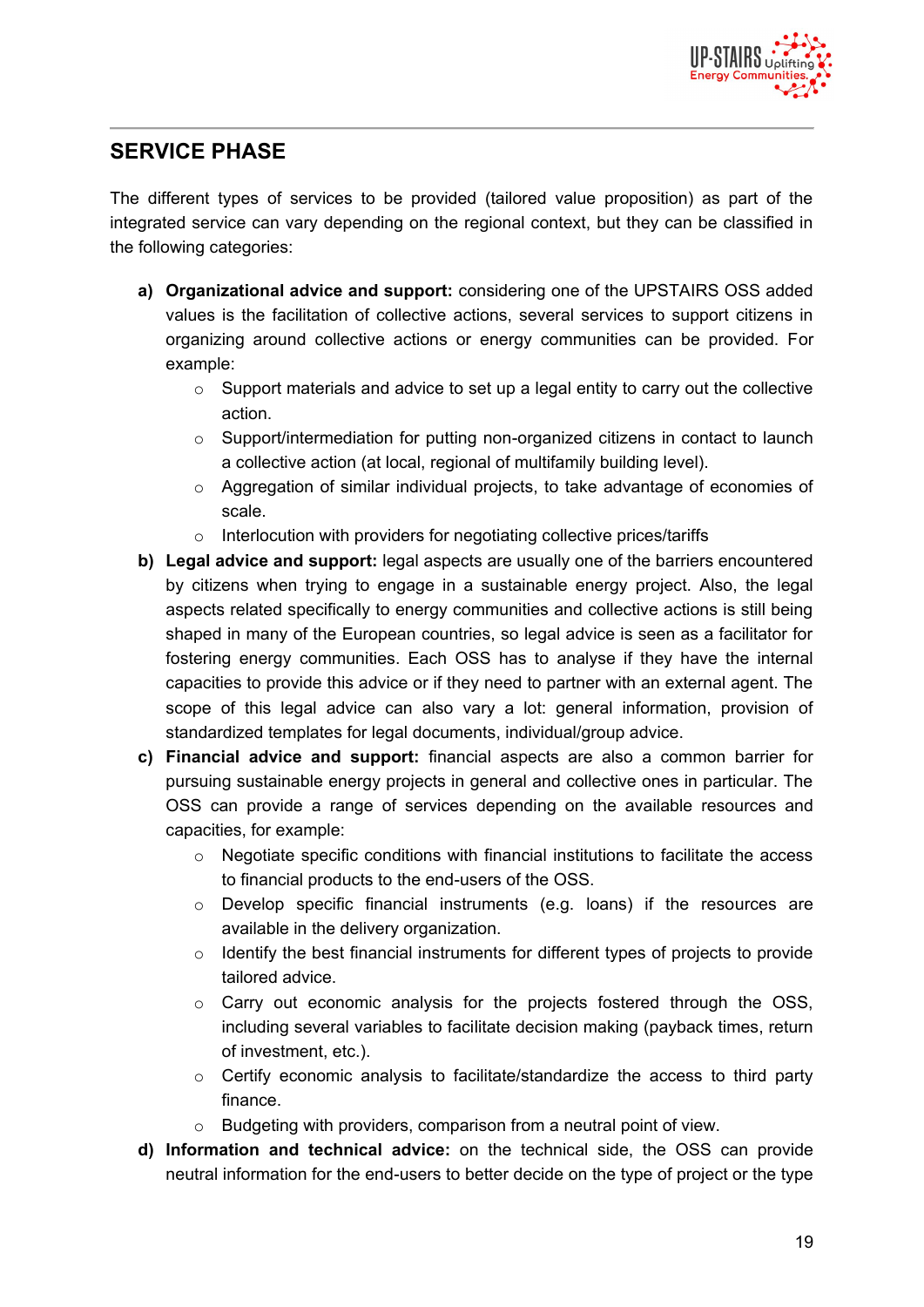

of providers to contract. The energy market is complex, and it is usually difficult to compare all the information in the market because different providers offer their services in a different way, and the average citizen do not usually has the technical background to analyse it considering the different implications. The support here can also go from the provision of unbiased information, to the elaboration of technical projects, depending on the resources available and also the market maturity in the region. Some of these technical services can be:

- o Provision of unbiased and comparative information.
- $\circ$  Support or leadership of the process of developing the permits and licenses needed.
- o Support with the administrative documentation.
- o Developing templates for the elaboration of the technical project.
- $\circ$  Certification of providers that follow specific quality standards.
- o Elaboration of the technical project.
- **e) Arbitration and mediation:** again, considering the UPSTAIRS added value is focusing on collective actions, usually the mediation processes are important to ensure a successful implementation. Collective processes are complex and take time, as they involve getting several people to discuss every step, building trust between them, and aligning the different views and objectives. For this, the arbitration or mediation support is also deemed necessary as part of the UPSTAIRS OSS. These mediation and arbitration services can also vary depending on the OSS resources and approach, for example:
	- $\circ$  The OSS, through their staff or the Implementation Champion, can act as a facilitator of the process, being the reference persons to lead the process, setting up milestones and activities to help the communities move forward on their projects.
	- $\circ$  The OSS can develop and offer different resources or training for empowering citizens and local energy communities in these collective processes to help managing internal conflicts.

### **POST-SERVICE PHASE**

Services to be provided after the implementation of the main support services have also to be considered. Some OSSs may not offer any post-service, but others can provide support beyond the implementation of the collective actions, like:

- $\circ$  Technical maintenance of the installations.
- o Mediation or arbitration in conflicts.
- o Third party certification of energy savings if the projects involved EPC contracting.
- o Others.

Also, an evaluation should be carried out in order to foster continuous improvement of the service and to adapt it to new needs and opportunities. The delivery organization has to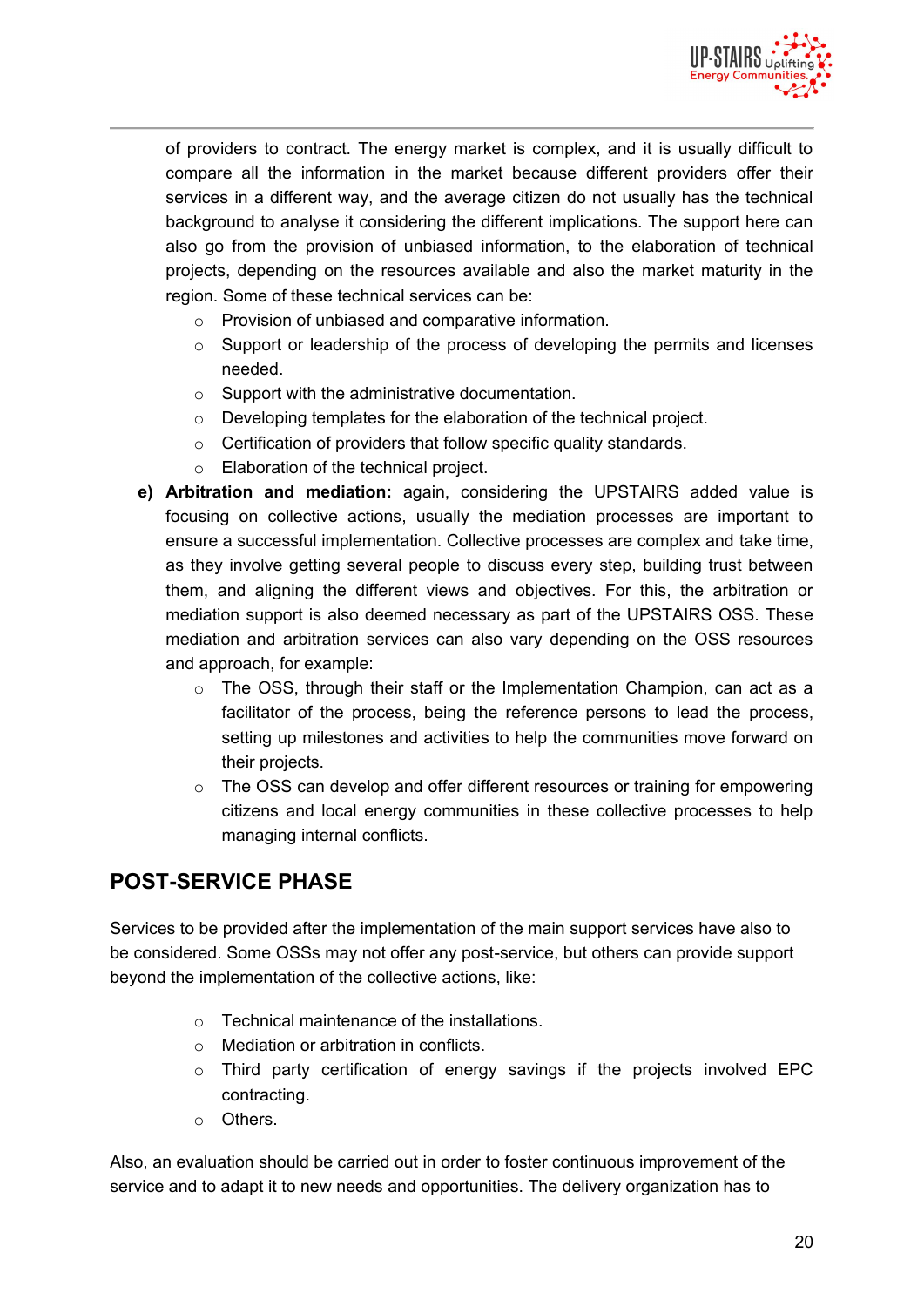

consider which tools will they use to evaluate the OSS service and how will it integrate the feedback gathered from the end-users.

This evaluation can be done through surveys to the end-users, and even a focus group after the first year in order to identify more qualitative aspects to be improved in the OSS after the piloting phase. Some can also monitor social networks to gather feedback from end users on a permanent basis.

#### **Key aspects to consider for continuous improvement:**

Key lessons learnt from partners (ESV) from OSS on other topics they have been implementing during the last years have also been considered. More specifically, the UPSTAIRS OSS has to consider:

- **High qualification and continuous training/upskilling of advisory staff:** there are frequent changes in regulatory issues, funding programmes, new products and services and the staff need to be updated to provide the service. Also, the end-users often have very detailed questions and are up to date from the internet. The training and up-skilling of staff is fundamental not only at the beginning, but also during the provision of the OSS services.
- **Promotion:** this is also a continuous task that needs a budget, dedicated staff and links to other services (e.g. funding programme authorities, planning permission offices etc.).
- **Commercial independence:** not linked to the sales of a product/service, otherwise it could lose credibility.
- **Quality control and monitoring of impact:** good system needed that is not too bureaucratic and yet give meaningful results.
- **A longer-term approach and public support:** It takes quite a while to build up a service, make it known etc. Therefore, it should be planned and implemented with the multi-annual perspective (5 years).

### **End-user journey**

This section focuses on the process through which the OSS will engage the end-users from the start until the end of the UP-STAIRS scope. After the completion of the end-user analysis, the targeted groups will be firstly made aware of the OSS through a campaign on social media, webpages, written media and other local and regional communication channels. The on-boarding phase will take place on the official OSS webpage, or in some cases in the physical offices present on the pilot sites to engage directly the users, these physical offices will also promote the use of the platform as a meeting point. Here, the user is going to be supported and guided, through the online and user-friendly platform or the staff present at the office, for the resolution of doubts and advice on all the areas involved in the promotion of the collective action. Finally, follow-up services are going to be delivered to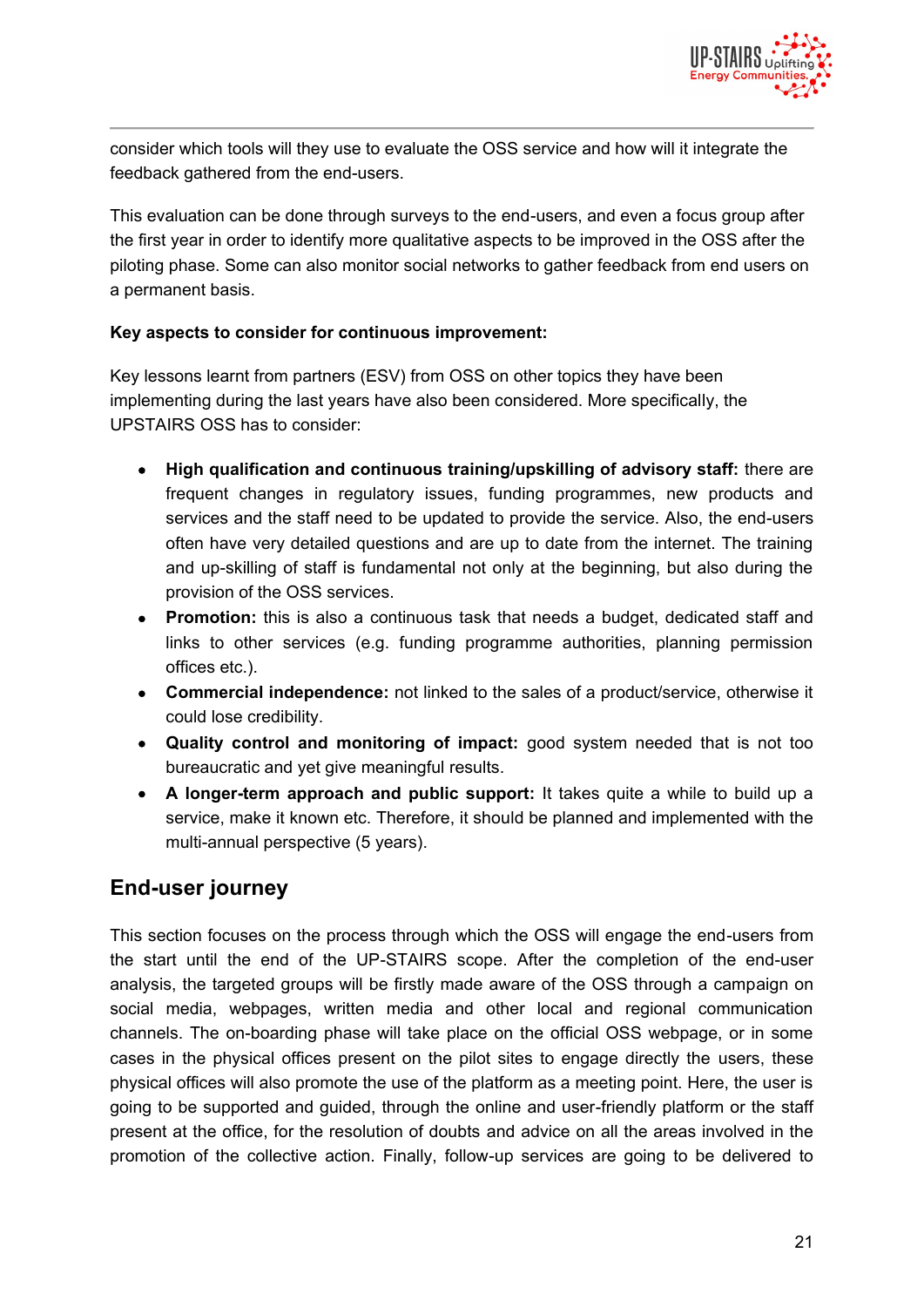

users. The responsibilities for keeping the engagement of the end-users will be distributed as follows:

- **Communication staff:** keeping a strong communication campaign targeting citizens, to ensure the onboarding of end-users along the OSS service implementation.
- **Technical staff from the delivery organization:** providing support, advice and accompaniment, so the end-user meet their expectations, and also coordination with suppliers.
- **Implementation Champions:** providing the support to the end-users collective as well as individuals, taking advantage of the "field" knowledge to engage new profiles, anticipate problems of conflicts, identify opportunities to enlarge the existing groups or creating new collective actions, etc.



#### **Practical example of end-user engagement:**

Consider a community of residents living in the same building: the heating service for domestic water and heating is offered by gas boilers. Some early adopters in the community want to install their own heat pumps connected with a solar PV installation. The investment could result in a large individual, but some of the installation cost can be shared among residents: the electricity produced by PV can lower electricity demand among participants. Early adopters are interested in developing communal business models, so they become aware of the OSS services offered developed in the UPSTAIRS project in their city. A marketing campaign is launched on social medias which redirect early adopters to the UPSTAIRS webpage. At this stage, those potential customers could have informally communicated their investment intention to their neighbours, but no clear financial and organizational scheme is set, so further information is required in order to further proceed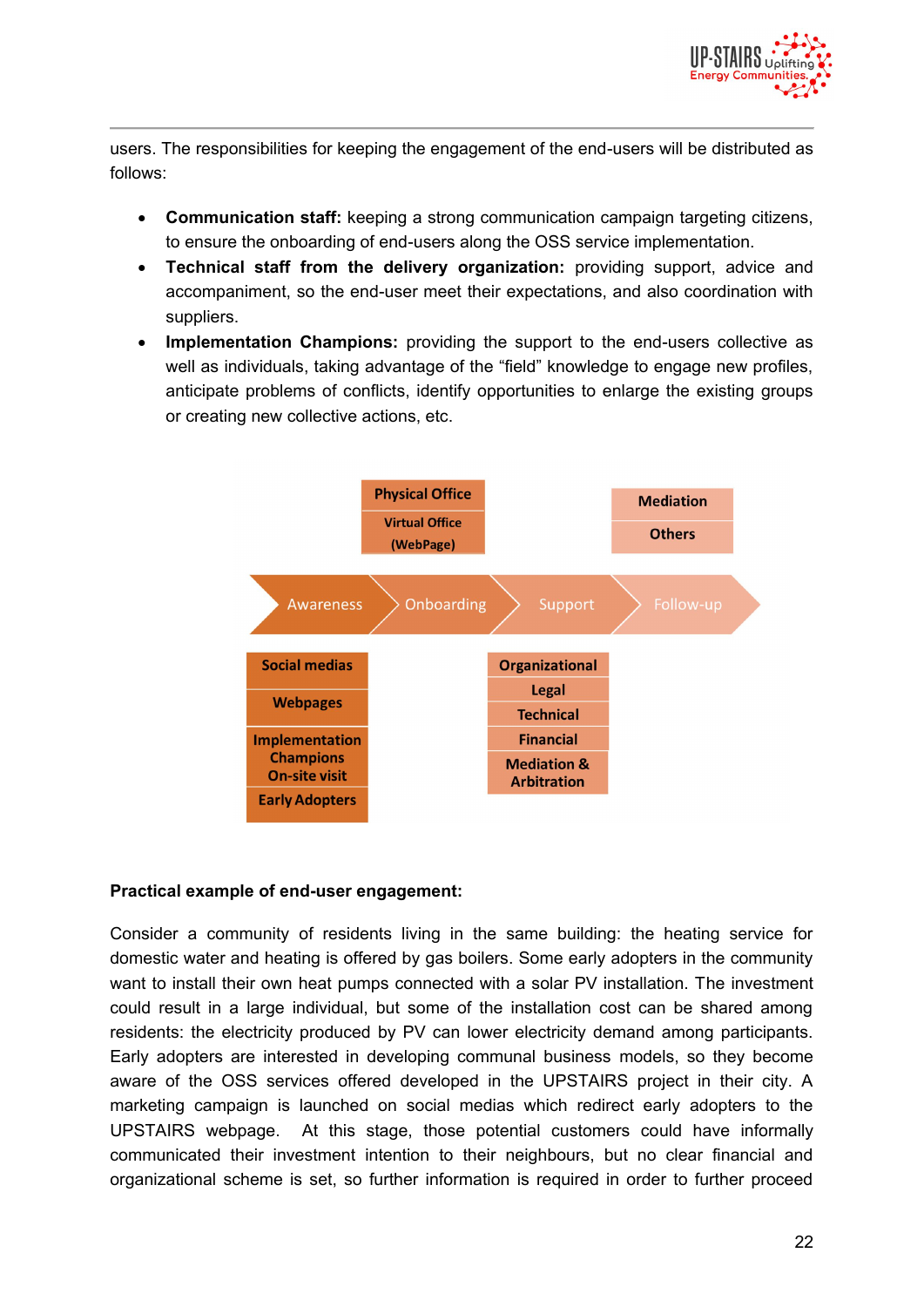

with the process. Once the early adopters access the OSS, they will find the services which can be accessed, which brings them to make the first contact with the OSS physical office, where they are assisted by the trained staff and by the Implementation Champion. The onboarding process provides end-users with a platform where they can explain the use case: above all the attributes of the residential setting (rooftop area, thermal insulation), the budget and the technical characteristics of the current equipment. This explanation by end-users will have closed attributes and characteristics in order to then analyse the data and find commonalities and synergies with other actors.

A first range of financial schemes are proposed to the early adopters and an on-site visit can be concerted in order to verify and further analyse the potential of the investment, and possible technical options which can be put in place.

During this visit, an open session to all the inhabitants could be setup in order create an environment in which all the inhabitants can understand and get informed about the financial schemes proposed, the legal requirements, and the benefits of investing in this new equipment, etc. The neighbours, thanks to the arbitration service of the ICs can decide as a community, fostering and enhancing the beneficial common approach.

At this stage, the support provides community representatives the access to the office, in order to solve further doubts which are raised during the decision process. Finally, an option is chosen, and the ICs continue to be available to support the community during the installation and the maintenance of the installation.

### 4.5 Analysis of financial schemes for collective actions

The study focuses specifically on the financial instruments and business models used by operational OSSs in order to provide funding for the energy efficiency and RES measures applied by the households. It has been developed using the outcomes and findings of the research made under Task 2.1 (D2.1) and the information about different financial mechanisms taken from the Report "Increasing capacities of Cities for Innovating Financing in Energy Efficiency" within CITYinvest project. Based on D2.1 and the preliminary discussions held with the UPSTAIRS pilot communities (Cork City, Asenovgrad Municipality, Barcelona Metropolitan Area, Upper Austria Region, Brunnthal community), several criteria have been established and applied to make the classification of existing collective financial schemes to be used as examples when defining the specific OSS Business Frameworks in the five UPSTAIRS pilot communities.

#### Criteria for Collective Financial Schemes Classification

The underlying concept of the BMF (incl. collective financial schemes) for OSSs supporting citizen energy communities in the project proposal and consequently the GA was that of energy communities targeting energy efficiency measures in private residential buildings combined with renewable energy applications in buildings, if proved feasible. However, the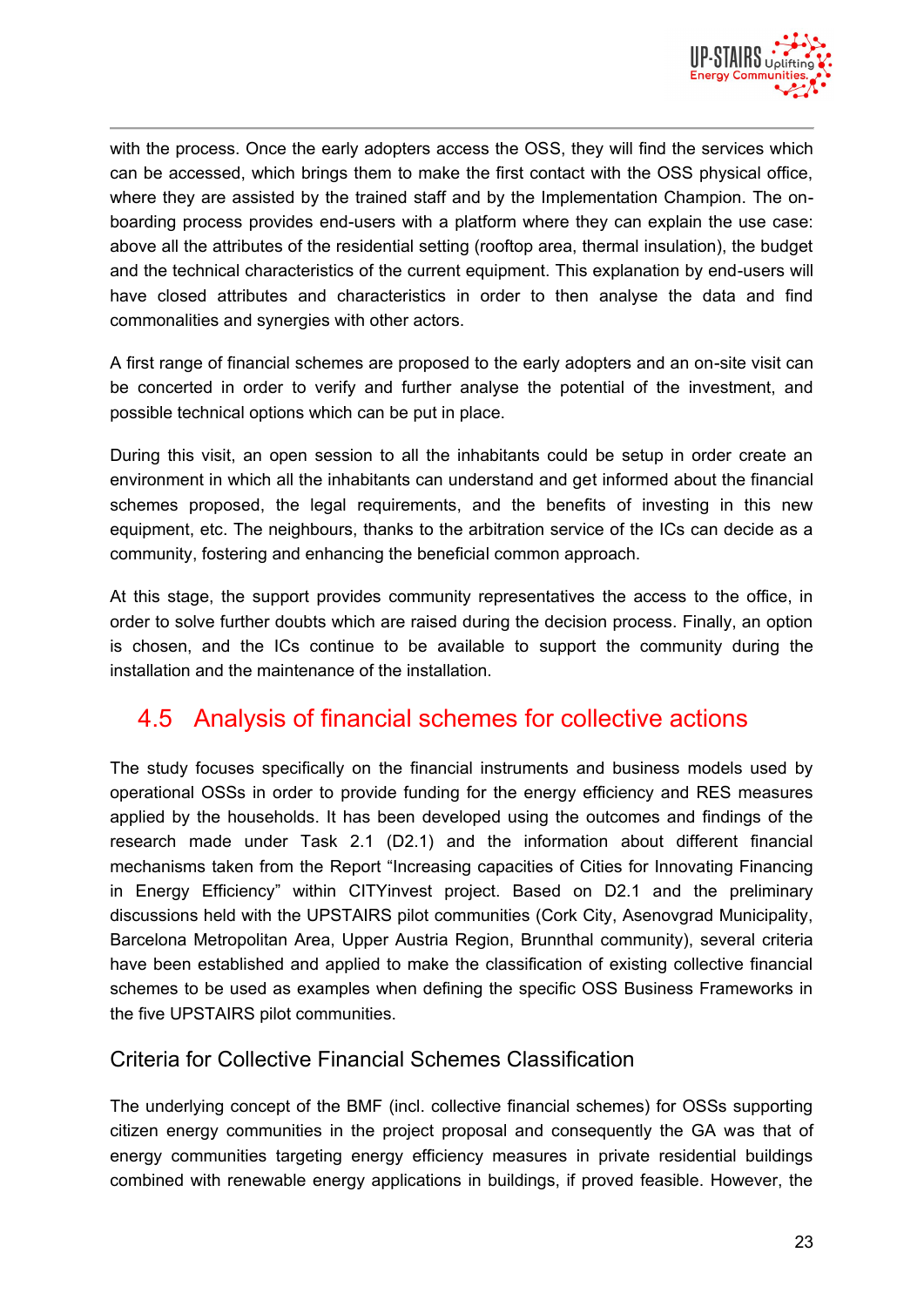

outcomes of the preliminary discussions with the pilot communities show that in some of them (Upper Austria Region, Brunnthal community) there is specific interest in OSS targeting citizen energy communities for RES electricity production. As the two concepts have major differences especially regarding financial mechanisms and business models, the first criterion applied is related to the sector addressed, i.e. whether the OSS will target energy efficiency in buildings or renewable energy production. Within these two major approaches for the OSS, more detailed criteria for Collective Financial Schemes have been established.

#### **A) OSS targeting Energy efficiency in buildings**

Because UPSTAIRS BMF focuses on private residential sector, only the OSSs that target private residential buildings have been taken into account for the present study on financial instruments. The predominant part of studied OSSs (from Deliverable 2.1) focus on energy efficiency in private residential buildings (except SUNSHINE project that includes both public and private buildings), and some of them include also application of renewable energy technologies during building renovations, if proved feasible. For these OSSs, several specific features in the business model have been outlined as follows:

**A.1. OSS funding vehicle.** It has been found in the research that there are OSSs which indicated that they incorporate a funding vehicle covering the investment costs in different proportions (entirely or partly) within their business model framework. Following are examples of OSSs with incorporated funding vehicle:

- Energies POSIT'IF that incorporate a fund covering all investment costs with capital formed by 85% public shareholding represented by 11 local authorities and 3 energy unions, and 15% private shareholders represented by two financial institutions;
- easyCOPRO (Open book EPC for Brussels' condominiums) incorporate a financing mechanism, co-financed by the citizen's cooperative ENERGIRIS. The rest of the funding is provided by public grants through green certificates and public-private partnerships.
- Hauts-de-France Pass Renovation/Picardie provide soft loans from revolving fund, zero rate sate loans, zero rate pre-financing of works. The revolving fund comprise of mixed funding: ELENA-ADEME-FEDER subsidies, public financing from Picardie Region allowance covering initial renovation projects, and European Investment Bank loan (Junker);
- The OSS under the Superhomes/ SuperHomes 2030 Project. It includes a subsidy that can reach up to 50% of the costs of the renovation, provided by the Irish Sustainable Energy Agency (SEAI) within its multi-year program "Deep Retrofit Grant", the other half is secured by homeowner own funding;
- PSEE Alsace: Technical assistance & financing facility for private residential building refurbishment in Alsace Region, France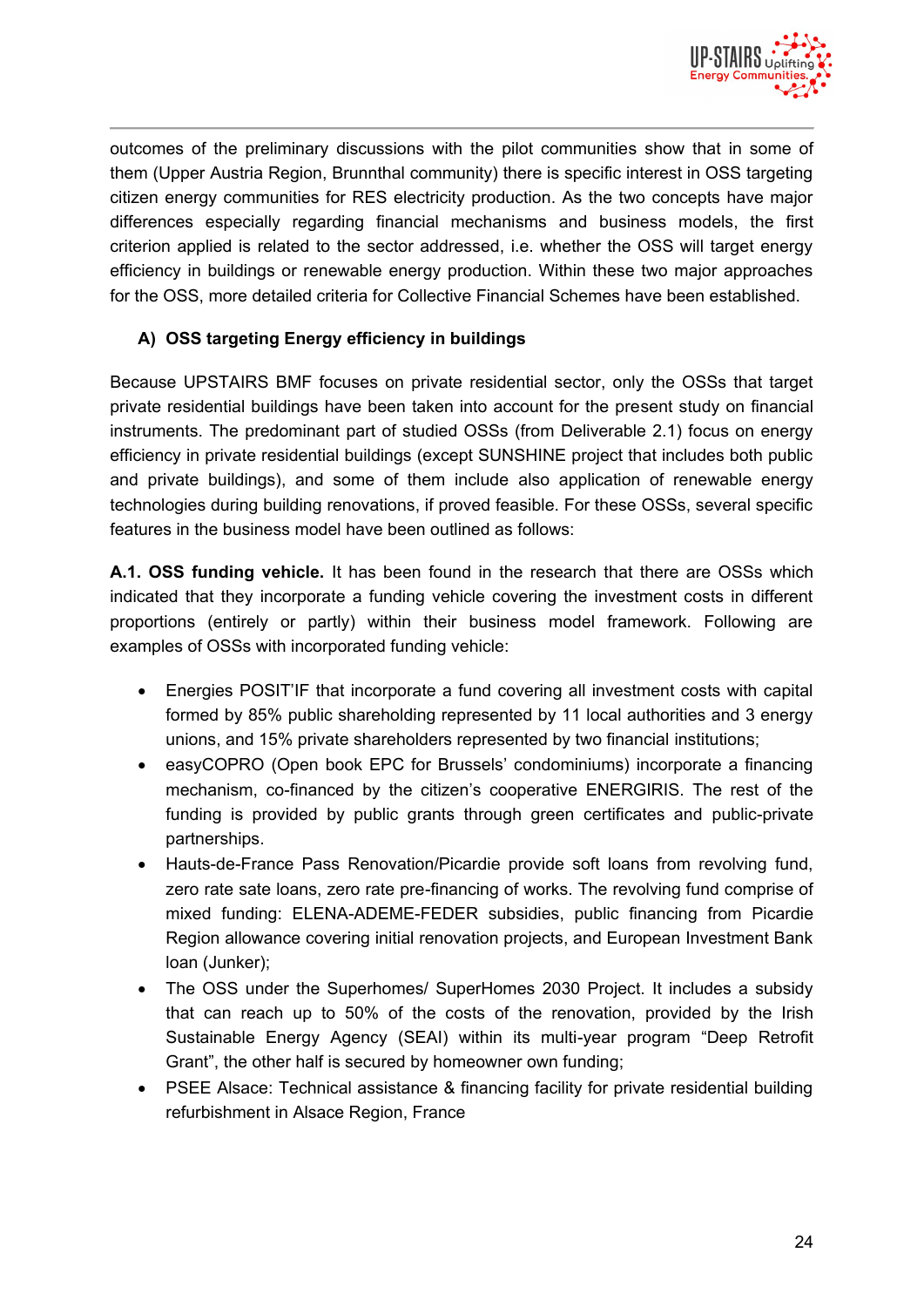

In some cases when the OSS does not incorporate the funding vehicle, it forms partnerships with the financing institutions to promote their funding to the clients and thus helps the clients to access funding. Notable examples are:

- OSS SUNSHINE in Latvia, established under the auspices of Accelerate SUNSHINE H2020 PDA, partnering with a revolving fund - Baltic Energy Efficiency Facility which is an investment fund with a single purpose: forfaiting receivables from EPC.
- OSS for energy efficient homes (Energieberatung und Wohnbauförderung) in Upper Austria partnering with Regional building programme.
- RenoHub OSS in Budapest, Hungary, featuring trilateral cooperation between the home owners, the existing local "Sparkasse" (building saving society) institutions as well as commercial and development banks;

The study showed that if the OSS does not incorporate a funding vehicle and does not have partnerships with specific funding institutions, it usually provides advice and support for households on different options available for funding and on their requirements and conditions and assists them in administrative procedures to apply and receive the funding.

#### **A.2. Implementation method used**

The implementation method is the way by which the projects for energy efficiency and/or renewable energy production are technically and operationally implemented in the field, most often by using contractors or subcontractors. Typical implementation models are Separate Contracting and Energy Performance Contracting (as per the report "Increasing capacities of Cities for Innovating Financing in Energy Efficiency" from CITYinvest project):

 **Separate Contracting (SC)** method is when each step of the process is dealt with by a separate party (energy auditor, engineering company, installer or contractor, maintenance company) and by which individual projects (e.g. boiler replacement, relighting, isolation, etc.) are executed by separate contractors for each technique. This method is typically time consuming and requires a project coordinator to manage the process of getting all of the individual projects executed in a timely manner. It requires also gaining a good knowledge of all the techniques involved in the field of energy efficiency and renewable energy, which is not easy. The method is therefore resources' and operational tools' intensive and leads to more long completion times. If this method is used, the OSS will act as facilitator providing advice and assisting access to funding. The OSS can also act as integrator by bundling projects of many owners participating in the energy community. In this model the OSS acts as an intermediary between the housing owners on one hand and the contractors or subcontractors on the other hand. This means that the contract for the delivery of the energy efficiency is signed between the integrator and the beneficiary and that the integrator signs contracts with the (sub)contractors. In the Integration model, the OSS takes on the technical and performance risks of the project, unless it has back-to-back agreements with the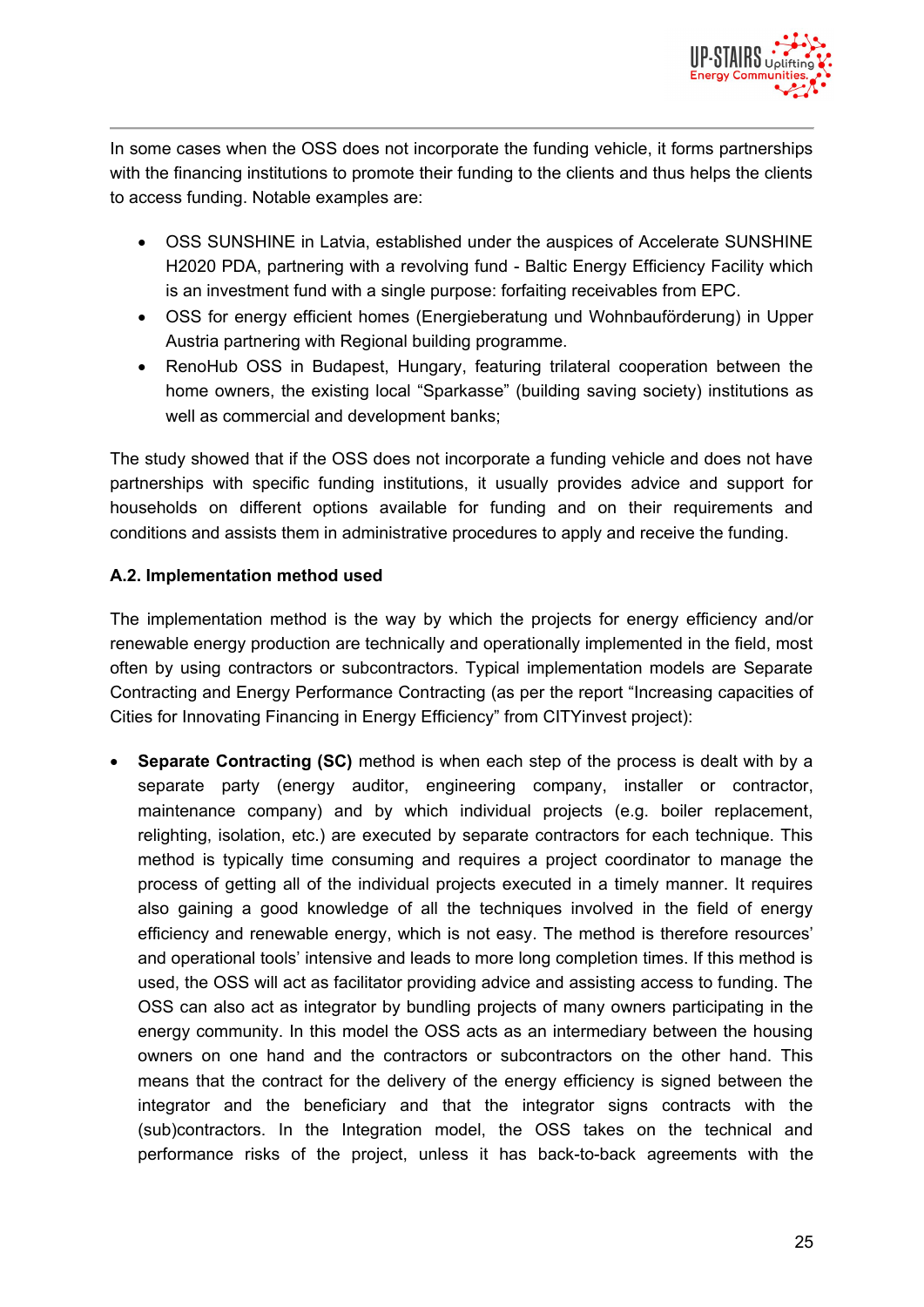

beneficiary on one hand and the ESCO on the other hand (in the case of the EPC/ESC model).

A major disadvantage of this method is the fact that none of the subcontractors takes responsibility for the result of the measures in terms of energy savings achieved. The housing owner or the OSS in case of integration takes both the technical and the financial risks. Another disadvantage is the relatively high cost of transaction, meaning the cost of project design, procurement and management per euro invested.

#### **Energy Performance Contracting (EPC) method**

In the Energy Performance Contracting (EPC) method, there is a private ESCOs (Energy Services Company), or specialized contractors signing of an Energy Performance Contract (EPC) to implement the energy efficiency measures and guarantee the savings from them. This is one project, one contract that includes the whole building (in case of multifamily buildings), with all envisaged measures and technologies. The ESCO/Contractor performs the audits, studies, design and works and then operates and maintains the facilities. The EPC contract is the contractual agreement by which the output-driven results are agreed upon. Performance guarantees are associated with a bonus and penalty scheme. Measurement and Verification (M&V) and Monitoring are key features of successful EPC contracts. EPC contracts can include financing schemes in which the ESCO/Contractor acts as financier or investor, but the beneficiaries can also finance these with own funds or through a financial institution (see below).

#### **A.3 Financial mechanism used**

#### **Housing owner financing**

In this case the housing owner finances the measures by itself either with own funding or using external funding (bank loans, soft loans, public grants, etc.). In this case the implementation method is Separate Contracting, and the project risks are born by the housing owner (as described above).

#### **Third Party Financing (TPF) and Energy Performance Contracting (EPC) Model**

TPF can be either as a direct loan to the owner (see above) or using EPC model and the Energy Service Company (ESCO) scheme. There are variations in EPC/ESCO model as follows:

 The ESCO takes the credit (pure credit or credit with sale of claims) and finances the measures repaying the investment from the achieved savings. In this scheme the ESCO bears the whole project risk, and the client/housing owner does not meet with the source of financing. Repayments are made to the ESCO from the actual savings achieved.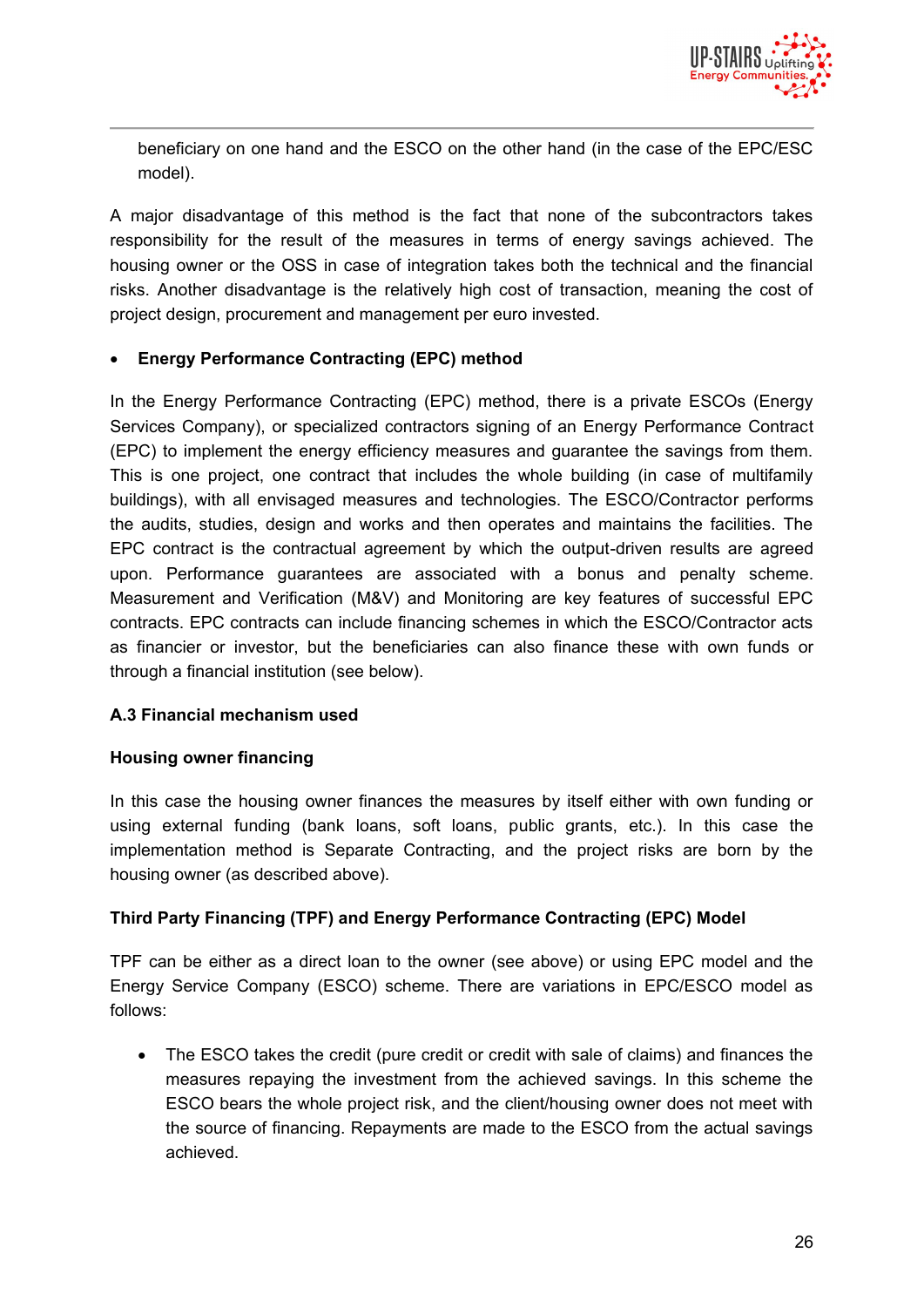

- The housing owners takes the credit while the ESCO guarantee the results of the savings and pays the difference to the owner in case of failure to achieve them. In this case the ESCO bears the technical risk while the housing owner bears the financial risk. Repayments are made by the owner to the funding institution from the achieved savings.
- A combination of the two methods when the ESCO and the housing owner participate with portions in the financing of the measures.

In the research (D2.1) EPC/ESCO scheme has been found to be the most common form of financing of energy efficiency measures in households. In most cases, however, apart from EPC/ESCO the financial mechanism includes a mix of other funding sources in different proportions such as public grants, on-tax financing, green certificates, revolving funds. The mixture of financial sources helps to improve the economic parameters of the investment projects and to make them more attractive business cases for commercial funding. Notable examples of using the EPC model are:

- Energies POSIT'IF where the OSS acts as a public ESCO established as a Public-Private Partnership (société d'économie mixte or SEM) by the Île-de-France region;
- easyCOPRO Open book EPC for Brussels' condominiums where the reimbursement is covered by regional subsidies including green certificates and energy savings achieved following the renovation;
- Hauts-de-France Pass Renovation/Picardie where the reimbursement is made at the end of the work, by monthly instalments which take into account the energy savings estimated during the diagnosis;
- OSS SUNSHINE that uses EPC plus revolving fund (Baltic Energy Efficiency Facility).

#### **On-tax funding**

Two of the studied OSSs have been found to use on-tax funding mechanisms. On-tax mechanisms rely on the idea of house owners paying for the upfront costs of energy efficiency measures, which the property owner then pays back to a public authority by increasing property taxes. These are:

 EuroPACE - scalable on-tax financing mechanism to unlock the huge potential for deployment of energy saving and generation technologies to European households. The scheme is inspired by the successful US PACE scheme, which was invented in California in 2008. EuroPACE deploys private capital as up-front financing to homeowners, i.e. reduce reliance on grants and subsidies. De-Risking EE Investment. Loans guaranteed by the municipality (Olot) + Social Guarantee Fund (special conditions for vulnerable consumers), GNE Finance (TPF providing loans) and Olot are developing a pipeline of projects. Innovative financial programme replicable to other local administrations, although the on-tax scheme was not feasible in Spain due to legal constraints of the tax regulation that make the on-tax unfeasible, and another solution was implemented.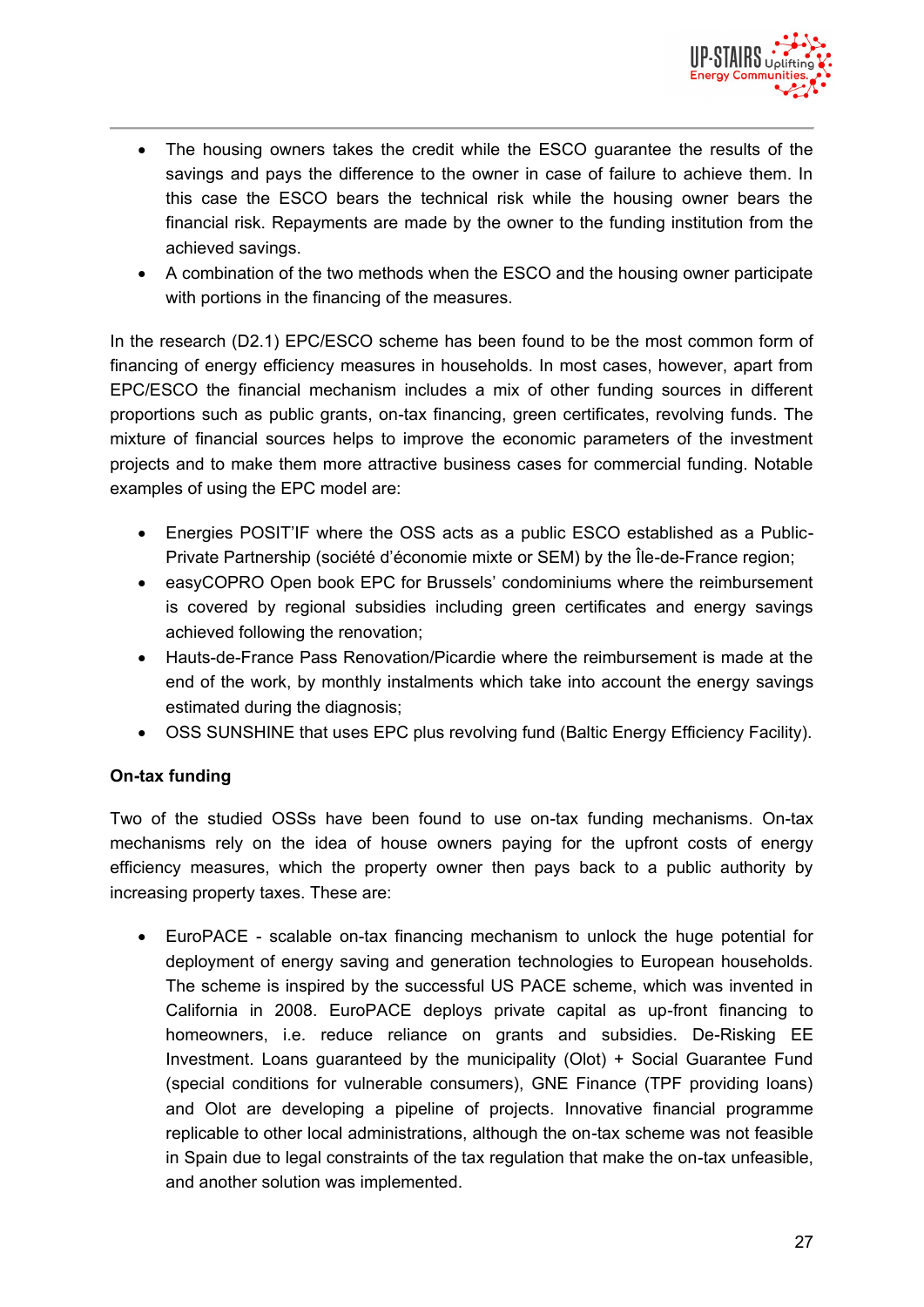

 PSEE Alsace. Reimbursements will rely on the perception of a contribution collected through local taxes. For households without repayment capacity, the renovation plan will be adapted so that the contribution may at most equal the expected energy savings. Renovation paid through by local taxes, and those unable to pay for repayment will have a payment plan.

#### **Crowdfunding**

Crowdfunding has a special interest for the community projects. In addition to the shareholder model analysed in D2.1 for projects like RESCoop Mecise or Oleada Solar, the online platforms facilitating different crowdfunding types are growing and tend to have a very good acceptance among citizenship. Crowdfunding (collective funding of a specific project) in the energy sector has mainly taken the form of:

- Equity crowdfunding: same principle as the shareholders' scheme (the investors will own a part of the project), but these platforms usually allow for very little investments (sometimes even from 50€) and it can help increasing the grassroots basis of the project. An example is the Fundeen platform, or the Generation kW (Som Energia) in Spain.
- Crowdlending: this scheme is based on collective loans that any citizen can provide to a specific project. Again, these loans can go from very little investments (less than 100€), so it also helps increasing the community impact of a project. Although with this scheme the lenders are not co-owners of the project, it enhances a sense of belonging to the project and helps developing a community around it. An example is the ECrowd! Invest platform, in Spain.

#### **A.4 Associated Risk and Risk Distribution**

The associated level of risk and risk distribution among different partners is in direct relation with the implementation method (SC or EPC) and financial mechanism used. As already mentioned, if SC is used then the housing owner or the OSS bear all risks associated with the project. When the EPC/ESCO model is used the ESCO/Contractor delivers a performance guarantee on the energy savings and takes responsibility for the end results (technical and financial). In such case, the level of risk for the owner is lower because the technical risk is born by the ESCO that have sufficient level of knowledge and expertise to ensure the savings and loan repayment from them. In case the ESCO finances the measures on its own, then it bears also the financial risk of the project and the housing owner is riskfree.

#### **A.5 Single family of multifamily buildings**

Most of the researched OSS cases are not limited to a specific type of housing. Energies POSIT'IF and easyCOPRO are related specifically to multifamily residential buildings, PSEE Alsace, Superhomes/ SuperHomes 2030 and OSS for energy efficient homes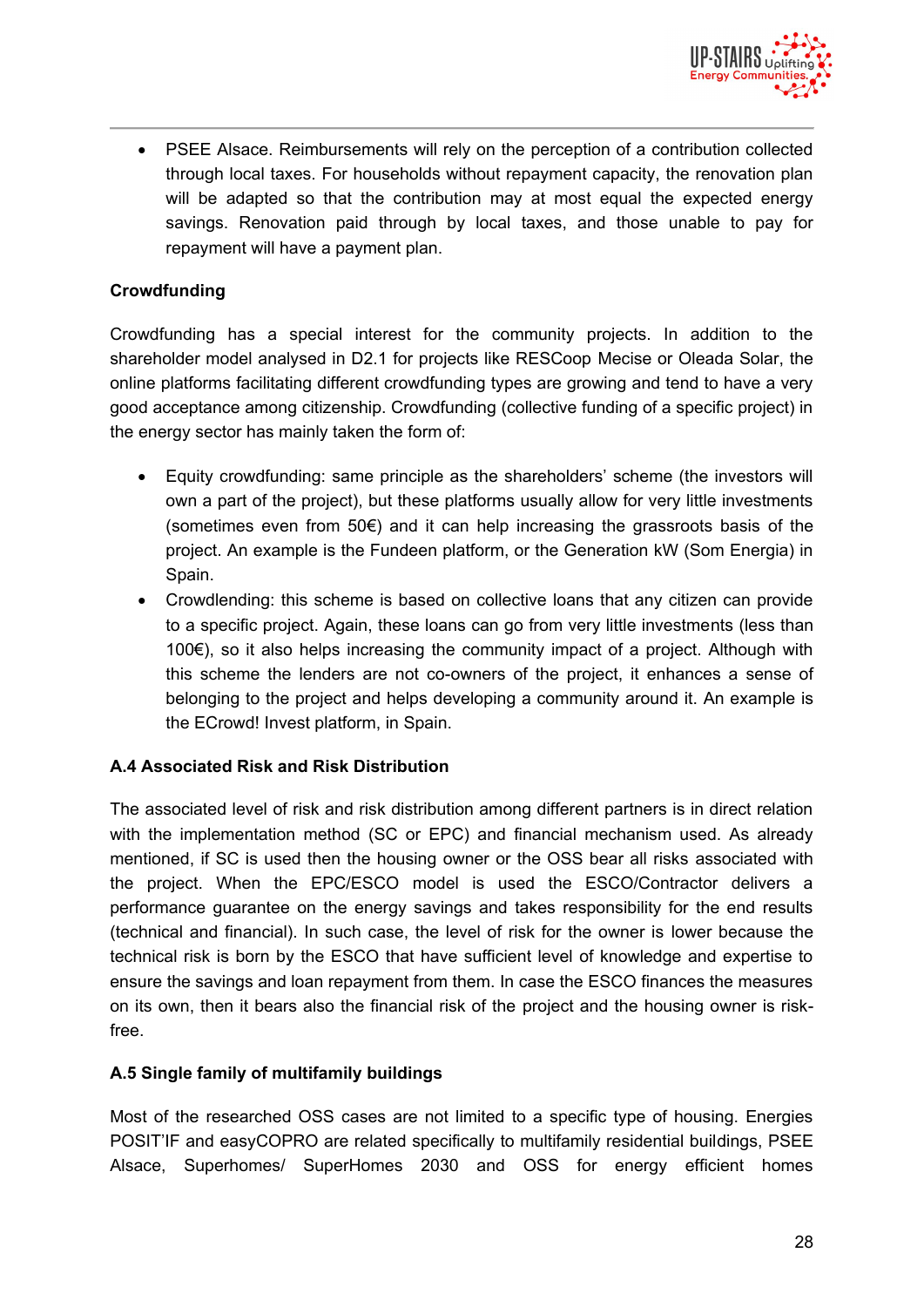

(Energieberatung und Wohnbauförderung) target single family houses. The distinction has been made as there is a principal difference between energy refurbishment of single-family houses with one owner and multi-family buildings with many co-owners, and the latter pose challenges related to the multiple ownership and the need to persuade many households to form an energy community to apply renovation and RES application to the entire building. However, the distinction is more relevant to the organisational and administrative aspects of the OSS business model rather than to the financial mechanisms. The only consideration is that the funding bodies usually require one single counterpart to negotiate with, so in case of multifamily buildings there is a need to establish a legal body representing all co-owners before the financial institutions and other relevant authorities.

#### **A.6 Level of ambition in targeted savings (35 %, 50 %, 75 % or carbon neutral); The current ambition of the Irish Government is for all houses to achieve nZEB standard by 2050 with 25% of the stock achieving it by 2030.**

The level of ambition in energy refurbishment of buildings can be divided as follows (as per the report "Increasing capacities of Cities for Innovating Financing in Energy Efficiency" from CITYinvest project):

- Up to 35% reduction of energy consumption and/or GHG emissions: this level of ambition could be reached with short and middle term contract durations (average 10 years) based on technical installation (HVAC, lighting, electrical…) retrofits and managed energy services. As basic indicator of investment intensity, the price per square meter in case of a building retrofit could be less than 50€. Typically, the ESCO (Energy Services Company) private market-based offer targets this level of ambition and there is at date a large number of EPC/ESC projects implemented in Europe. The private market is also able to offer ESCO and/or Third-Party Financing (TPF) options for this level of ambition.
- Up to 50% reduction of energy consumption and/or GHG emissions: this level of ambition could be reached with middle and long-term contract durations (between 15 and 25 years) based on technical installations (HVAC, lighting, electrical…) retrofits, envelope retrofits (insulation), renewable energy equipment and managed energy services. As basic indicator of investment intensity, the price per square meter in case of a building retrofit could be less than 200  $\epsilon$ . There are various examples in Europe of EPC/ESC models that have addressed such a level of ambition. ESCO financing and/or TPF financing will be more challenging for this level of ambition.
- Up to 75% reduction of energy consumption and/or GHG emissions: this level of ambition can only be reached with long- or very long-term contract durations (min. 25 years) based on deep retrofits. In most cases, investments can only be partially financed through the energy savings. In such projects the main driver is often not even the energy savings objective, but a thorough functional renovation. As basic indicator of the investment intensity, the price per square meter in case of a building retrofit could reach 1,200  $\epsilon$  or more. There are a few examples in Europe of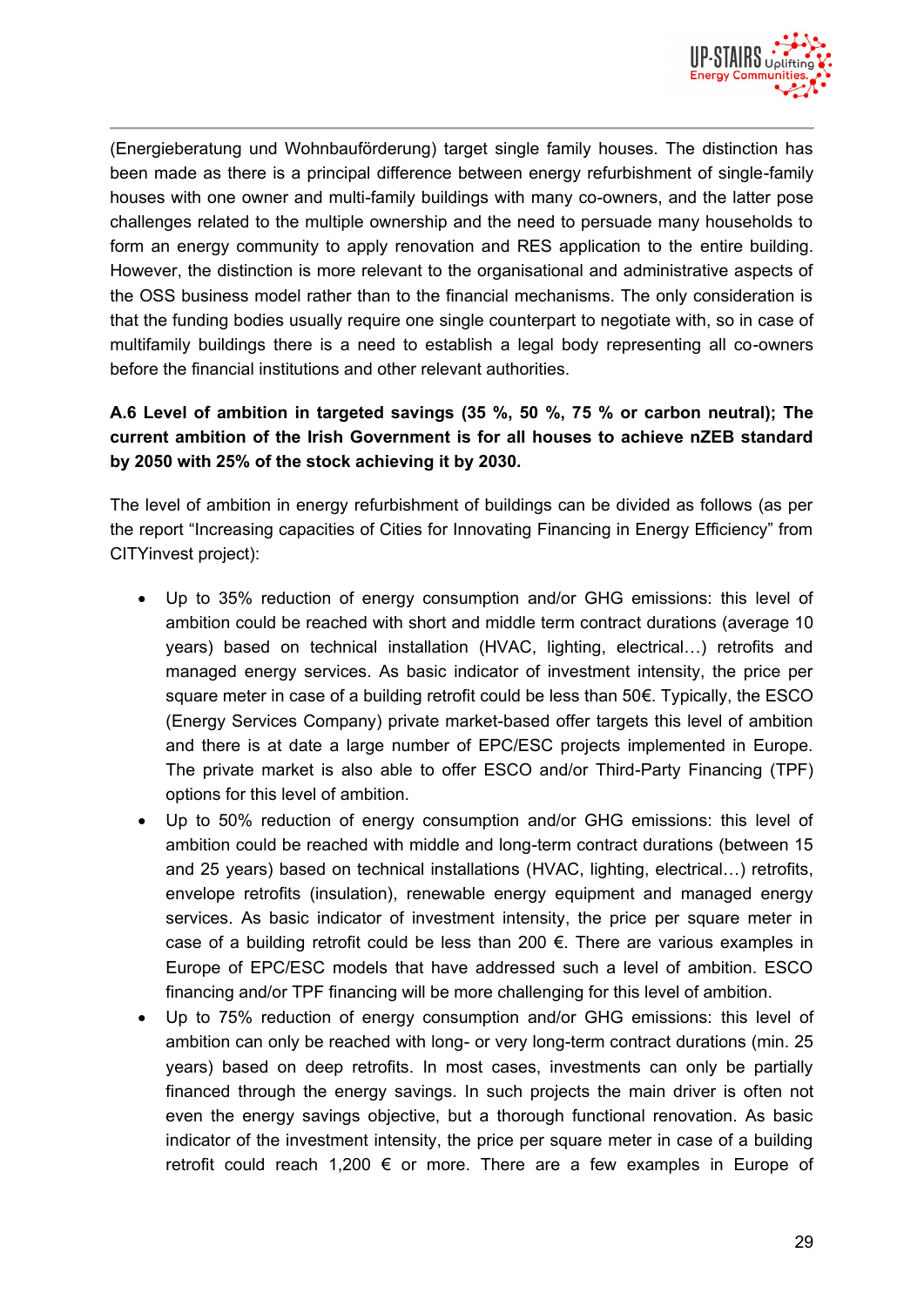

EPC/ESC model that have addressed such a level of ambition. This level of ambition requires a mix of financing solutions (own funds, conventional financing, ESCO financing, PDU financing, Investment fund).

 Carbon neutral: this level of ambition can only be reached with combined deep retrofit and large-scale renewable energy generation projects. Also, here the driver will be essentially functional and not only energetic. Substantial amounts of own funding are most often required. There are very few examples in Europe of projects or models that have addressed carbon neutrality. This level of ambition will require a broader mix of financing solutions (own funds, conventional financing, ESCO financing, PDU financing, Investment fund).

The level of ambition has not always been specified in the researched OSS cases (D2.1). However, where it has been specified, the most OSS cases are focused on the first two categories (up to 35% and up to 50% savings). These are the least investment intensive renovations involving mature technologies and proven technical solutions, and therefore these are the easiest to fund and get repaid through savings. However, there are more ambitions OSS e.g. Energies POSIT'IF aiming at 75 % reduction; SuperHomes Accelerate SUNSHINE and REFURB referring to "deep retrofits" which means 75 % and more savings. The specification of the targeted energy savings by the OSS is important when defining the business model as increasing the targets increase the investment needed which in turn increase the risk and tightens the requirements to get funded. It is usually offset by combining commercial funding from the financial markets with some type of public support – grants, green certificates, tax exemptions, etc. Therefore, it is important for the five UPSTAIRS pilot communities to define this parameter in their OSS business model. As deep renovation helps municipalities and regions more quickly to comply with EPBD requirements and achieve their sustainability targets, and thus contribute to the EU wide policy on energy efficiency in buildings, they can opt for higher energy efficiency targets and include in the OSSs services a mix of private and public funding.

#### **B) OSS targeting Renewable Energy Communities**

The outcomes of the preliminary discussions with the UPSTAIRS pilot communities show that in some of them (Upper Austria Region, Brunnthal community, Barcelona Metropolitan Area) there is specific interest on Renewable Energy Communities enabled by the new legislation based on CEP/REDII. Therefore, mostly relevant for these pilot communities are the findings from D 2.1 that relate to the cases of OSSs focusing mainly on RES production. The examples are REScoop Mecise/REScoop Plus, ECOPOWER, PAJOPOWER, Brixton Energy Co-op, and Oleada Solar (specifically focused on PV). The financial instrument that has been found to be used by energy communities for RES-e production is citizen cooperatives and crowdfunding. Following are their main characteristics:

 REScoop Mecise/REScoop Plus (one project with two subsequent phases) is referring to RES cooperatives in Belgium that support citizens wanting to realise innovative projects such as district heating, smart grids, offshore wind – projects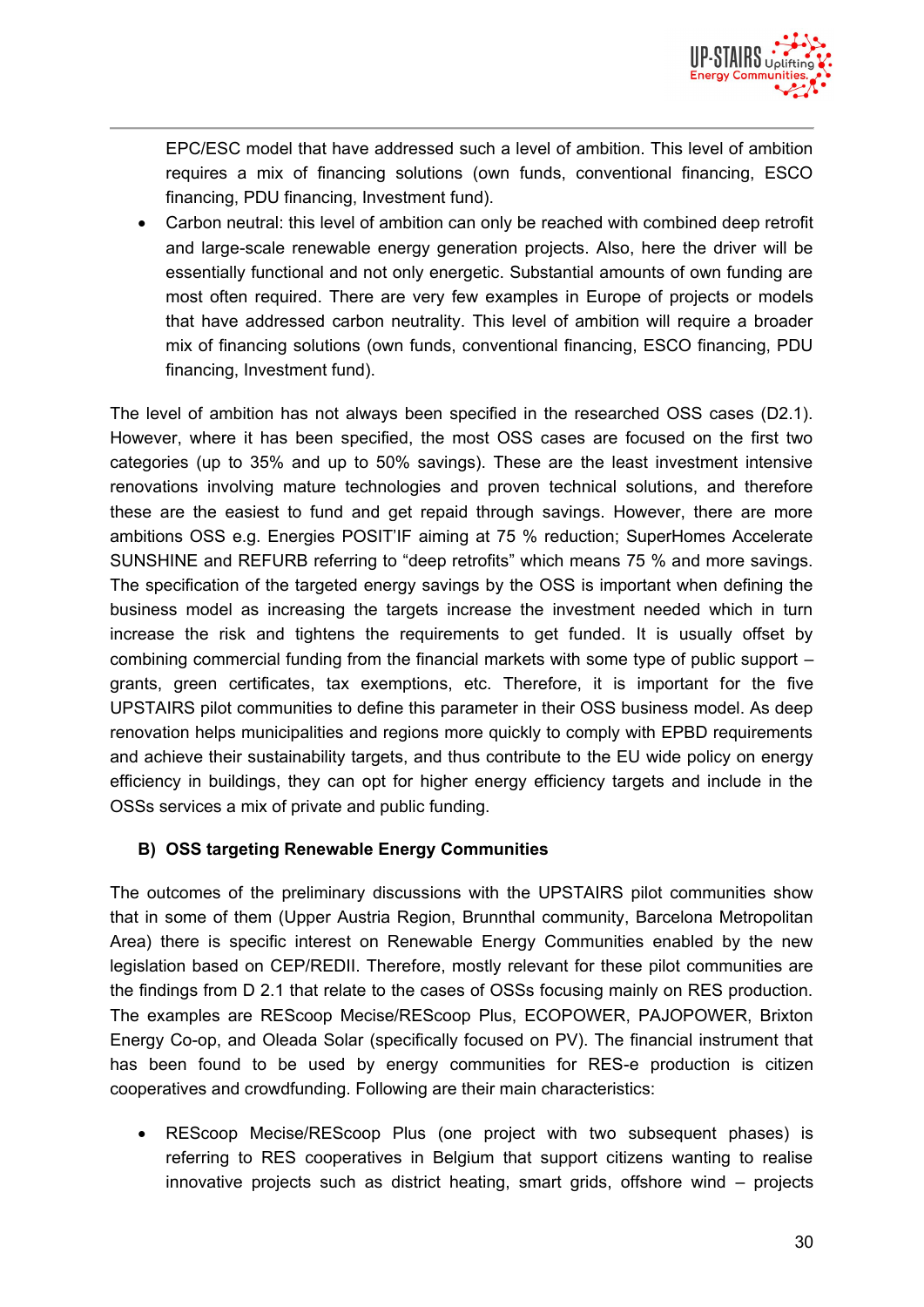

where, traditionally, citizens were not taken seriously as market players. The main aim is to speed up the development of renewable energy projects in a number of communities while experimenting with innovative business models enabling investments in complex projects that traditional investors did not dare to tackle because of the comparatively low returns and helping citizens and municipalities to initiate energy efficiency measures and save energy in their homes or buildings. The project created a dedicated financing tool to help local energy cooperatives finance their renewable energy and energy efficiency projects, aggregating funds from the cooperatives, municipalities and institutional investors.

- Examples of citizen cooperative business models have been found in the study made under CITYnvest Project and a summary factsheet has been developed for three cooperative cases, ECOPOWER a Belgian renewable energy sources cooperative (with 48,000 members), PAJOPOWER, a renewable energy sources cooperative based in Flanders, Belgium, and Brixton Energy Co-op in London, UK, for solar energy production. The three cases share similar characteristics and principles in the business model that are presented below:
	- $\circ$  The cooperative issues shares and invests in renewable energy production installations such as wind turbines and solar PV;
	- $\circ$  All local citizens are eligible to join the cooperative: after purchasing a share they become a co-owner of the installations and thus share in the profits;
	- $\circ$  Members are also given the opportunity to buy green electricity from local sources at a fair price;
	- o The cooperatives use part of their income to invest also in energy efficiency in the households in their area;
	- $\circ$  For Brixton Energy Co-op also important is to improve the resilience of a local community by educating and training young people in the community with the aim is to get members of the community involved to learn the trade.
- Oleada Solar is a private collective project created to promote PV panels, taking advantage of all the benefits of self-consumption and the "crowdsourcing" through energy coops and collective purchases. The main aim is collective purchase of photovoltaic installations for homes. One of the strongest features of Oleada Solar is the network building in terms of community, engagement, etc. They have a socialactivist profile and communication strategy that helps them to have a strong community.

### 4.6 Guidelines for preparing the Internal Rules for Operation

The present guidelines aim to set the rules for the operation of the OSSs in the five pilot regions, the responsibilities of the involved staff including the Implementation Champions, and their interaction with citizens. Under these rules citizens are both physical persons (individual citizens) and legal persons (association of owners, citizen cooperatives, etc.) These rules should ensure timely and due quality performing of the tasks for servicing of the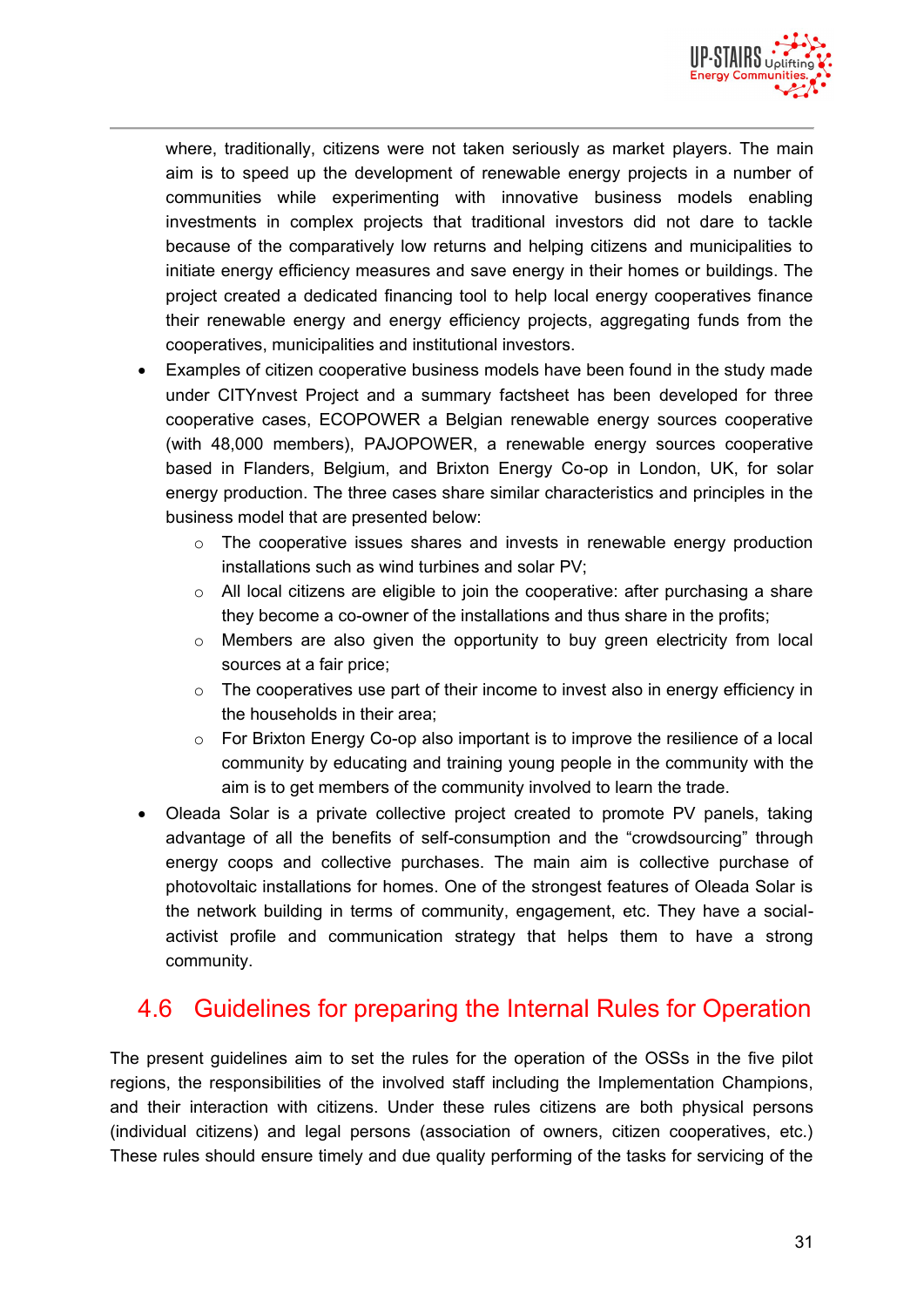

citizens in compliance with the local regulatory framework and reflecting the specifics of each pilot community OSS in terms of legal and organizational structure and subordination.

The Internal Rules of Operation should cover the following main topics:

#### **General Provisions**

This section refers to setting the overall goal and specific objectives of the Internal rules which should define the type of relationships between the experts (including IC), as well as their responsibilities for fulfilling their commitments under the project. Other goals of the Internal Rules include: setting up the distribution and definition of the activities of involved experts during each of the stages of the administrative services of the citizens under the project; the establishment of rules for control and ways for seeking responsibility; establishment of the way of involving experts outside the project management team, including ICs, to take part in project activities and contribute to achieving the project targets. All these aspects should be in compliance with principles established with the respective national laws and regulations in the five pilot communities relevant to the administrative services.

#### **Organisation of the administrative service of OSS**

This section defines the scope of the services provided by the OSSs and the ways the services will be performed (on-line, in person, etc.). the working hours and other administrative matters.

#### **Provision of information related to the administrative service of OSS**

This section presents the ways to inform the citizens about the services provided by the experts involved, including the IC, in order to ensure their active participation and use of the available resources to establish energy communities for energy efficiency and renewable energy applications.

#### **Main requirements for the staff involved in the project related to the administrative service of OSS, including ICs**

This section defines the roles, responsibilities and interactions of the staff of each pilot community involved in the OSS operation, including the ICs.

#### **Interaction with customers of OSS services**

This section postulates the ways in which the staff of OSS including the ICs will interact with the citizens that are clients to the OSS services reflecting the local conditions and requirements in each of the five pilot regions.

#### **Organisation of Control of Activities and Compliance with Deadlines**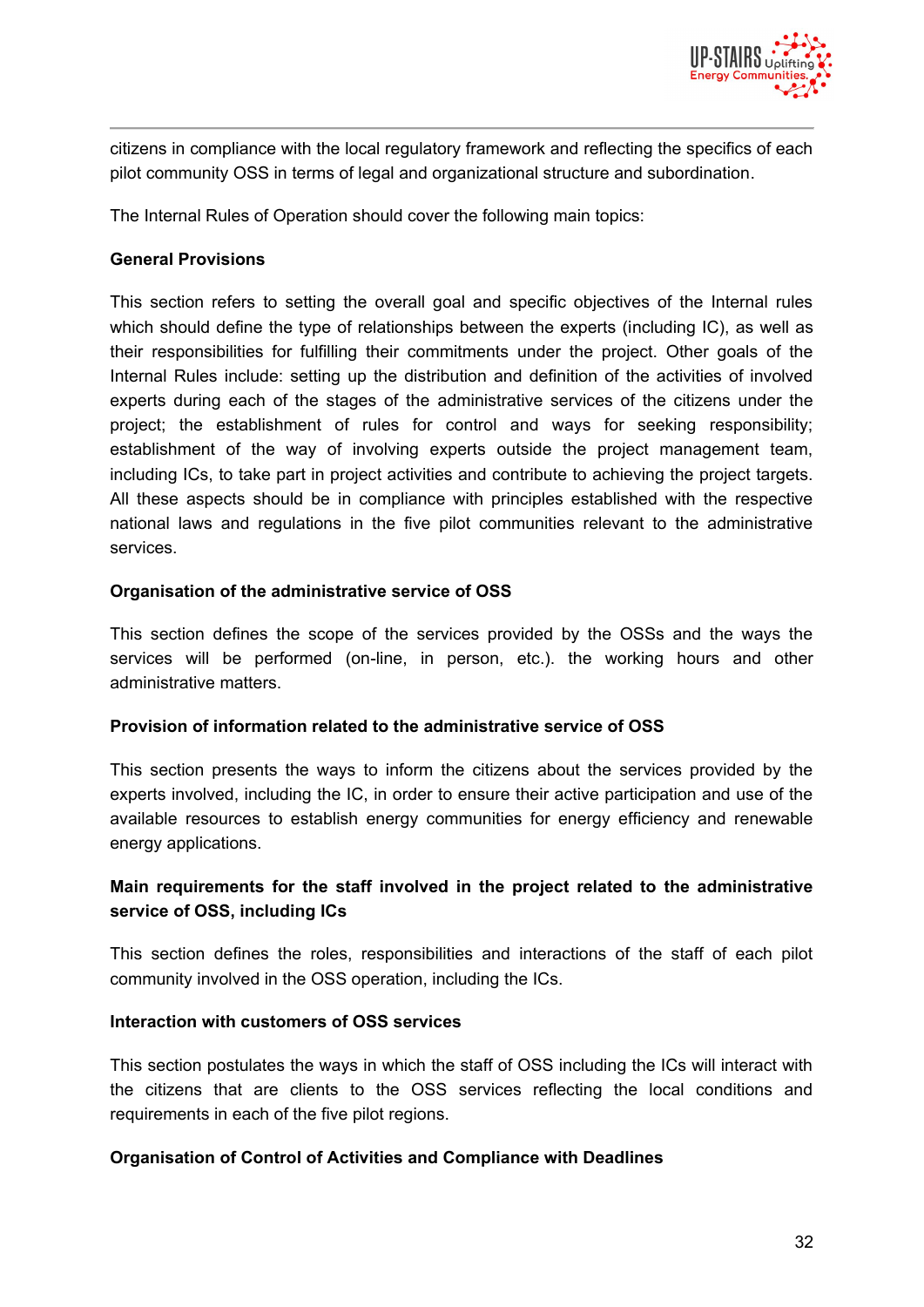

This section contains provisions on how the checks and control over the quality and timing of the services will be done. Here are presented the main levels of control as well as the persons that will be authorized to control the activities of the staff involved in the OSSs including the ICs.

#### **Personal data protection**

This section is to assure that the main local provisions about personal data protection will be complied with and how it will be done.

#### **Closing Provisions**

This section provides for the obligation of the experts involved in OSS operation, including ICs, to know and observe the Internal Rules of Operation and stipulates the moment of their coming into force.

In order to give the pilot communities a concrete example, Asenovgrad Municipality as Task 2.5 Leader have prepared their own Internal Rules (see Annex 3). The rest of the pilot communities will modify and adapt them to match the specific local conditions and the type of organizations that are hosting the OSS, e.g., local authority, energy agency, NGO or other. As the conditions may vary, the pilot communities can also add more specific provisions if deemed important, or delete certain provisions, if they are viewed as unnecessary for the OSS operation in any particular pilot region.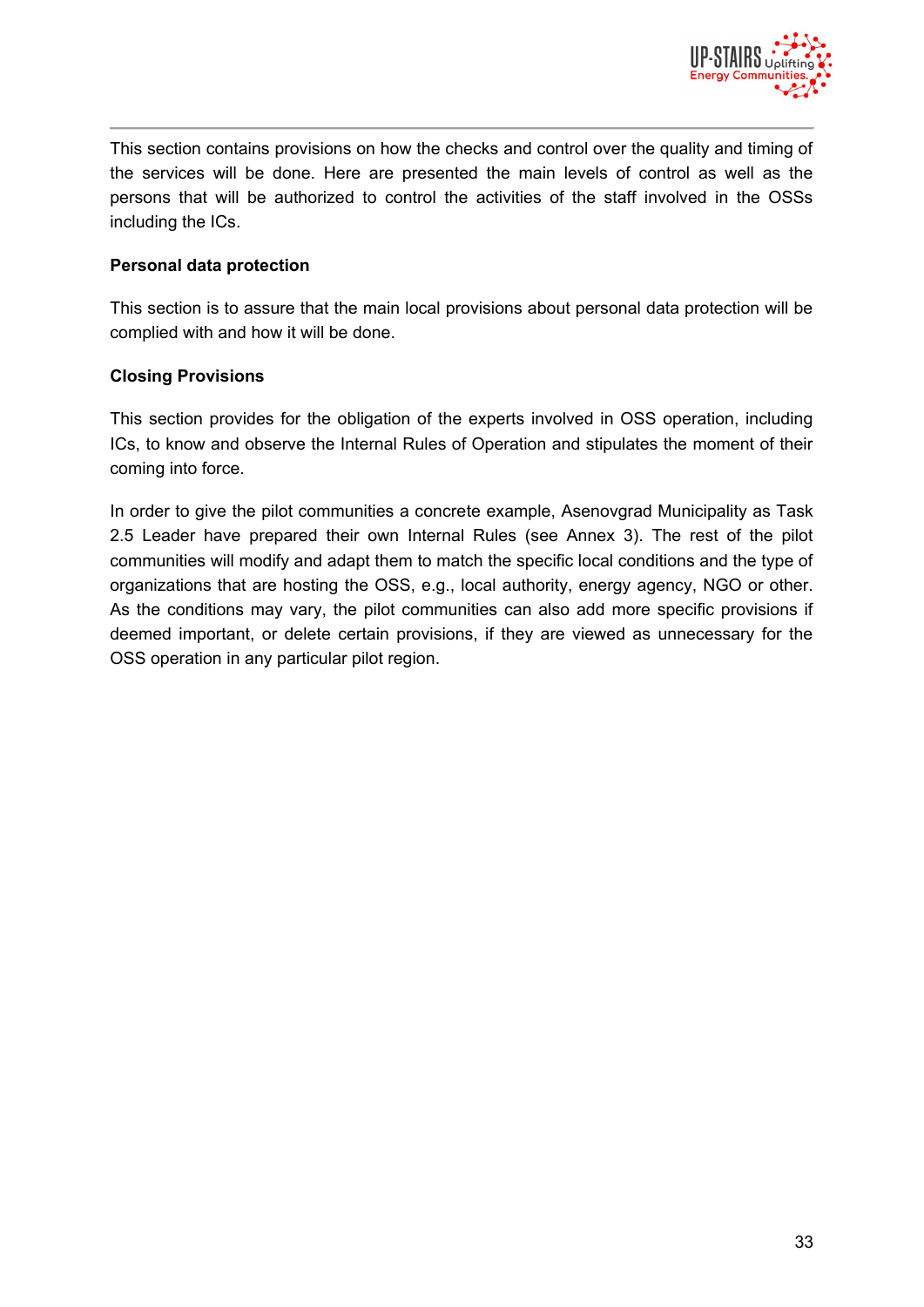

# **5. Summary of the UP-STAIRS Energy Service OSS framework**

|                                     | <b>KEY PILLARS OF THE UPSTAIRS OSS COMMON FRAMEWORK</b>                                                                                                                                                                                                                                                                                                                                                                                                                                                                                                                                                                                                                                                                                                                                  |
|-------------------------------------|------------------------------------------------------------------------------------------------------------------------------------------------------------------------------------------------------------------------------------------------------------------------------------------------------------------------------------------------------------------------------------------------------------------------------------------------------------------------------------------------------------------------------------------------------------------------------------------------------------------------------------------------------------------------------------------------------------------------------------------------------------------------------------------|
| <b>END-USERS</b><br><b>TARGETED</b> | The framework can be adapted either for multifamily buildings or<br>$\bullet$<br>for single houses, depending on the regional particularities and the<br>market analysis in the region.<br>The initial strategy to tackle end-users would be to target:<br>Early adopters and sensitized citizens to recruit them as<br>$\circ$<br>multipliers/ambassadors for reaching out other citizen profiles<br>(including vulnerable ones).<br>$\circ$ Communication strategy, early adopters, and Implementation<br>Champions to reach the other profiles of citizens.<br>The market gap and the demand for an integrated support service<br>are shared between different contexts. However, a strong<br>promotion strategy is needed to reach the end-users and generate<br>traffic to the OSS. |
| <b>STRUCTURE</b>                    | The activities should include both consultancy services and<br>$\bullet$<br>capacity building at the delivery organization and at the community<br>levels.<br>Key stakeholders need to be reached out and synergies built<br>with them, from the public administration at different levels and<br>departments, and with key market actors.<br>Resources needed are mostly based on building knowledge on<br>several aspects for providing the support on collective actions<br>(technical, financial and legal).<br>The access of the end-users to the OSS can be physical (with one<br>or several front offices, or the staff going to specific on-site visits) or<br>not, but digitalization tools and the digitalization of the OSS<br>services is seen as necessary in all cases.    |
| <b>VALUE</b><br><b>PROPOSTITION</b> | To provide all the elements of a collective action in one place.<br>$\bullet$<br>Present, promote and facilitate financial schemes to implement<br>٠<br>the collective actions.<br>Aggregate and help citizens networking to build new LECs.<br>٠<br>Act as a neutral mediator for LECs conflict management.<br>Coordinate with providers and define quality standards for the<br>external contractors.                                                                                                                                                                                                                                                                                                                                                                                  |
| <b>FINANCIAL</b><br><b>ASPECTS</b>  | To provide integrated advice to the end-users, considering a mix of<br>٠<br>available options at the pilot region, and including the support in<br>the economic analysis and budgeting of the different solutions.<br>To facilitate information and access to public funding, soft loans<br>and tax incentives.<br>To collaborate with local stakeholders, like ESCOs, revolving<br>funds, crowdlending or equity crowdfunding services, and other<br>specific financial instruments available in each pilot.<br>To foster collective strategies to optimize costs, like collective<br>buying schemes to achieve economies of scale.<br>To support in accessing all these financial resources through the                                                                                |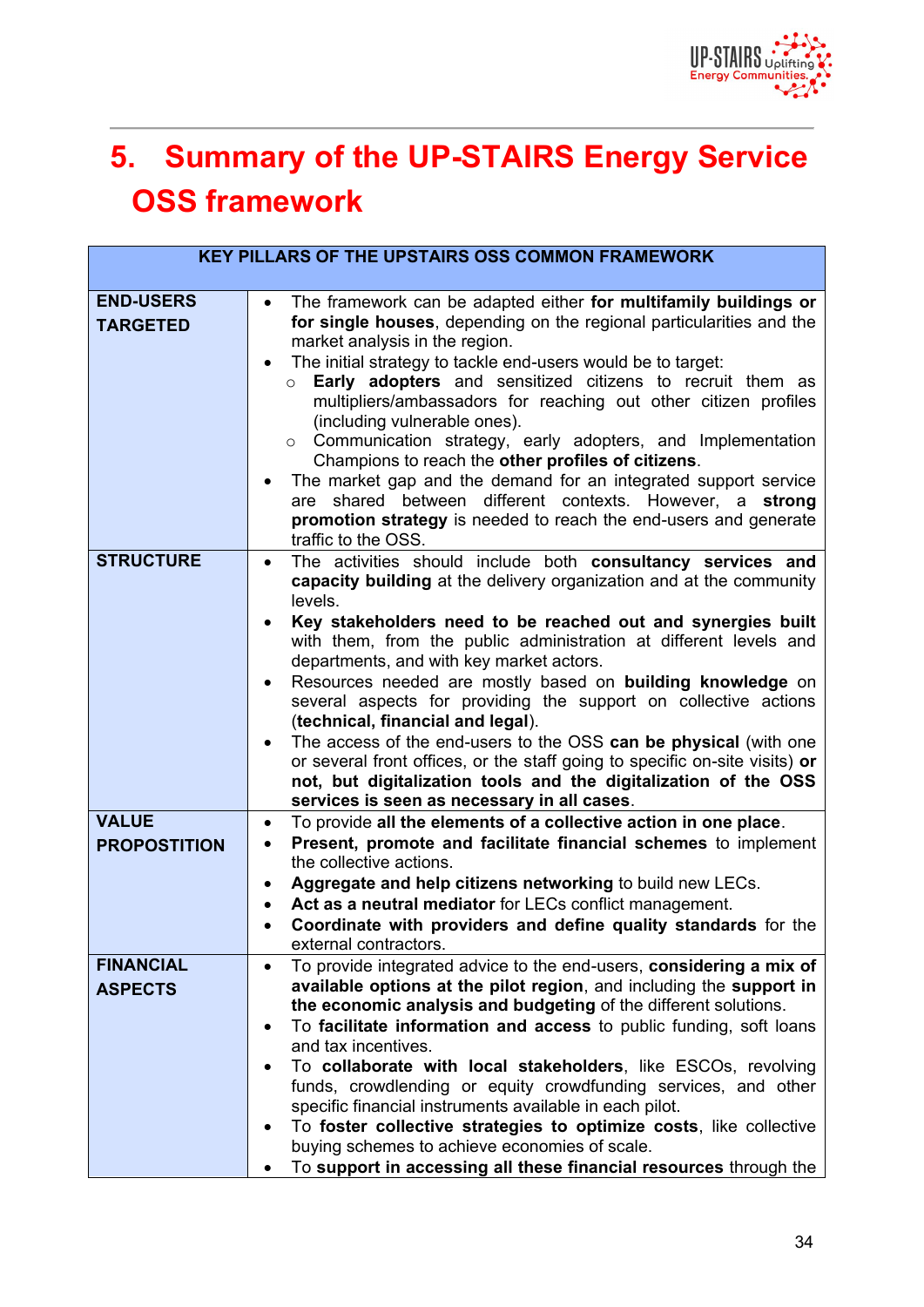

|                                                                                                                              | accompaniment in the administrative and bureaucratic process.                                                                                                                                                                                                                                                                                           |  |  |
|------------------------------------------------------------------------------------------------------------------------------|---------------------------------------------------------------------------------------------------------------------------------------------------------------------------------------------------------------------------------------------------------------------------------------------------------------------------------------------------------|--|--|
| <b>COMMON ASPECTS OF THE DIFFERENT PHASES FOR THE UPSTAIRS OSS</b>                                                           |                                                                                                                                                                                                                                                                                                                                                         |  |  |
| <b>PRE-SERVICE</b>                                                                                                           | <b>Market analysis</b>                                                                                                                                                                                                                                                                                                                                  |  |  |
|                                                                                                                              | Identify the opportunities in the region to fulfil market gaps and<br>٠<br>thus offer an attractive service to citizens.<br>Narrow down the scope of end-users targeted and the<br>$\bullet$<br>services to be provided through the OSS.                                                                                                                |  |  |
|                                                                                                                              | Analysis and definition of the available resource                                                                                                                                                                                                                                                                                                       |  |  |
| Tailor the defined services to the existing resources.<br>Design an OSS adapted to the resources available in the<br>region. |                                                                                                                                                                                                                                                                                                                                                         |  |  |
|                                                                                                                              | <b>Staff capacities</b>                                                                                                                                                                                                                                                                                                                                 |  |  |
|                                                                                                                              | Identify training needs.<br>Develop a capacity building program to adapt the staff<br>capacities to the market needs.                                                                                                                                                                                                                                   |  |  |
|                                                                                                                              | <b>Promotion of the OSS service</b>                                                                                                                                                                                                                                                                                                                     |  |  |
|                                                                                                                              | • Tailor messages, channels and materials to the target groups.<br>A marketing campaign is launched on social medias, while<br>$\bullet$<br>marketing content is shared amongst affiliated actors and<br>institutions<br>Reach end-user during all the implementation phase.                                                                            |  |  |
|                                                                                                                              | Keep target groups engaged.<br>$\bullet$                                                                                                                                                                                                                                                                                                                |  |  |
| <b>SERVICE</b>                                                                                                               | Potential categories of services to be provided are:                                                                                                                                                                                                                                                                                                    |  |  |
|                                                                                                                              | <b>Organizational advice and support</b>                                                                                                                                                                                                                                                                                                                |  |  |
|                                                                                                                              | Support materials and advice to set up a legal entity.<br>Support/intermediation for putting non-organised citizens in<br>contact to launch a collective action.<br>Aggregation of similar individual projects, economies of scale.<br>Interlocution with providers for negotiating collective prices.<br><b>Legal advice and support</b>               |  |  |
|                                                                                                                              |                                                                                                                                                                                                                                                                                                                                                         |  |  |
|                                                                                                                              | Define if internal staff or external support is necessary.<br>Provision of general information.<br>٠<br>Provision of legal standardized templates for legal documents.<br>Tailored advice to each energy community.<br>$\bullet$                                                                                                                        |  |  |
|                                                                                                                              | <b>Financial advice and support</b>                                                                                                                                                                                                                                                                                                                     |  |  |
|                                                                                                                              | Negotiate specific conditions with financial institutions to<br>٠<br>facilitate the access to financial products.<br>Develop specific financial instruments (e.g. loans) if the<br>٠<br>resources are available in the delivery organization.<br>Identify the best financial instruments for different types of<br>projects to provide tailored advice. |  |  |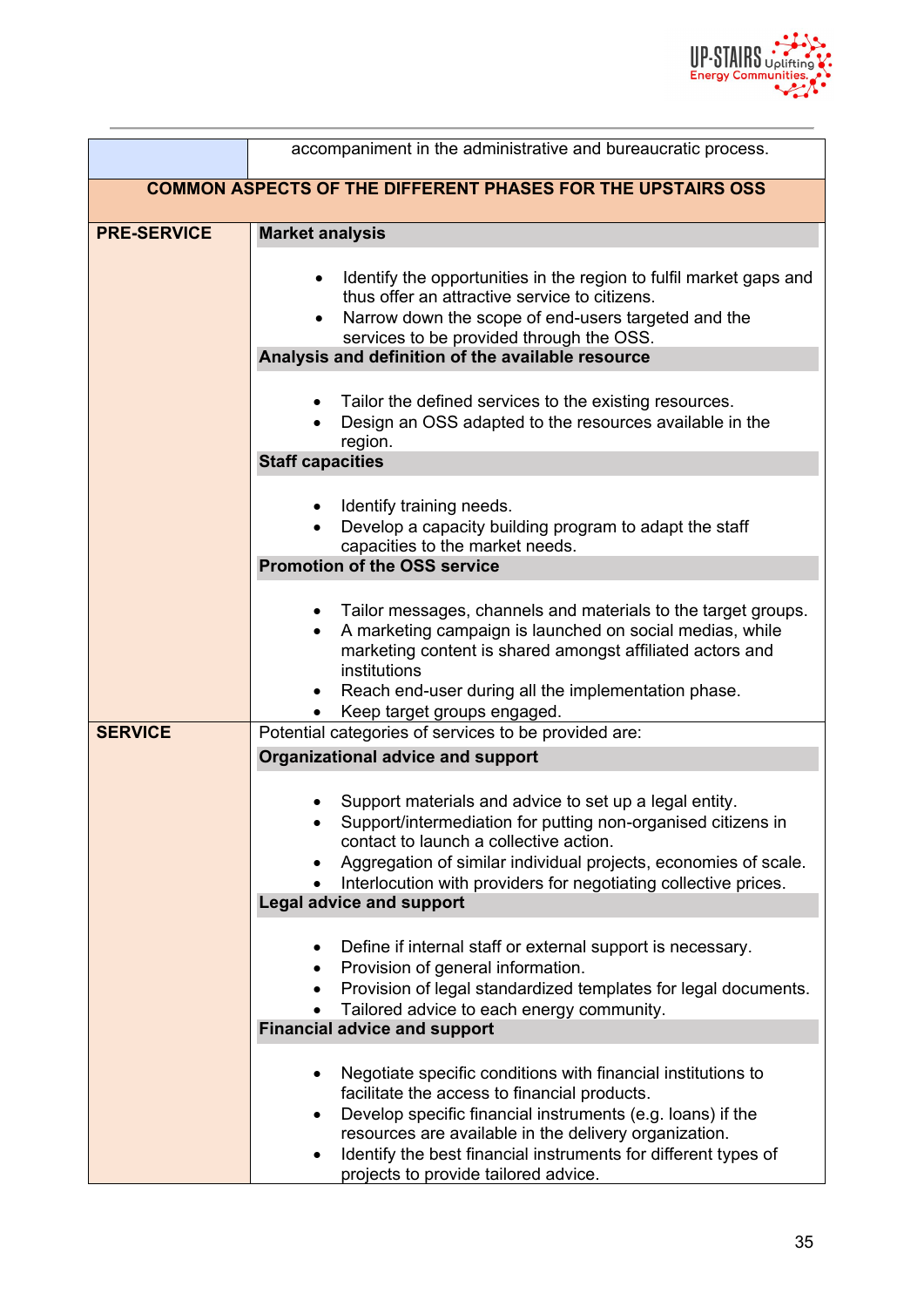

|                                         | Economic analysis for the projects fostered through the OSS.<br>$\bullet$<br>Certify economic studies to facilitate third party finance.<br>$\bullet$<br>Budgeting with providers, market-neutral comparison.<br>Information and technical advice                                                                                                                                  |  |  |
|-----------------------------------------|------------------------------------------------------------------------------------------------------------------------------------------------------------------------------------------------------------------------------------------------------------------------------------------------------------------------------------------------------------------------------------|--|--|
|                                         | Provision of unbiased and comparative information.<br>Support of the process of getting the necessary licenses.<br>$\bullet$<br>Support with the administrative documentation.<br>$\bullet$<br>Developing templates for the elaboration of technical projects.<br>Certification of providers that follow high quality standards.<br>Elaboration of the technical project.          |  |  |
|                                         | <b>Arbitration and mediation</b>                                                                                                                                                                                                                                                                                                                                                   |  |  |
|                                         | Facilitator of the process, being the reference persons to lead<br>$\bullet$<br>the process, setting up milestones and activities to help the<br>communities move forward on their goals.<br>and offer different resources or training<br>Develop<br>for<br>empowering citizens and local energy communities in these<br>collective processes to help managing internal conflicts. |  |  |
| <b>POST-SERVICE</b>                     | Potential services to be provided after the main goals are achieved:<br>Technical maintenance of the installations (with or without a fee).<br>٠<br>Mediation or arbitration in conflicts.<br>$\bullet$<br>Third party certification of energy savings if the projects involved<br>$\bullet$<br>EPC contracting.<br><b>Others</b><br>$\bullet$                                     |  |  |
| <b>CONTINUOUS</b><br><b>IMPROVEMENT</b> | Continuous training/upskilling of advisory staff<br>$\bullet$<br>Continuous promotion of the service<br>$\bullet$<br>Keep commercial independence<br>$\bullet$<br>Quality control and monitoring of impacts                                                                                                                                                                        |  |  |
|                                         | Gain public support and keep a long-term vision                                                                                                                                                                                                                                                                                                                                    |  |  |

| <b>FINANCIAL MECHANISMS TO SUPPORT COLLECTIVE ACTIONS</b> |                                                                                                                                                                                     |  |
|-----------------------------------------------------------|-------------------------------------------------------------------------------------------------------------------------------------------------------------------------------------|--|
| <b>OSS funding</b><br>vehicle                             | Own vehicle of the OSS.<br>$\bullet$<br>Cooperation/specific agreements with financial institutions.<br>The OSS does not offer a financial vehicle to their end-users.<br>$\bullet$ |  |
| <b>Implementation</b><br>method used                      | Separate contracting<br>$\bullet$<br>EPC (integrated contracting)<br>$\bullet$                                                                                                      |  |
| <b>Financial</b><br>mechanism used                        | Homeowner own funds<br>$\bullet$<br>Third party finance<br>$\bullet$<br>On-tax mechanisms<br>Crowdfunding<br>$\bullet$                                                              |  |
| <b>Risk distribution</b>                                  | Which levels of financial risk are taking on the OSS, the owner and the<br>contractors?                                                                                             |  |
| <b>Single or</b>                                          | Consider if the counterpart s a physical person or a legal entity.                                                                                                                  |  |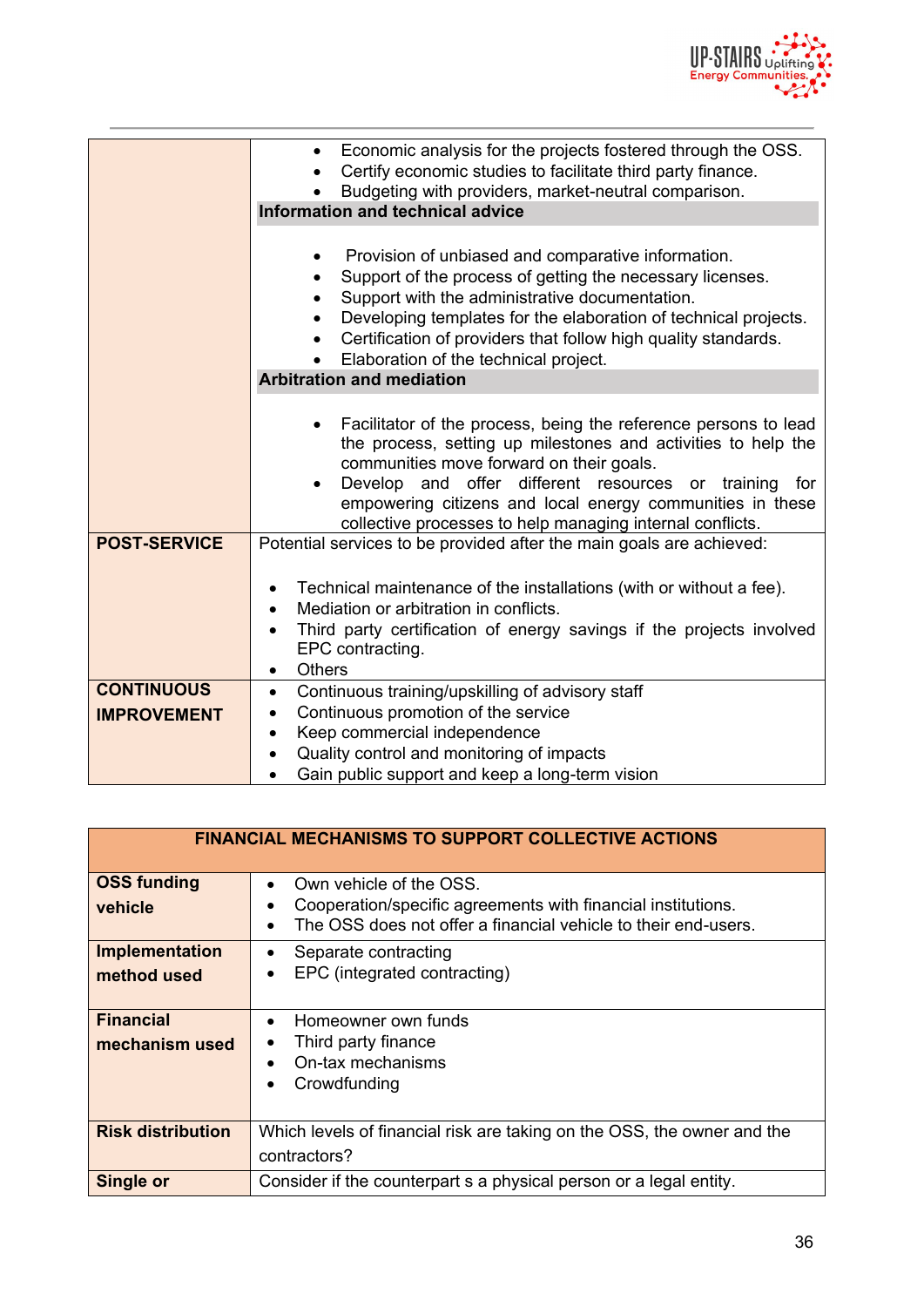

| multifamily<br>buildings |                                                                            |
|--------------------------|----------------------------------------------------------------------------|
| <b>Level of ambition</b> | This will have an impact on the financial instruments that can be          |
| of the targeted          | considered, as the targeted savings are directly related to the investment |
| savings                  | size, and this also impacts the payback times.                             |
|                          |                                                                            |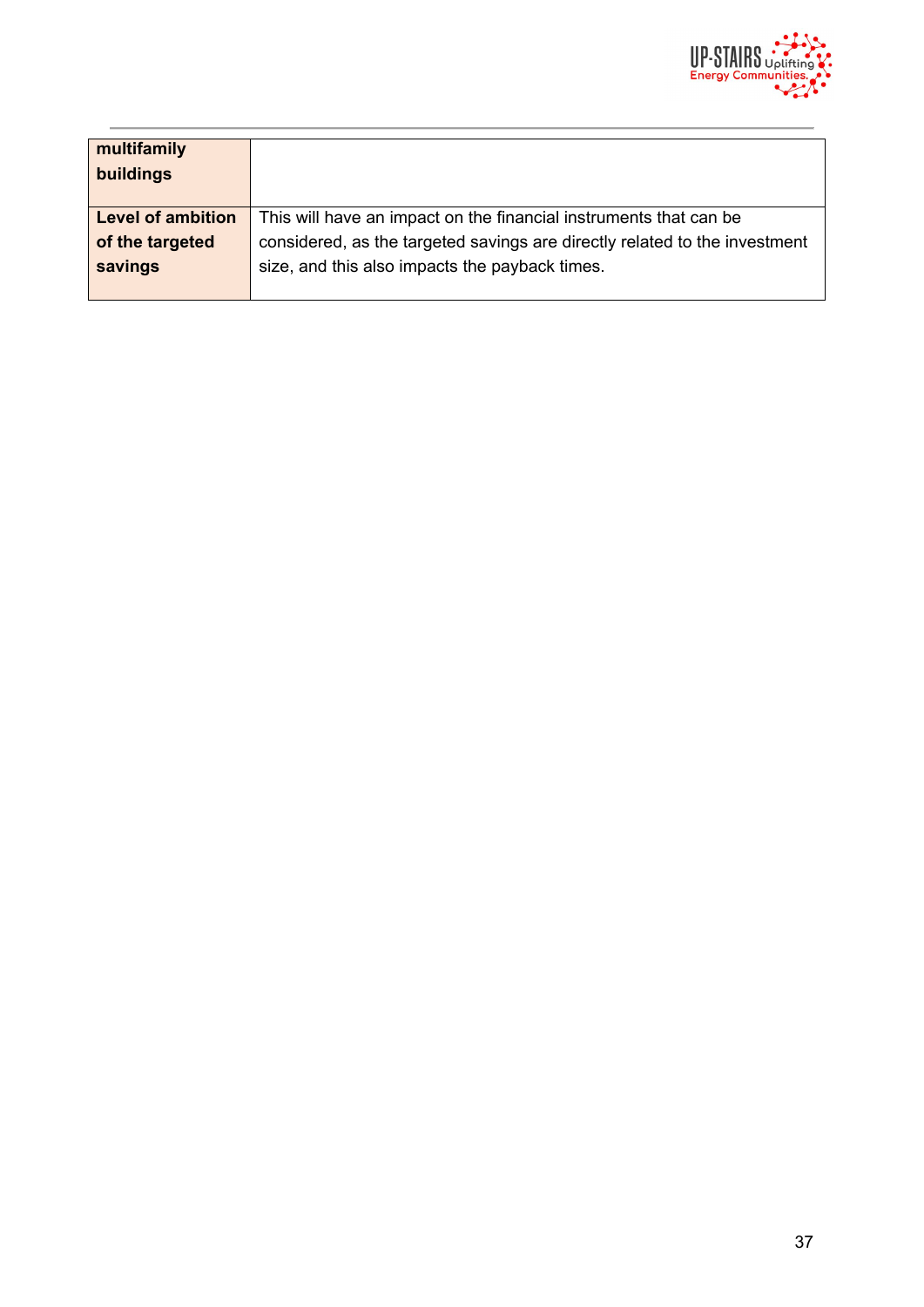

# **6. Conclusions**

Although setting up an OSS targeting citizens highly rely on local and regional particularities (different political, market and social aspects), and on the delivery organisation background, resources and objectives, many common aspects can be taken into account to guide the first steps of designing an OSS of this kind. These aspects have been defined to be the common basis to build on the UPSTAIRS local and regional pilots, and also to set up some guidance for any other institution willing to deploy an OSS for promoting collective actions.

The main elements to be further developed locally or regionally for the implementation of the OSS are:

- The market analysis, identifying the specific added value and current market gaps that the OSS will cover in their region.
- The end-users / target groups definition that the OSS service will primarily target.
- The definition of the communication and Collective Engagement Strategy that each pilot will follow in order to reach the defined targets.
- The specific services to be provided, defining which level of involvement will be provided by the OSS in each service category defined, according to their own goals and available resources.
- The specific staff and resources to be allocated, including also the available infrastructure, and the digitalisation aspects of the service.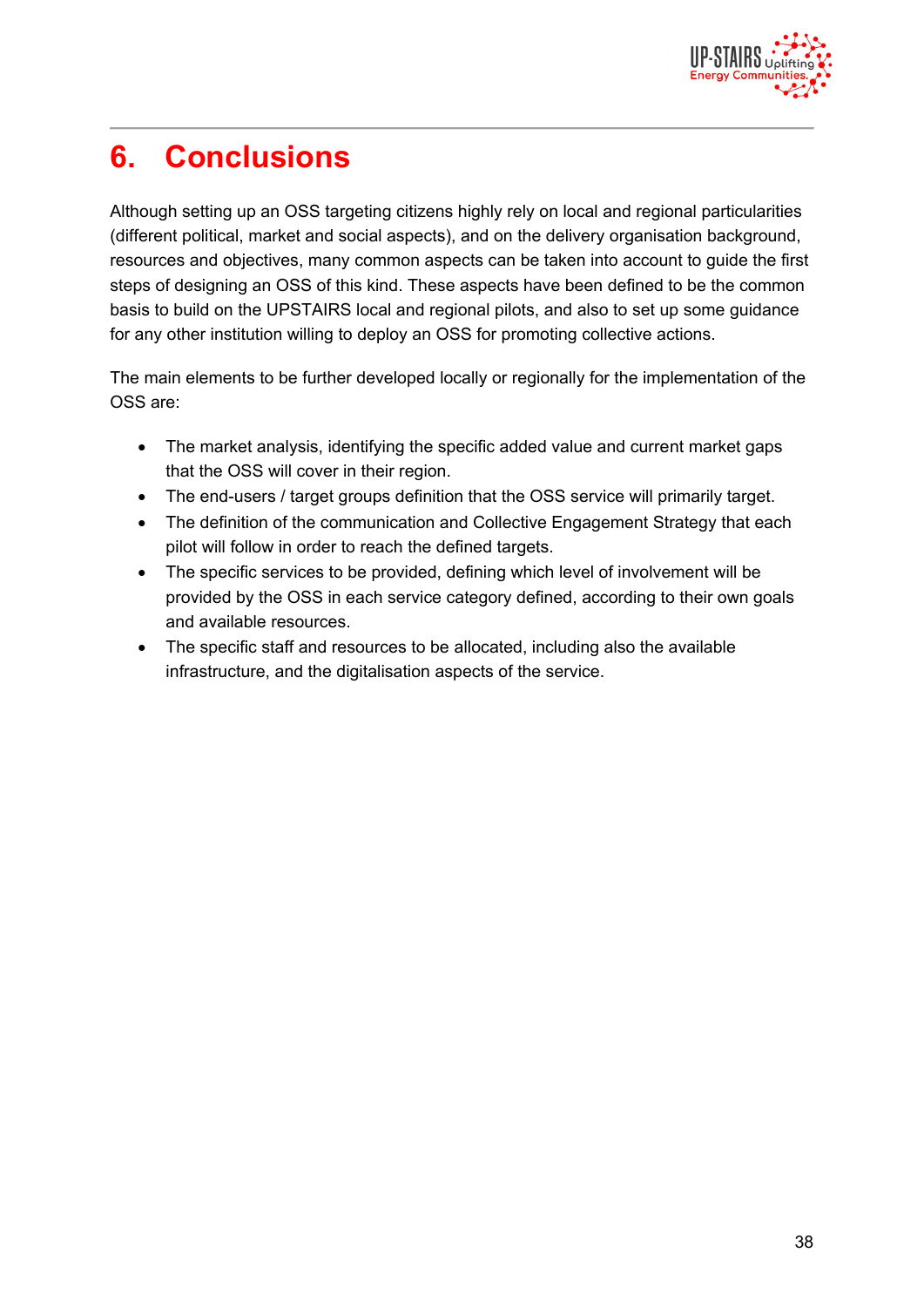

# **Annexes**

# Annex 1 – Factsheets with the pilots' preliminary ideas

#### **PILOT 1 – CITY OF CORK (IRELAND)**

#### **Size and covered territory:**

City of Cork, 187 sq km, 210,000 population.

#### **Will you target single-family buildings, multi-family buildings or both?**

Both, but only a small percentage of buildings are multi-family buildings

#### **Elements of the value chain you intend to cover**

| <b>Element</b>                  | Some Internal knowledge | <b>External Training Regd.</b> |
|---------------------------------|-------------------------|--------------------------------|
| <b>Budgeting</b>                | Yes                     | Yes                            |
| <b>Competitive Advantage</b>    | Yes                     | Yes                            |
| <b>Social Responsibility</b>    | Yes                     | Yes                            |
| <b>Customer needs</b>           | Yes                     | Yes                            |
| <b>External Resources</b>       | Yes                     | Yes                            |
| Options (idea generation)       | Yes                     | Yes                            |
| Information management          | Yes                     | Yes                            |
| OSS infrastructure              | No.                     | Yes                            |
| <b>Technical considerations</b> | Yes                     | Yes                            |
| Financing                       | Yes                     | Yes                            |

#### **Potential partnerships with financial institutions to deliver a financial instrument** (or internal financial instruments that could be used) to also offer financial services to the endusers:

Cork City Council is not currently in a position to offer financial services. – Currently the Credit Unions and AnPost are offering loans. Cork City Council will point users towards the financial instruments available on the Irish Market.

#### **Key delivery organisation**

Not finalized yet. Most likely Cork City Council but it may also be operated through one or more local energy agencies (e.g. energy cork)

#### **Key sectors and topics addressed**

Improving energy efficiency in the home. Achieving the nZEB standard in your home

#### **Main delivery structure**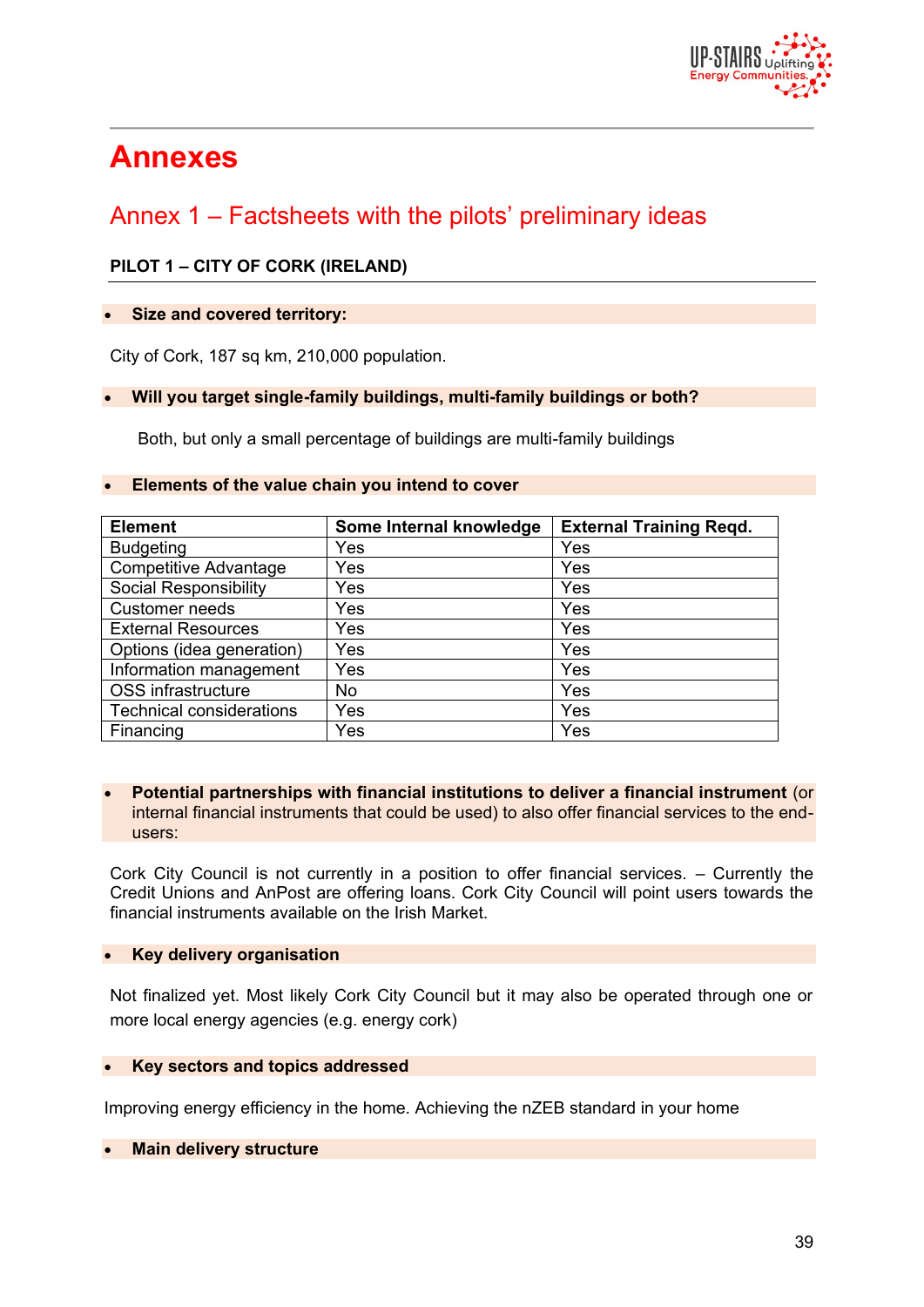

Mainly a new online service. There is a possibility of a front office.

#### **Main funding sources of the OSS**

Up-Stairs project

#### **Training needs for the OSS team**

- o Customer relationship management
- o Elements to deep retrofitting a home
- o Building Energy Ratings
- o Levels/types of retrofit
- o Available grants
- $\circ$  Knowledge of Paris accord, nZEB (and all its variants), passive housing and relevant building regulations especially parts F(ventilation), L (Conservation of fuel and energy) and B (Fire safety)
- o Cold Bridging Mould, Dampness

#### **How do expect to attract "end-users" for the services**

Using social media, radio (possibly TV) and printed press, Implementation Champions, community leaders, advocates, ambassadors.

#### **PILOT 2– BARCELONA METROPOLITAN AREA (SPAIN)**

#### **Size and covered territory**:

36 municipalities, 3,2M people (20,000 citizens reached; 3,000 registered users on UP-STAIRS Platform)

#### **Will you target single-family buildings, multi-family buildings or both?**

Both

#### **Elements of the value chain you intend to cover**

- Internal knowledge: technical advice, managing providers
- Need of training or externalizing: Communication skills and strategies to reach citizens, legal counselling, financial instruments
- **Potential partnerships with financial institutions to deliver a financial instrument** (or internal financial instruments that could be used) to also offer financial services to the endusers:
	- $\circ$  IDAE The Spanish energy agency, that at this time is very active on financing innovative projects. We have a close contact with its General Manager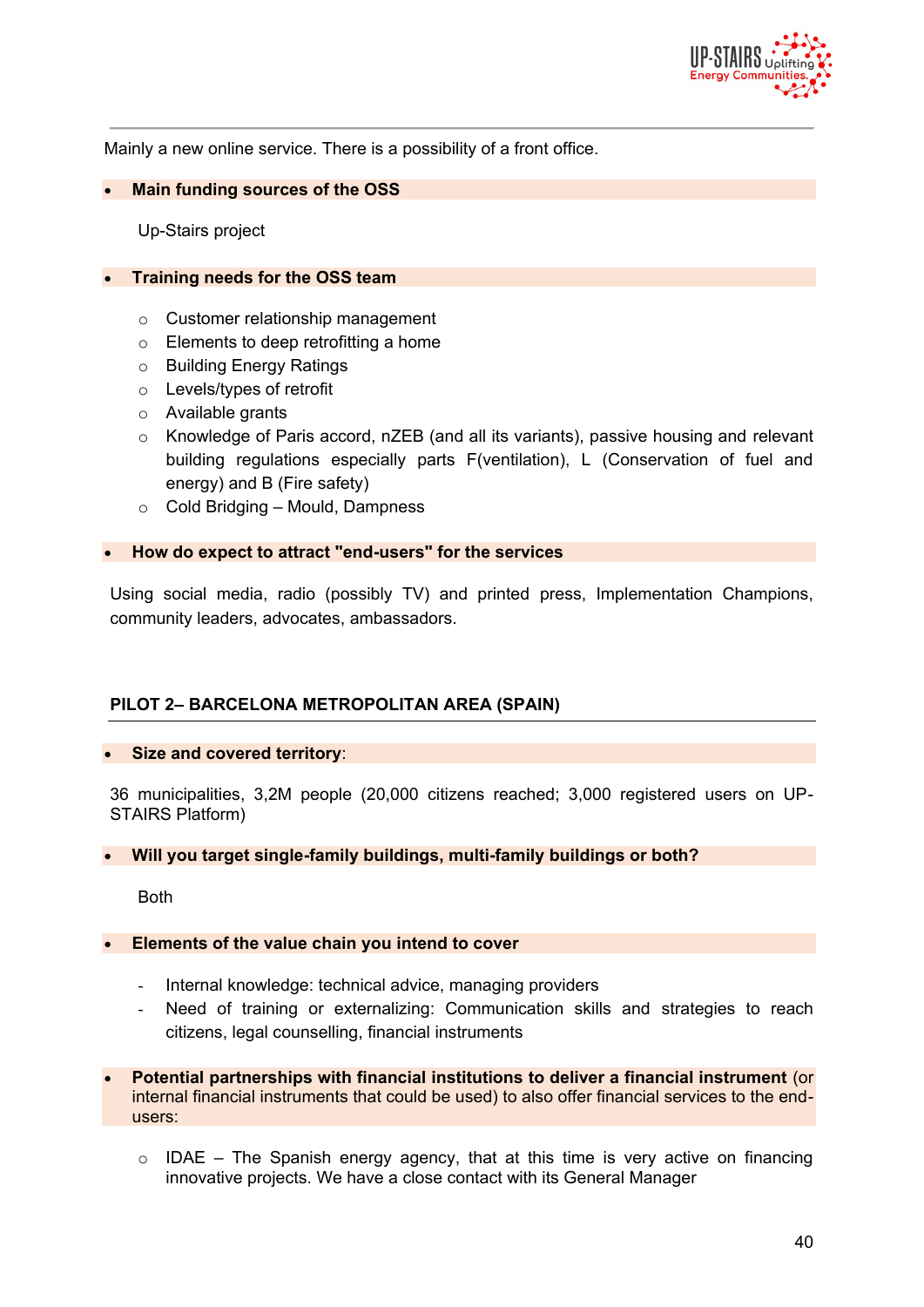

 $\circ$  ICF – Public Catalan Bank, also aiming to finance energy projects

#### **Key delivery organisation**

Public authority through the Office of Energy Transition that belongs to the Department of Climate Emergency and Environmental Education

#### **Key sectors and topics addressed**

Solar PV installations to share the energy in the community. EE could be considered although some internal difficulties should arise, depending on the OSS final shape

#### **Main delivery structure**

Online services and existing front offices from metropolitan municipalities (Energy advisory offices) seem the best options. The creation of a AMB front office could be studied.

#### **Main funding sources of the OSS**

To be defined, with internal human resources from AMB. But limited

#### **Training needs for the OSS team**

Communication skills, strategies to reach citizens, technical knowledge and business model overview.

#### **How do expect to attract "end-users" for the services**

Through the collaboration of the municipalities in the Metropolitan Area of Barcelona to analyse and gather the most potential energy communities within the area. And also through the Environmental Education program that reaches 40.000 people at the end of the year.

#### **PILOT 3 – UPPER AUSTRIA (AUSTRIA)**

#### **Size and covered territory:**

The OSS will cover Upper Austria, one of Austria's nine regions, with an area of almost 12,000 km<sup>2</sup> and 1.5 million inhabitants.

#### **Will you target single-family buildings, multi-family buildings or both?**

We will target supporting the establishment of the new "renewable energy communities" (REC), acc. to Art. 22 REDII, especially regarding enabling citizens to participate in these new RECs.

**Elements of the value chain you intend to cover**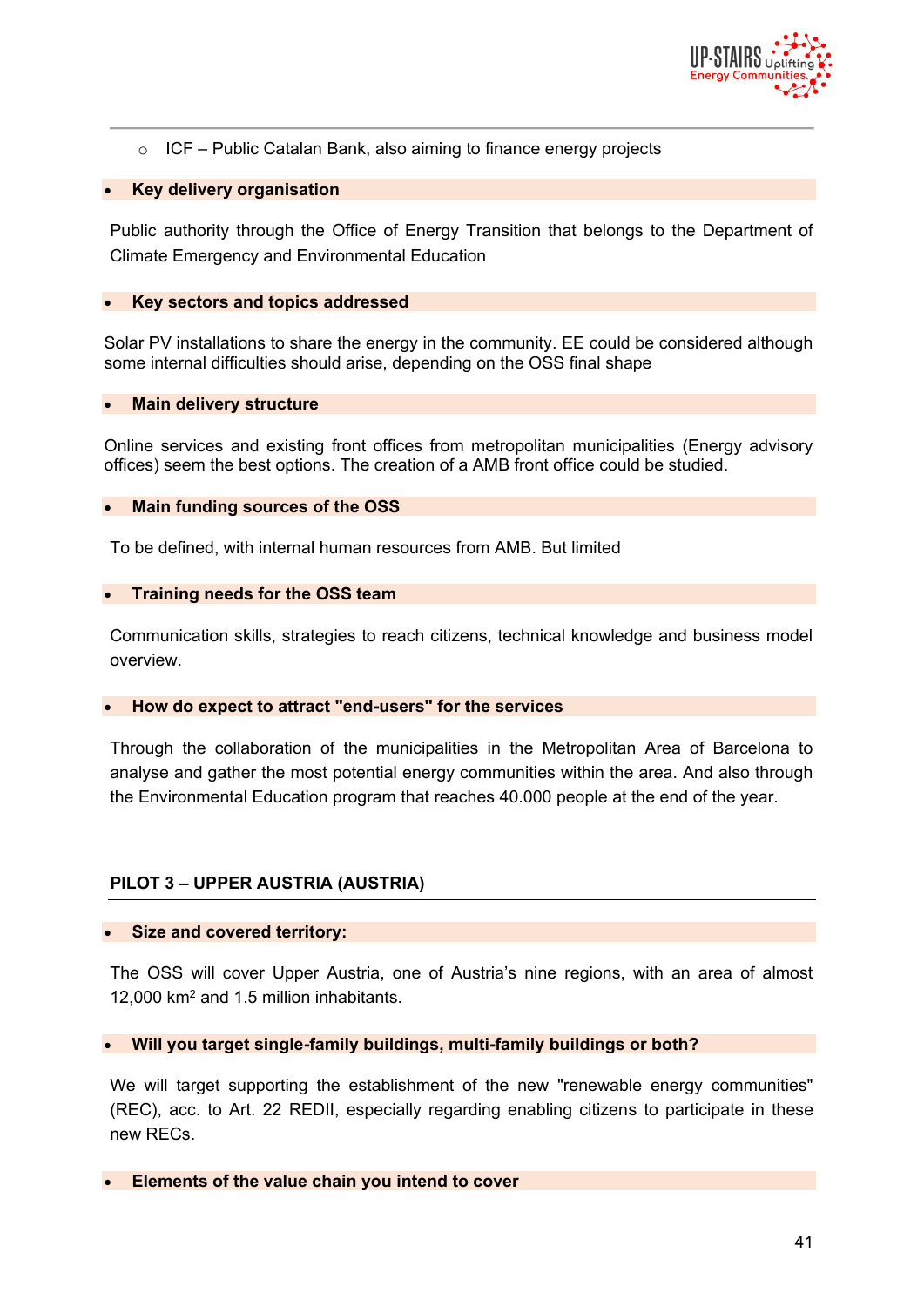

We will provide support on the technical, regulatory, financial and organisational aspects of energy communities. ESV already has a significant level of expertise in these subjects, also building upon its OSSs for building renovation and energy contracting.

A key activity in preparing and operating the OSS will be to follow very closely all developments of the emerging regulatory framework and ensure that this information is made available rapidly both internally and externally. Also, emerging technical and business model solutions will need to be monitored and evaluated constantly. If these are of interest, the information and know-how will have to be distributed rapidly. All this will entail significant internal training. At the moment, no externalising is foreseen to be necessary.

#### **Potential partnerships with financial institutions to deliver a financial instrument** (or internal financial instruments that could be used) to also offer financial services to the endusers:

For the moment, no specific new partnerships are planned. However, the ESV has excellent working relationships with the key public funding bodies on regional and national levels and will be in close contact with them. This will include collecting information from them to deliver to market actors as well as giving inputs and guidance for new funding initiatives.

#### **Key delivery organisation**

ESV as a public organisation will be the service provider. We will add a new "energy community support service" (cool name still to be found) to our existing service portfolio.

#### **Key sectors and topics addressed**

We will support the creation and implementation of renewable energy communities. The focus of these energy communities is likely to be on PV but could also include other renewables as well as energy efficiency actions.

#### **Main delivery structure**

We plan on providing the OSS services through a range of communication channels: via phone, e-mail, video conferences as well as in our offices, onsite (at the energy communities) and in the context of events (when covid rules allow this again).

#### **Main funding sources of the OSS**

The setting-up and initial operation of the OSS will take place using the Upstairs budget. ESV will aim to include the OSS in its general budget after the project end.

#### **Training needs for the OSS team**

See above "Elements of the value chain you intend to cover".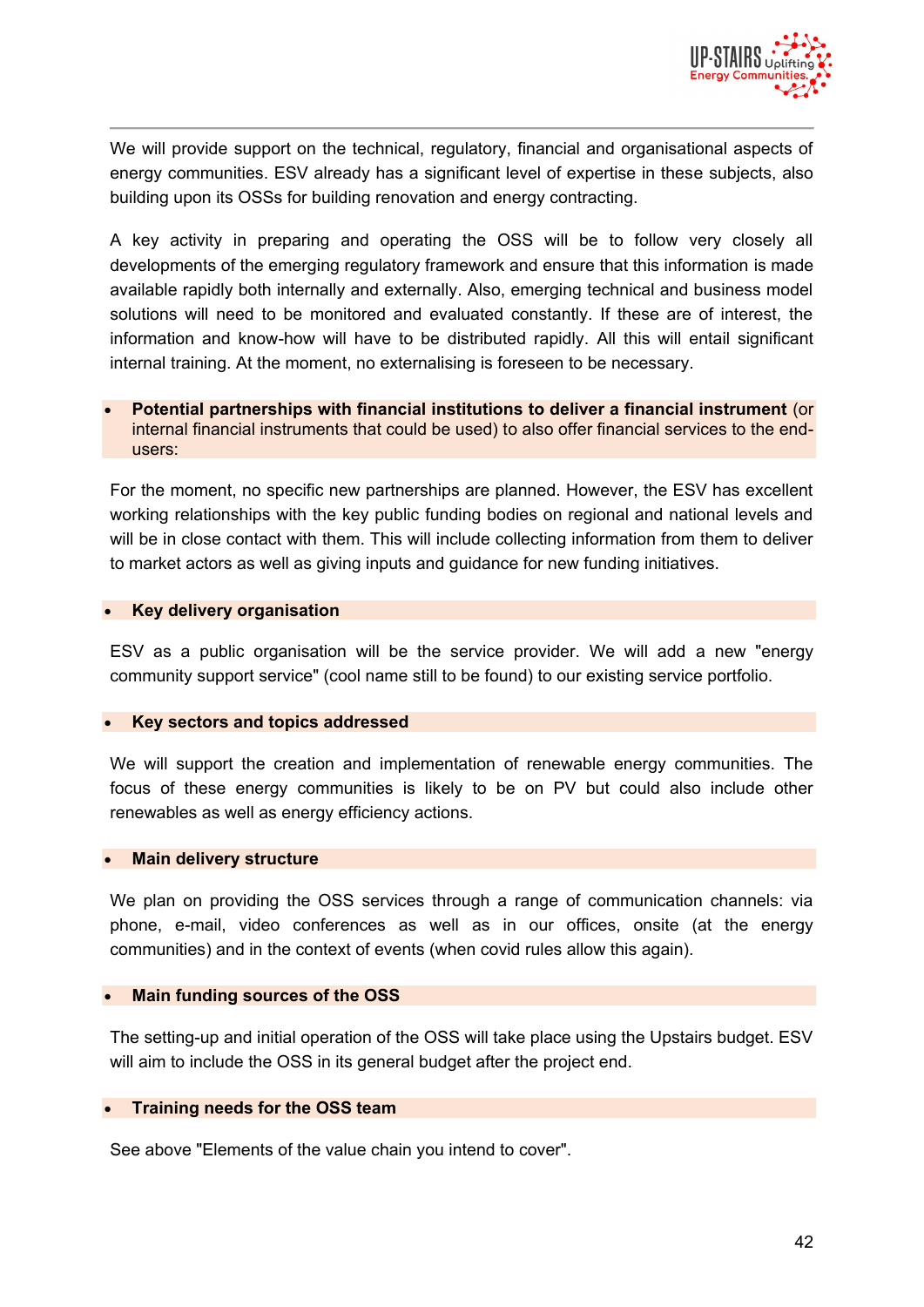

#### **How do expect to attract "end-users" for the services**

A key partner for attracting end-users are the 440 municipalities (to which we have very good contacts). Especially in rural areas, this is a very effective approach. Additionally, a range of promotional activities for direct communication with end-users is planned (e.g. newspaper articles, social media posts etc.)

#### **PILOT 4 – ASENOVGRAD MUNICIPALITY (BULGARIA)**

#### **Size and covered territory:**

Municipality of Asenovgrad has about 67 000 inhabitants and occupies 615 sq.km. territory. The focus of OSS operation will be the whole territory of the municipality.

#### **Will you target single-family buildings, multi-family buildings or both?**

The main target is multifamily residential buildings.

#### **Elements of the value chain you intend to cover**

- $\circ$  All elements of value chain (except funding which will be outside the OSS structure) will be covered to provide easy access to information, providers and adapted solutions incl. financial solutions. This means:
- $\circ$  Marketing, consultation, facilitation, aggregation, financial advisory, assessment, monitoring of works.
- o Training of the Implementation Champions will be needed for all of the above elements.

#### **Potential partnerships with financial institutions to deliver a financial instrument** (or internal financial instruments that could be used) to also offer financial services to the endusers:

Asenovgrad municipality is not currently in a position to offer funding for renovation of homes. It plans to have partnerships with national funding vehicles and financial institutions /banks/ which are offering grants or loans.

#### **Key delivery organisation**

Not finalized yet but most probably the OSS Implementation Champions will be employees of Asenovgrad municipality.

#### **Key sectors and topics addressed**

Improving energy efficiency in multifamily buildings consisting of privately owned apartments with many different owners which require collective action and legal establishment of an energy community to undertake energy renovation of the whole building.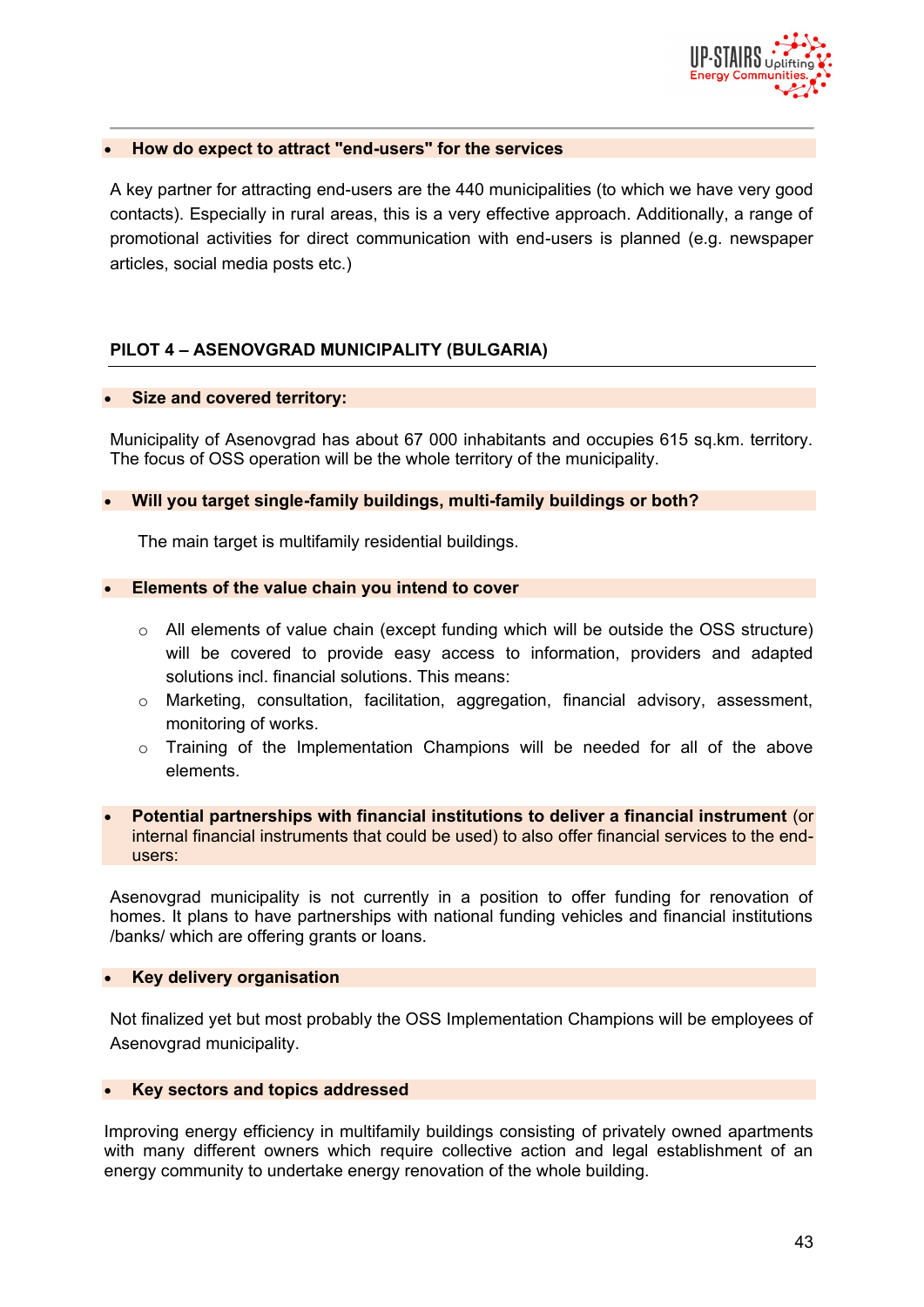

Renewable energy to be implemented in multifamily buildings during renovation  $-$  e.g. rooftop PV panels or biomass boilers for the building that will serve the energy communities established.

#### **Main delivery structure**

The initial plan was to have physical and services but given the circumstances with COVID-19 it will be mainly on-line services. After passing the danger of coronavirus, the possibility of opening a front office will be considered.

#### **Main funding sources of the OSS**

Up-Stairs project

#### **Training needs for the OSS team**

- $\circ$  Marketing value proposition and how to promote it;
- $\circ$  Consultation on legal aspects, technical solutions and other benefits, funding options;
- $\circ$  Facilitation assistance with legal issues of collective actions, gathering necessary documents, filling applications for funding and choosing contractor after approved funding depending on the programs options;
- o Aggregation of projects of many apartment owners in the same building to provide an overall solution for the entire building
- $\circ$  Financial advisory on energy efficiency feasibility assessment and possible funding sources;
- o Monitoring of works.

#### **How do expect to attract "end-users" for the services**

Promote the project, its on-line platform and OSS structure using municipal internet site, social media, local printed press and promotional materials. Organizing events – on-line or in presence if possible.

#### **PILOT 5 – BRUNTHAL MUNICIPALITY (GERMANY)**

#### **Size and covered territory:**

- 2,400 households, 5,000 citizens, 27 km2, Municipality of Brunnthal, Bavaria, Germany
- Depending on the local authority/energy agency/municipality we are engaging with, we might be able to increase the territory to 490.000 citizens, covering 1220 km².
- In the following, only the situation and requirements for the municipality of Brunnthal are included.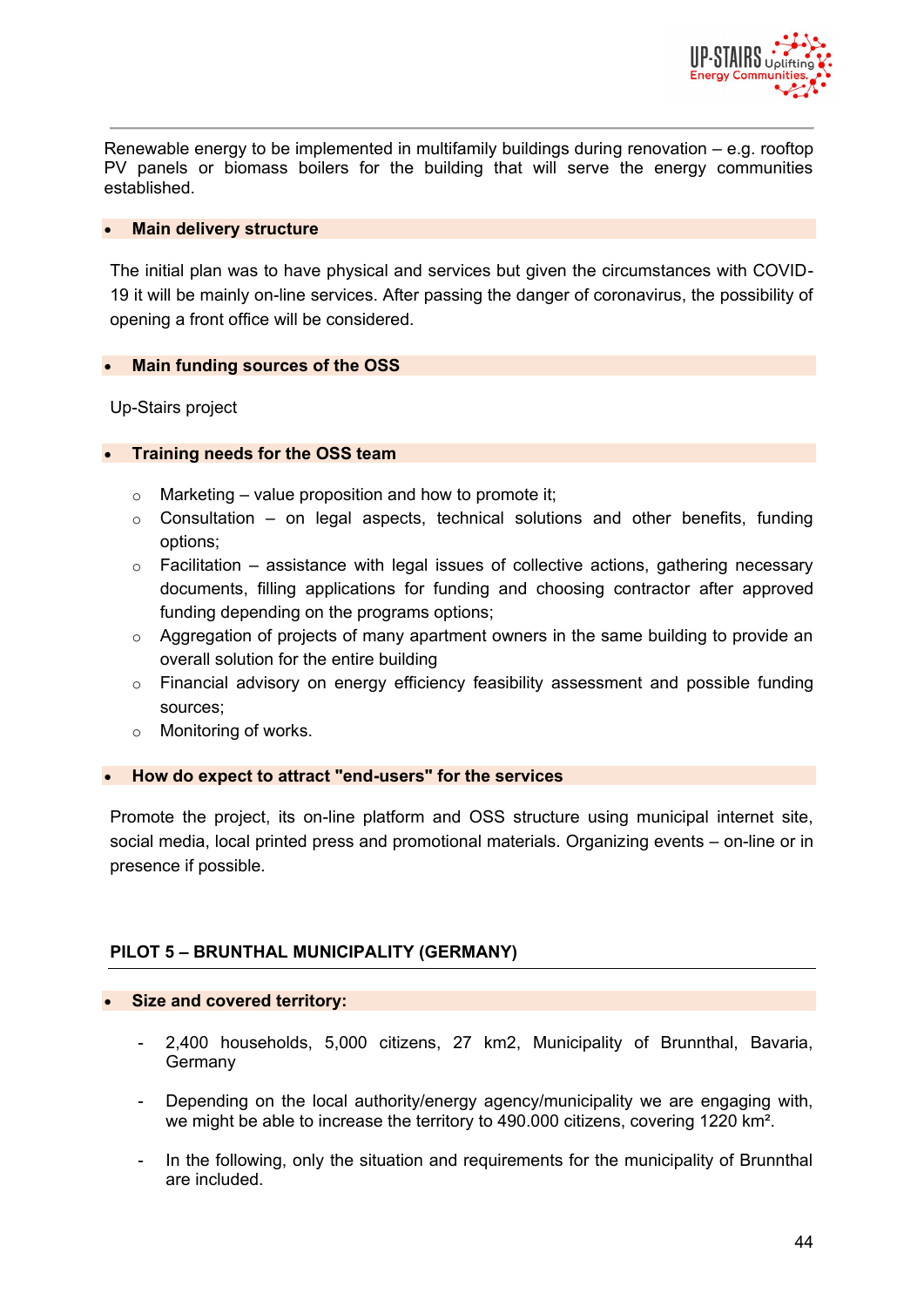

#### **Will you target single-family buildings, multi-family buildings or both?**

- Both but with a focus on single-family buildings as this is the majority in the covered territory of Brunnthal
- In Germany it is not foreseeable, if and when supporting legislation for the "renewable energy communities" (REC), acc. to Art. 22 REDII, will be available. We are in discussions with different energy agencies on local and national level to get clarification on this topic

#### **Elements of the value chain you intend to cover**

Depending on the kind of partnership(s) with local authorities (which will be either the municipality or the local energy agency or a combination of them), we plan to provide technical, regulatory, financial and organizational support in setting up Energy Communities by citizens. The current energy consultants working at the energy agency have decent knowledge in the fields of technology and finance. Training on these topics will only be needed in relation to REC's and CEC's and their provision through an OSS.

Additional training on the regulatory and organizational setup of Energy Communities will need training efforts.

For the setup of an energy community in the sense of a renewable energy community exchanging energy and doing joint investments in renewable energy technologies, the following elements might apply:

- Technical advice (external), e.g.
	- o Evaluation if household is suitable for participation
	- $\circ$  Evaluation which (additional) assets are suitable for the participating household
	- $\circ$  Evaluation which assets are suitable for joint investments in assets of a larger scale (wind power plants, ground-mounted PV)
- Legal counselling (external), e.g.
	- o Evaluation of joint investments in larger-scale assets
	- Financial instruments (external), e.g.
		- o Evaluation of joint investments in larger-scale assets
- Operational support (external)
	- o Evaluation of potential technical implementation partners (installers, electricians, …)
	- o Evaluation of Energy service providers or utilities eligible to set up such renewable energy communities

 **Potential partnerships with financial institutions to deliver a financial instrument** (or internal financial instruments that could be used) to also offer financial services to the endusers:

Most/All local, regional and national agencies and municipalities work with the KfW (KfW is one of the world's leading promotional banks and is committed to improve economic, social and environmental living conditions), which offers a very good, structured set of financial tools to enable sustainability and energy efficiency projects.

**Key delivery organization**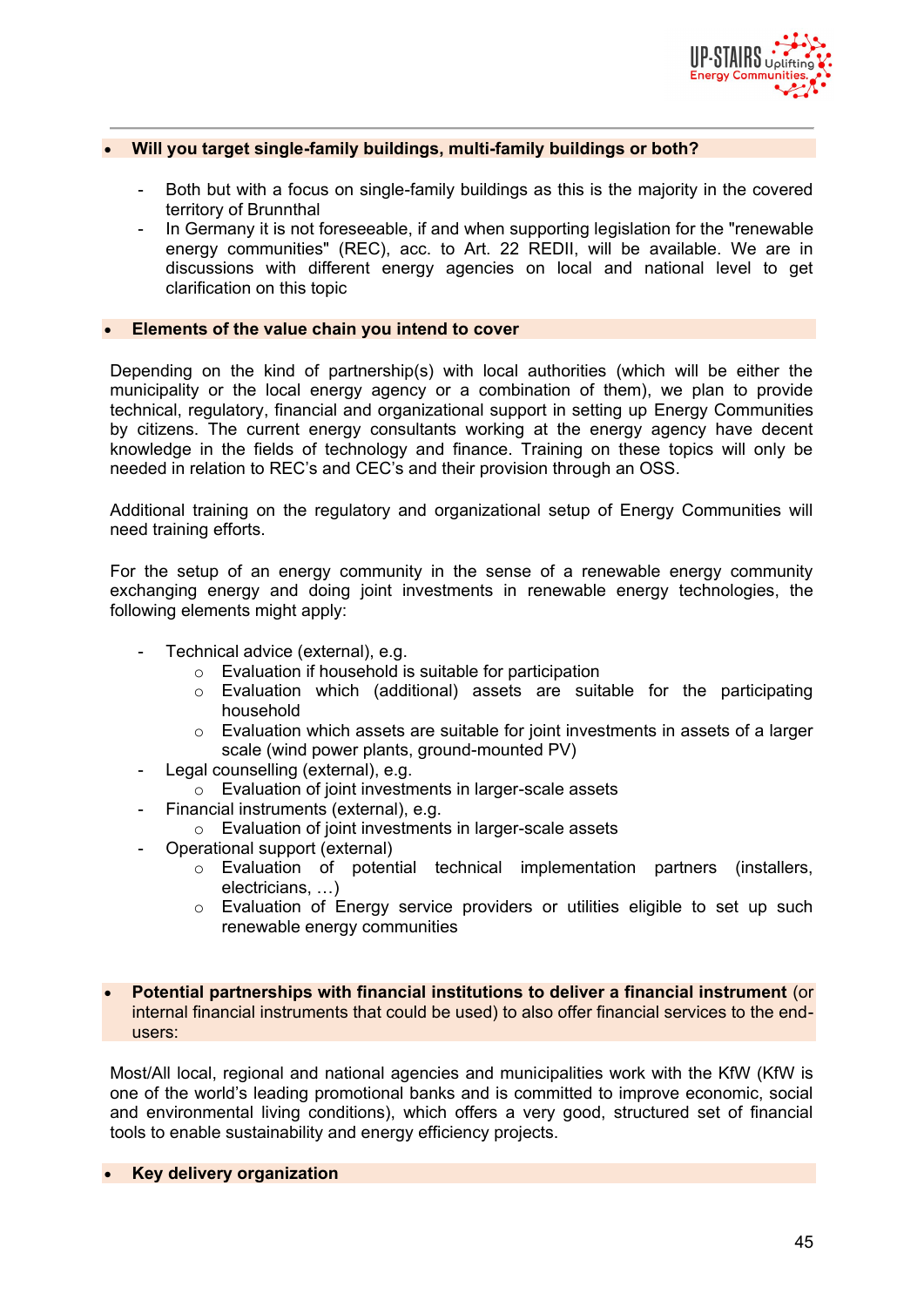

The pilot will either be set up by a local energy agency or from the municipality of Brunnthal.

The energy agency has several different lines of business and delivers its services with approx. 25 employees. The municipality has one employee responsible for climate activities.

#### **Key sectors and topics addressed**

As written above, in Germany it is not foreseeable now, if and when supporting legislation for the "renewable energy communities" (REC), acc. to Art. 22 REDII, will be available.

The target for the pilot of Brunnthal is still to enable the setup of renewable energy communities, which will be based on combing energy production through PV-systems with local consumption and eventually storage. Investments in energy generation (and storage) assets might also be a topic to be addressed.

#### **Main delivery structure**

The local partner(s) will make use of the digital platform to promote the OSS but will eventually add other kinds of marketing activities such as online-webinars, their website, provision of materials in their shops / the main hall (2) and others. If the Covid situation allows that, participation in or setting up own events might be able.

#### **Main funding sources of the OSS**

The online version of the OSS will be set up and initially operated by Upstairs budget and after that transferred to the local partners (energy agency and/or municipality). The ICs are employed by the energy agency and/or the municipality.

#### **Training needs for the OSS team**

Depends largely on the OSS and the pre-qualification of the energy advisors within the municipality or the energy agency. But after all, training should be made available in ow to be able to use the UP-STAIRS platform properly.

#### **How do expect to attract "end-users" for the services**

Initially, the new regulation/legislation of the REC's / CEC's should enable very attractive "business models"/ offerings for the end-customers in the sense of savings for energy shared amongst each other. On top of this pre-requisite, we might use the following activities to share the news around the program:

- Local marketing campaigns, local events, local newspapers
- Online campaigns
- Mouth-to-mouth
- Website of energy agency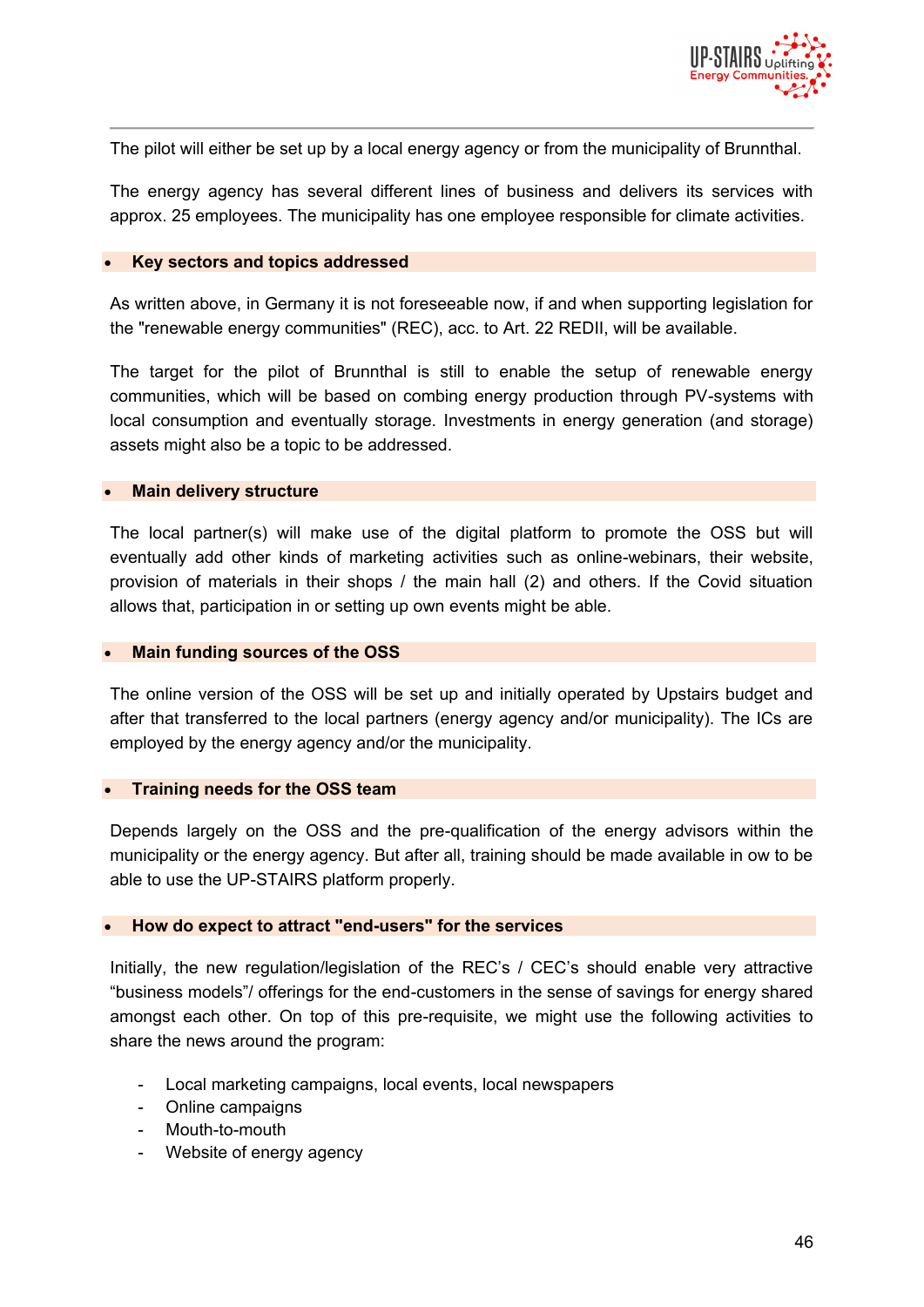

## Annex 2 – Overview of the Business Model Canvas results during the first focus group session

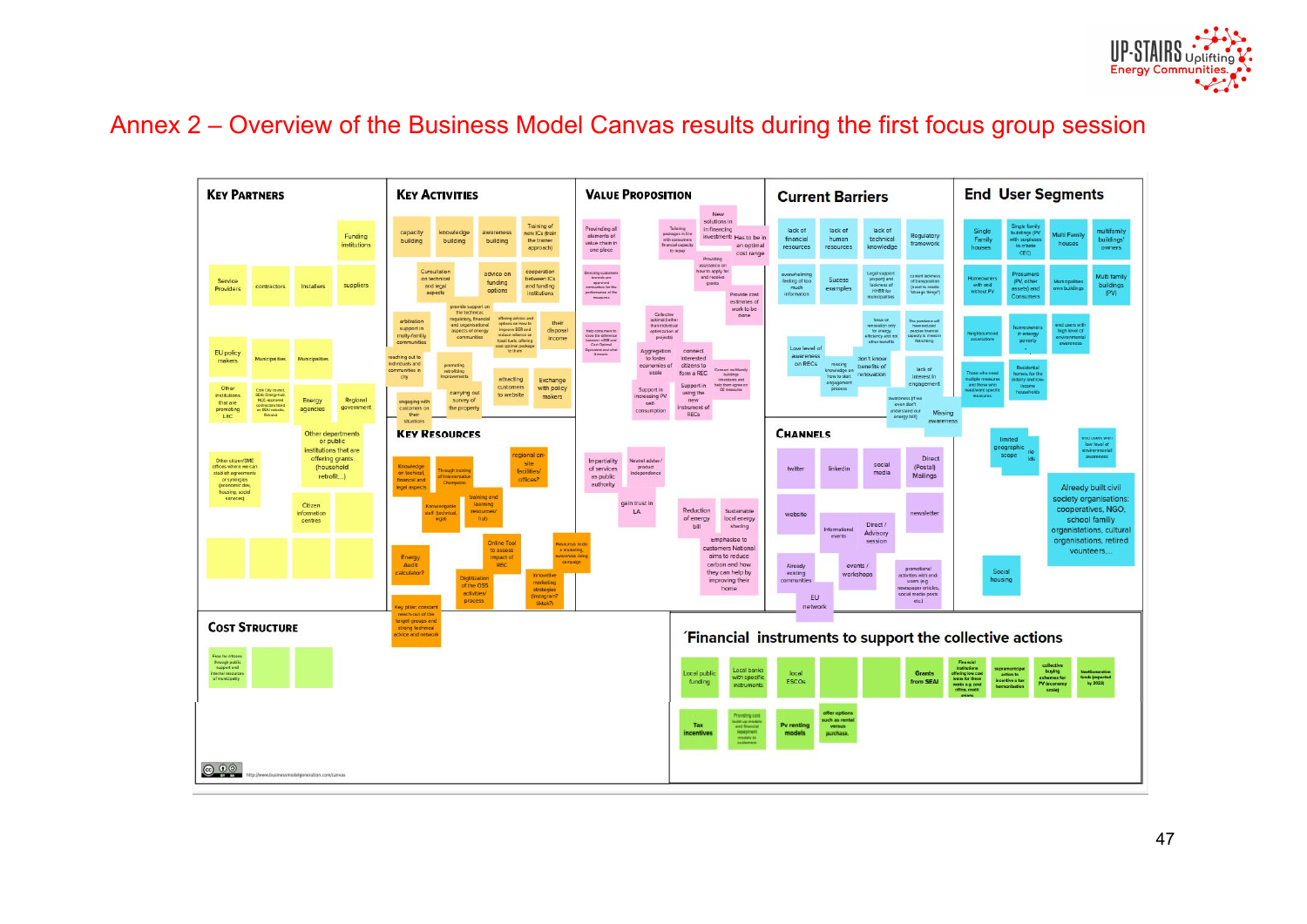

# Annex 3 – Internal Rules for the Organization of Administrative Services of Citizens within OSS for EE and REC for the City of Asenovgrad

#### **APPROVED by (***signature***) - Mayor or Deputy Mayor**

**Municipality of Asenovgrad**

**INTERNAL RULES FOR THE ORGANISATON OF ADMINISTRATIVE SERVICES OF CITIZENS WITHIN ONE-STOP-SHOP FOR ENERGY EFFICIENCY AND RENEWABLE ENERGY COMMUNITIES IN THE FRAMEWORK OF PROJECT "UP-lifting Communities: Structuring collective Action of Sustainable local Transition and Identifying Regulatory Solutions for adopting frontier technologies and disruptive business models (UP-STAIRS)"**

#### **TABLE OF CONTENT**

**SECTION І. GENERAL PROVISIONS SECTION II. ORGANISATION OF THE ADMINISTRATIVE SERVICE OF OSS** ASENOVGRAD **SECTION ІІІ. PROVISION OF INFORMATION RELATED TO THE ADMINISTRATIVE SERVICE OF OSS ASENOVGRAD SECTION IV. MAIN REQUIREMENTS FOR THE STAFF INVOLVED IN THE PROJECT RELATED TO THE ADMINISTRATIVE SERVICE OF OSS ASENOVGRAD SECTION V. INTERACTION WITH CUSTOMERS OF OSS ASENOVGRAD SERVICES SECTION VІ. ORGANISATION OF CONTROL OF ACTIVITIES AND COMPLIANCE WITH DEADLINES SECTION VІI. PERSONAL DATA PROTECTION SECTION VІІІ. CLOSING PROVISIONS**

#### **SECTION І. GENERAL PROVISIONS**

**Article 1.**(1) The present Internal Rules are developed for the experts (including ICs) involved in the establishment and operation of One-Stop-Shop for energy efficiency and renewable energy communities in Asenovgrad Municipality (OSS Asenovgrad) under the project "UP-lifting Communities: Structuring collective Action of Sustainable local Transition and Identifying Regulatory Solutions for adopting frontier technologies and disruptive business models (UP-STAIRS)", Contract № 892037, financed by "Horizon 2020" of the European Commission, Executive Agency for Small and Medium Enterprises (EASME).

 $(2)$  The overall goal of the present internal rules for organization, called  $\overline{a}$  internal rules" hereinafter, is to settle the relationships between the experts involved in OSS Asenovgrad as well as their responsibilities for fulfilling their commitments under the project.

(3) The man objectives of the internal rules are:

1.To achieve optimal distribution and definition of the activities of involved experts (incl. IC) during each of the stages of the administrative services of the citizens under the project.

2.To create adequate rules for control and ways for seeking responsibility.

3.To establish the way of involving experts (outside the project management team) to take part in project activities and contribute to achieving project targets.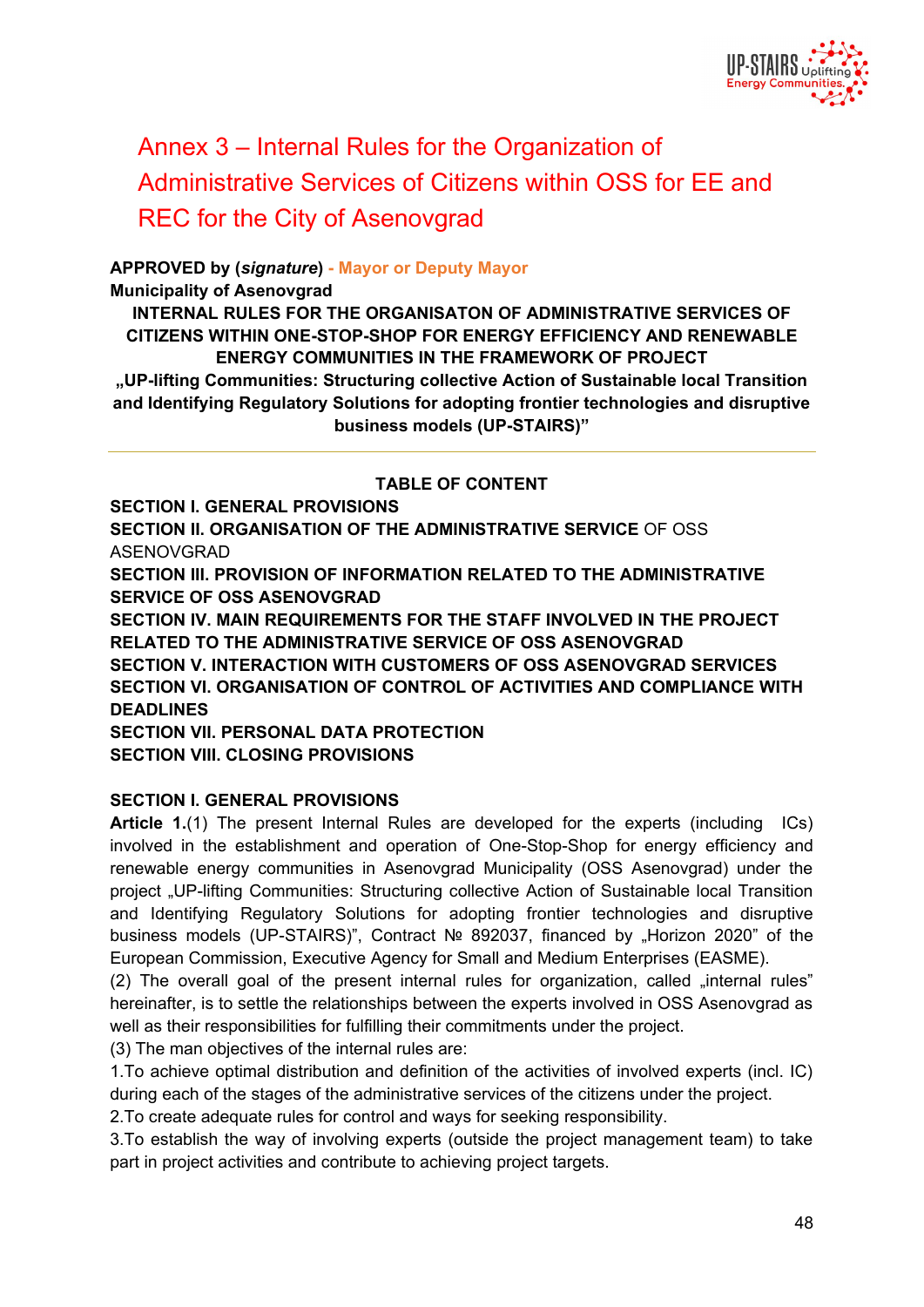

**Article 2.** The administrative servicing of OSS Asenovgrad under the project is done in compliance with principles established with the respective national laws and regulations in Republic of Bulgaria relevant to the administrative services*.*

**Article 3.**(1) "Administrative service" is each service related to performing administrative servicing by the involved project experts icl. ICs such as provision of consultations, information and guidance of legitimate interest to citizens (physical and legal persons) within project activities.

(2) Citizens under the project are both physical persons (individual citizens) and legal persons (association of owners, citizen cooperatives, etc.)

**Article 4**. The present internal rules regulate the interactions of the involved project experts while performing the administrative service and the consecutiveness of their actions.

**SECTION II. ORGANISATION OF THE ADMINISTRATIVE SERVICE OF OSS** ASENOVGRAD

**Article 5.** The administrative service of OSS Asenovgrad under the project is done through: 1.Project internet platform: https://www.h2020-upstairs.eu/.

2.Electronic administrative service of Asenovgrad Municipality at www.asenovgrad.bg, heading ................

3.OSS Asenovgrad at the address: Asenovgrad, "Acad. Nikolay Haytov" Square № 9.

**Article 6.**/1/ The working hours with clients are from 8.00 a.m. till 5.00 p.m.

/2/ the internet site www.assenovgrad.com and the UPSTAIRS project portal ........................ are available 24/7.

#### **SECTION ІІІ. PROVISION OF INFORMATION RELATED TO THE ADMINISTRATIVE SERVICE OF OSS ASENOVGRAD**

**Article 7.**/1/The OSS Asenovgrad provide information about the way, organization and types of services performed.

/2/The information about administrative service should be:

1. Clear, concrete, reliable, easy to understand, systematic and complete;

2. Accessible for disabled people;

3. Without abbreviations and references.

**Article 8.**/1/Information about the services provided by OSS Asenovgrad under the USTAIRS project can be obtained also at:

1. UPSTAIRS internet platform: https://www.h2020-upstairs.eu/

2. Telephone .................., ...................... .

3. Asenovgrad Municipality site www.asenovgrad.bg, heading: .............

#### **SECTION IV. MAIN REQUIREMENTS FOR THE STAFF INVOLVED IN THE PROJECT RELATED TO THE ADMINISTRATIVE SERVICE OF OSS ASENOVGRAD, INCL. ICs**

**Article 9./1/** The OSS Asenovgrad staff involved in the project (incl. ICs) accept documents related to performing the administrative service and submit prepared documents for to citizens (physical and legal persons).

**/2/** The OSS Asenovgrad staff involved in the project**,** incl. ICs

1. Provide information for the administrative service and easy to understand language;

2. Answer to general questions and forward specific questions according to competences

3. Clarify the requirements for the application for administrative service according to the established order;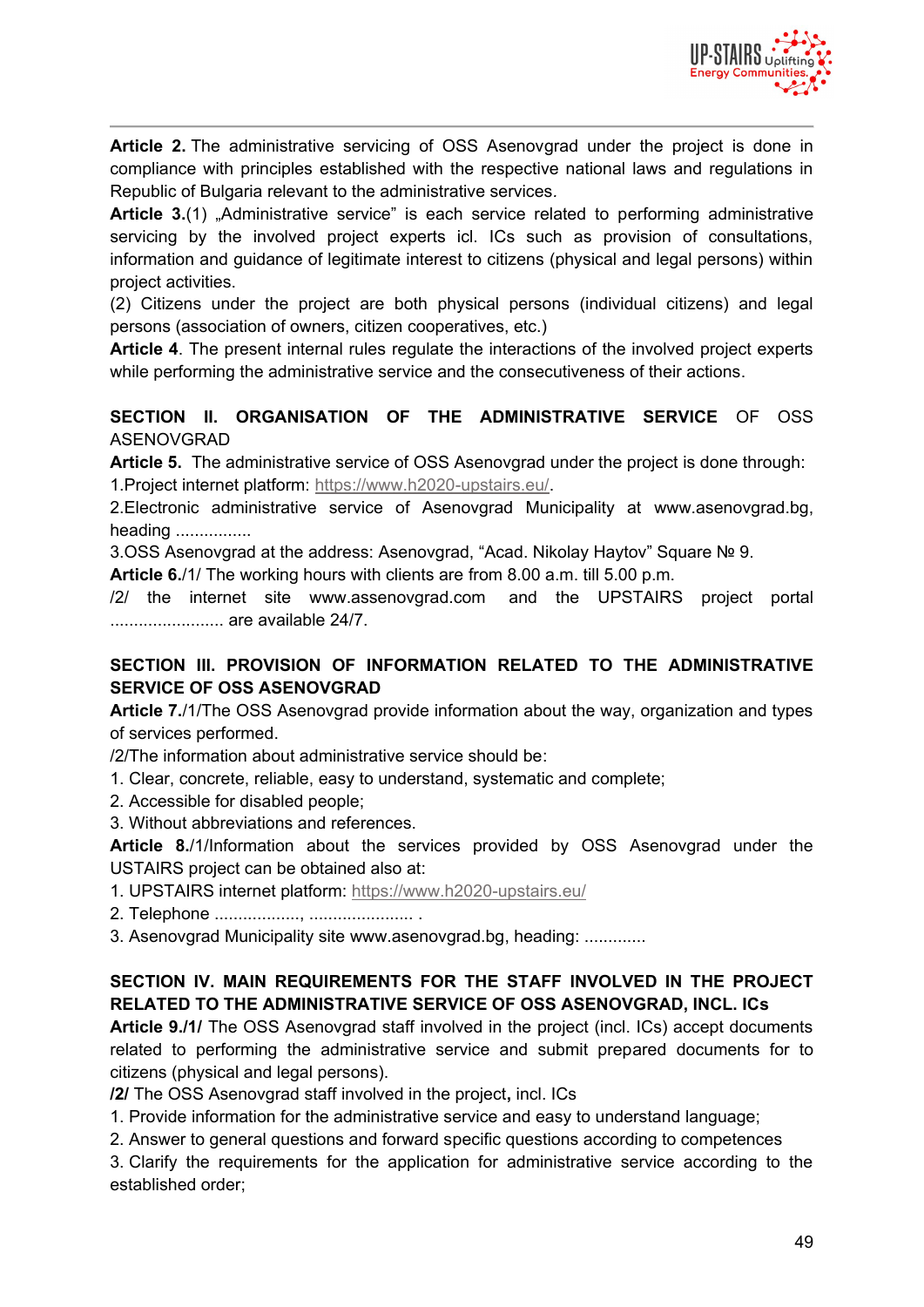

4. Accept and register applications for administrative service;

7. Give information about the developments in the applications;

8. Preform the connection with other experts within their competences related to the administrative service provided;

9. Submit to the citizens the prepared answers to their questions.

**/3/** The staff appointed in written to perform concrete activity related to concrete administrative service are obliged to:

1. To process the materials immediately after receiving them and to submit the result in the due deadline;

2. After providing the service or issuing a justified refusal to provide, to keep the documentation until submitted to the archives;

3. To forward files/documents towards respective officials according to competences.

4. To inform their direct supervisor or the recipient of the service about the reasons for dead line extension;

5. Upon absence (annual leave, sick leave, business trip) and quitting the job to submit the working documents to their appointed successor, who should continue the work and comply with the deadlines;

6. Upon quitting the job to submit all documents to their direct supervisor with a protocol;

7.To submit the outgoing documentation in the Information centre/ document storage service with:

- Precise and full address;

- Incoming number of the file to answer.

**Article 10.**(1) The deputy mayor and the UPSAIRS Asenovgrad project manager, as the person to control the work of the staff involved in the project, performs the control by:

- 1. Watch for compliance with the obligations and deadlines of the staff involved in the project;
- 2. Controls the movement of the documents;
- 3. Upon necessity and at his discretion requires statement on the rightfulness and expediency of any of the prepared elements of the administrative servicing;
- 4. Upon emergence of objective hurdles, beyond the will of the staff involved in the project and leading to slow-down the work, to prolong the deadlines and inform about this the concerned citizens.

**Article 11./1/** The deputy mayor and the UPSAIRS Asenovgrad project manager browses incoming documents and puts a note on them to appoint the staff member(s) (note of appointment) with relevant competences and involved in the project.

**/2/.** The note of appointment is placed on the document and states the staff member who should process the request, the task and the deadline, as well as the date and the signature of the person doing the forwarding.

/3/Each note of appointment is related to a concrete document.

**Article 12./1/** The administrative servicing of Asenovgrad OSS is done through coordination of responsibilities and obligations of the involved project experts that are responsible for the concrete service. The direct responsibility falls upon the staff member to whom the task has been appointed.

**/2/** Staff members who have been appointed to perform the respective task, should perform the task in time and with due quality. Immediately after performing the task, the staff members should report its fulfilment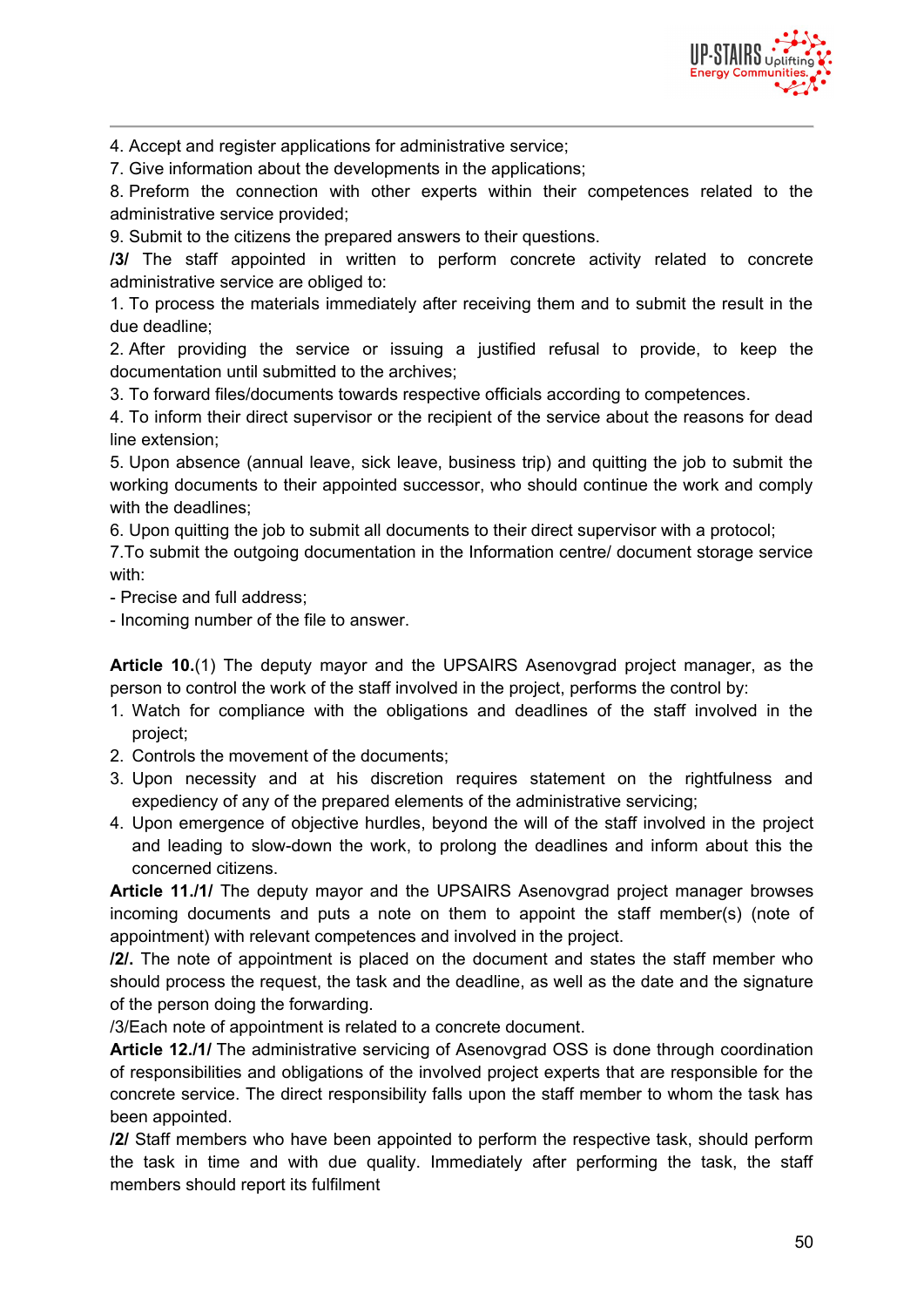

**/3/** When a task cannot be performed due to objective reasons, the staff member:

а. Registers in written the fact regarding the fulfilment

б. Puts a note to inform the competent officer.

**/4/** When there are more than one staff members appointed, the responsibility for fulfilling the task falls upon all of them.

**Article 13.** The outgoing correspondence is signed by the Deputy Mayor and of the project manager of Asenovgrad participation in UPSTAIRS project

**Article 14./1/** The outgoing and the internal correspondence are submitted to the Information Centre/document storage service for outgoing and stamping with the stamp of the Municipality of Asenovgrad. They should be signed, properly processed and addressed, with respective annexes, in as many copies as the number of recipients plus a copy for the archives and a copy for the file at the responsible staff member.

**/2/** After signing and stamping the documents, they cannot be altered in any way.

#### **SECTION V. INTERACTION WITH CUSTOMERS OF OSS ASENOVGRAD SERVICES**

**Article 15./1/** The OSS of Asenovgrad Municipality accepts requests for information and consultations in written and in oral form.

**/2/** When citizens chose the communication to be done by phone, internet or in person at the OSS Asenovgrad premises, the necessary information is provided in oral form.

**/3/** The customers of administrative services can be represented by other citizens and organizations with written letters of attorney with notary approval of signatures

**/4/** The written requests, received by the staff at the OSS Asenovgrad are registered according to the general order stipulated by the Internal Rules of Functioning of Asenovgrad Municipality Administration.

**/5/** The date for commencing of the activities for administrative servicing is the date of receiving of the request in Asenovgrad Municipality.

**/6/** The requested for administrative servicing signed by valid electronic signature are equivalent to written and oral requests.

**Article 16./1/** All documents received and accepted on paper, should be scanned and digitalized.

**/2/** The digital image of the paper documents under item 1 are inserted in the Administrative Information System**.** It should be in format allowing for its viewing.

**Article 17/1/** The experts involved in the project perform the administrative servicing within the duly accepted deadlines.

**/2/** The deadlines can be stated on the same document with the proper text.

**/3/** When there is no deadline stated on the document, in the note of appointment or according to the normative documents, the requested by the document tasks should be fulfilled within 30 days.

**/4/** When the term is states in days without a fixed deadline, the term is calculated in calendar days and the counting starts from the first day after he document was given a note of appointment. The term ends on the last day inclusive. In case the last day is a nonworking day, the term ends on the first working day after it.

**/5/** Upon objective circumstances hampering processing on time, the responsible staff member can prolong it while informing the recipient of the service and reflecting it in the electronic system. The prolonging cannot be more than one month.

**/6/** When there are more than one responsible person with connected competences appointed, the leading organizational and control person is the one stated on the first place.